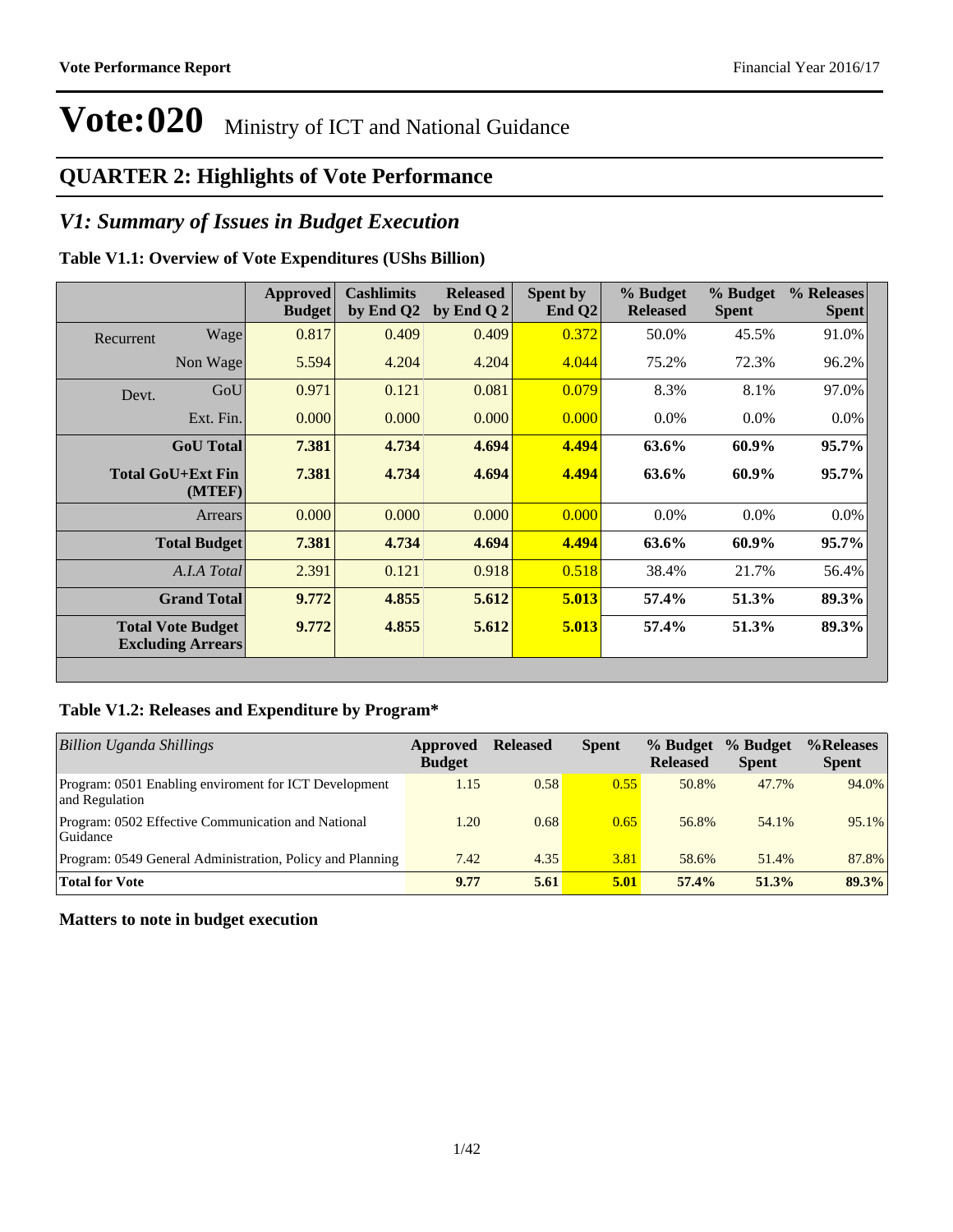### **QUARTER 2: Highlights of Vote Performance**

1. The total approved budget for the Ministry for FY 2016/17 is shs. 9.772bn; out of which 57.4% (ie 5.612bn/=) was released by Dec 31st 2016. You will note that close to 50% (ie shs.2.1bn) of the funds received from GoU so far was earmarked (front loaded) for clearance of rent for office space. To date, the rent obligation has escalated due to the exchange rate appreciation of the dollar against the Uganda Shillings from 2,500/= (in 2014 when the contract was entered into) to about 3,600/= (January 2017). The implication is that unless the Ministry receives a supplementary budget, it will accumulate rent arrears since the approved budget for rent will take us up to February 2017 only.

2. The Total Approved Budget for Appropriation In Aid (AIA) for the Ministry for FY 2016/17 is shs. 2.391bn. At first half of the Financial Year, the Ministry received a total of 0.918bn; out of which, 0.121bn was received directly from the Uganda Consolidated Fund in quarter one and shs. 0.798bn was received directly (direct transfer) from Uganda Communication Commission (UCC).

3. Despite the fact that there was no budget provision for settlement of domestic arrears, the Ministry endeavored using the meager resources available to settle some of the domestic arrears. The current stock of domestic arrears stands at Shs 2,256,885,111/=. This however constrained implementation of the Ministry's planned activities that were supposed to be financed under the Non wage recurrent budget.

Therefore there is need for additional budget provision either as a supplementary in FY 2016/17 or an increase in budget provision in FY 2017/18 to retire these outstanding arrears.

4. The development budget release performed very badly at only 8.3% (i.e. 0.079 bn) of the approved budget (0.971 bn). This equally constrained spending on capital investments including retooling offices; purchase of transport equipment necessary for carrying out M&E, provision of technical backstopping of sector activities at the Local Government Level.

#### **Table V1.3: High Unspent Balances and Over-Expenditure in the Domestic Budget (Ushs Bn)**

|              | $(i)$ Major unpsent balances                                        |                     |                                                                                                                                                                         |  |  |  |  |  |
|--------------|---------------------------------------------------------------------|---------------------|-------------------------------------------------------------------------------------------------------------------------------------------------------------------------|--|--|--|--|--|
|              | Programs, Projects                                                  |                     |                                                                                                                                                                         |  |  |  |  |  |
|              | Program 0501 Enabling enviroment for ICT Development and Regulation |                     |                                                                                                                                                                         |  |  |  |  |  |
|              |                                                                     | <b>0.017 Bn Shs</b> | <b>SubProgram/Project :02 Information Technology</b>                                                                                                                    |  |  |  |  |  |
|              |                                                                     |                     | Reason: Some of the activities for IT department to be conducted in Q3.                                                                                                 |  |  |  |  |  |
| <b>Items</b> |                                                                     |                     |                                                                                                                                                                         |  |  |  |  |  |
|              | 7,220,000.000 UShs                                                  |                     | 227004 Fuel, Lubricants and Oils                                                                                                                                        |  |  |  |  |  |
|              |                                                                     |                     | Reason: Procurement process was still ongoing.                                                                                                                          |  |  |  |  |  |
|              | 5,561,447.000 UShs                                                  |                     | 228002 Maintenance - Vehicles                                                                                                                                           |  |  |  |  |  |
|              |                                                                     |                     | Reason: The funds required to maintain the vehicles were much more than what was available. Therefore<br>these funds will be utilized with additional allocation in Q3. |  |  |  |  |  |
|              | 3,937,911.000 UShs                                                  |                     | 221011 Printing, Stationery, Photocopying and Binding                                                                                                                   |  |  |  |  |  |
|              |                                                                     |                     | Reason: Procurement process was still ongoing.                                                                                                                          |  |  |  |  |  |
|              |                                                                     | $0.003$ Bn Shs      | <b>SubProgram/Project :03 Information Management Services</b>                                                                                                           |  |  |  |  |  |
|              |                                                                     |                     | Reason: Funds for the activity were not spent because at the time of reporting, the activity had been transferred to Q3.                                                |  |  |  |  |  |
| <b>Items</b> |                                                                     |                     |                                                                                                                                                                         |  |  |  |  |  |
|              | 2,749,999.000 UShs                                                  |                     | 221011 Printing, Stationery, Photocopying and Binding                                                                                                                   |  |  |  |  |  |
|              |                                                                     |                     | Reason: Procurement process was still ongoing.                                                                                                                          |  |  |  |  |  |
|              | 435,500.000 UShs                                                    |                     | 227004 Fuel, Lubricants and $Q_{14}$ <sup>1</sup>                                                                                                                       |  |  |  |  |  |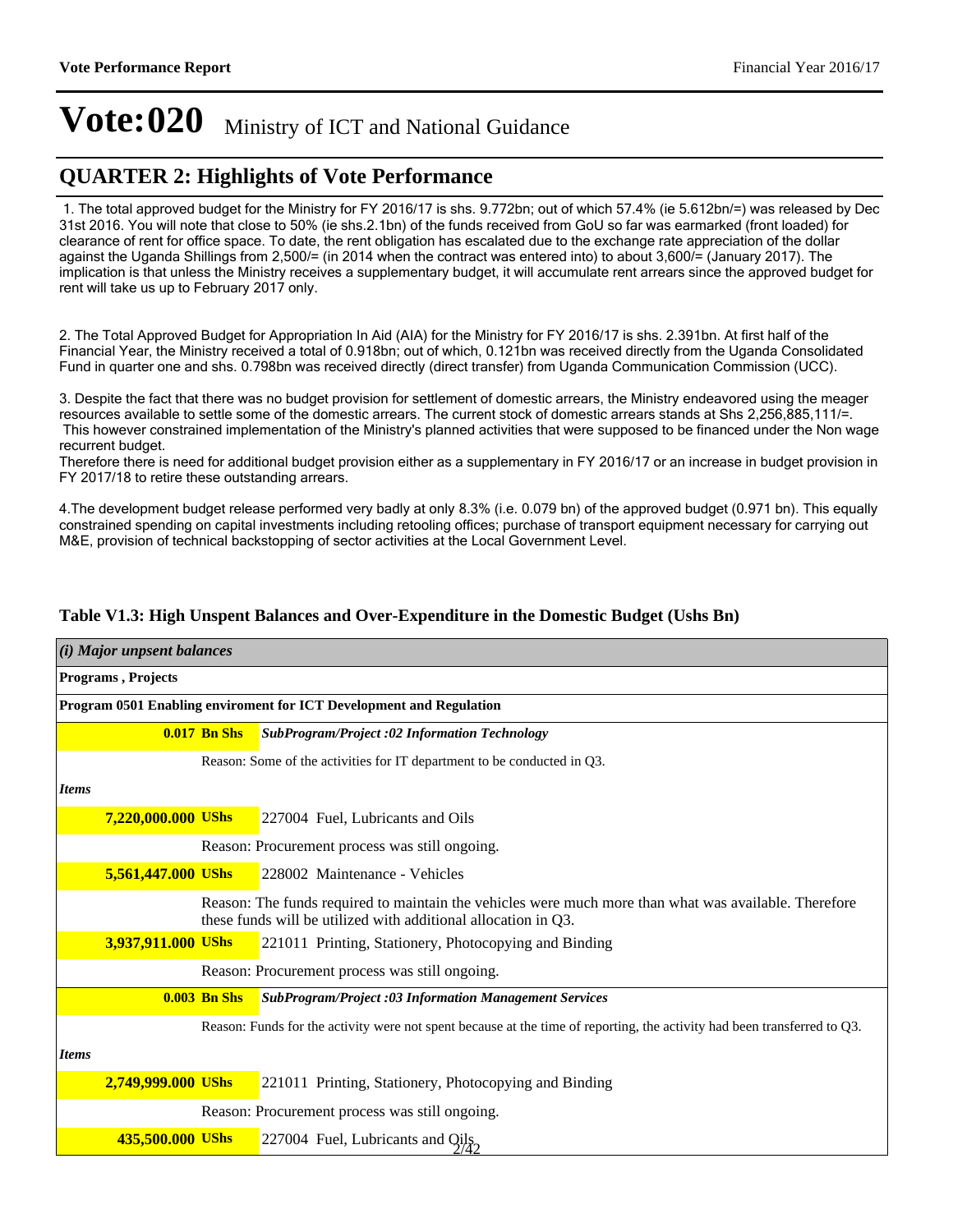## **QUARTER 2: Highlights of Vote Performance**

|              |                     |                     | Reason: Procurement process was still ongoing.                                                                                                                                                                 |
|--------------|---------------------|---------------------|----------------------------------------------------------------------------------------------------------------------------------------------------------------------------------------------------------------|
|              |                     |                     | Program 0502 Effective Communication and National Guidance                                                                                                                                                     |
|              |                     | <b>0.013 Bn Shs</b> | SubProgram/Project :04 Broadcasting Infrastructure Department                                                                                                                                                  |
|              |                     |                     | Reason: Activities for Broadcasting moved forward to Q3.                                                                                                                                                       |
| <b>Items</b> |                     |                     |                                                                                                                                                                                                                |
|              | 6,499,999.000 UShs  |                     | 221011 Printing, Stationery, Photocopying and Binding                                                                                                                                                          |
|              |                     |                     | Reason: Procurement process was still ongoing.                                                                                                                                                                 |
|              | 2,373,823.000 UShs  |                     | 225001 Consultancy Services- Short term                                                                                                                                                                        |
|              |                     |                     | Reason: Procurement to be initiated in Q3.                                                                                                                                                                     |
|              | 1,971,500.000 UShs  |                     | 228002 Maintenance - Vehicles                                                                                                                                                                                  |
|              |                     |                     | Reason: Procurement process was still ongoing.                                                                                                                                                                 |
|              | 1,551,000.000 UShs  |                     | 221001 Advertising and Public Relations                                                                                                                                                                        |
|              |                     |                     | Reason: Procurement process was still ongoing.                                                                                                                                                                 |
|              | 105,000.000 UShs    |                     | 227004 Fuel, Lubricants and Oils                                                                                                                                                                               |
|              |                     |                     | Reason: Procurement process was still ongoing.                                                                                                                                                                 |
|              |                     | <b>0.003 Bn Shs</b> | SubProgram/Project:05 Telecommunication and Posts                                                                                                                                                              |
|              |                     |                     | Reason: Activities under Telecommunications department were still ongoing and payments had not been effected                                                                                                   |
| <b>Items</b> |                     |                     |                                                                                                                                                                                                                |
|              | 1,990,000.000 UShs  |                     | 227004 Fuel, Lubricants and Oils                                                                                                                                                                               |
|              |                     |                     | Reason: Procurement process was still ongoing.                                                                                                                                                                 |
|              | 884,000.000 UShs    |                     | 221011 Printing, Stationery, Photocopying and Binding                                                                                                                                                          |
|              |                     |                     | Reason: Procurement process was still ongoing.                                                                                                                                                                 |
|              | 100,000.000 UShs    |                     | 227002 Travel abroad                                                                                                                                                                                           |
|              |                     |                     | Reason: Procurement process was still ongoing.                                                                                                                                                                 |
|              |                     |                     | Program 0549 General Administration, Policy and Planning                                                                                                                                                       |
|              |                     | <b>0.110 Bn Shs</b> | SubProgram/Project:01 Headquarters (Finance and Administration)                                                                                                                                                |
|              |                     |                     | Reason: Payments were not effected due to delays by service providers failure to submit their bills and invoices and the<br>delays by Ministry of Public Service failure to submit pension and gratuity files. |
| <i>Items</i> |                     |                     |                                                                                                                                                                                                                |
|              | 50,782,150.000 UShs |                     | 213004 Gratuity Expenses                                                                                                                                                                                       |
|              |                     |                     | Reason: Documentation from Public Service was not readily available to initiate payments.                                                                                                                      |
|              | 12,982,552.000 UShs |                     | 223004 Guard and Security services                                                                                                                                                                             |
|              |                     |                     | Reason: Payment process ongoing                                                                                                                                                                                |
|              | 10,965,484.000 UShs |                     | 228002 Maintenance - Vehicles                                                                                                                                                                                  |
|              |                     |                     | Reason: Procurement process was still onggoing.                                                                                                                                                                |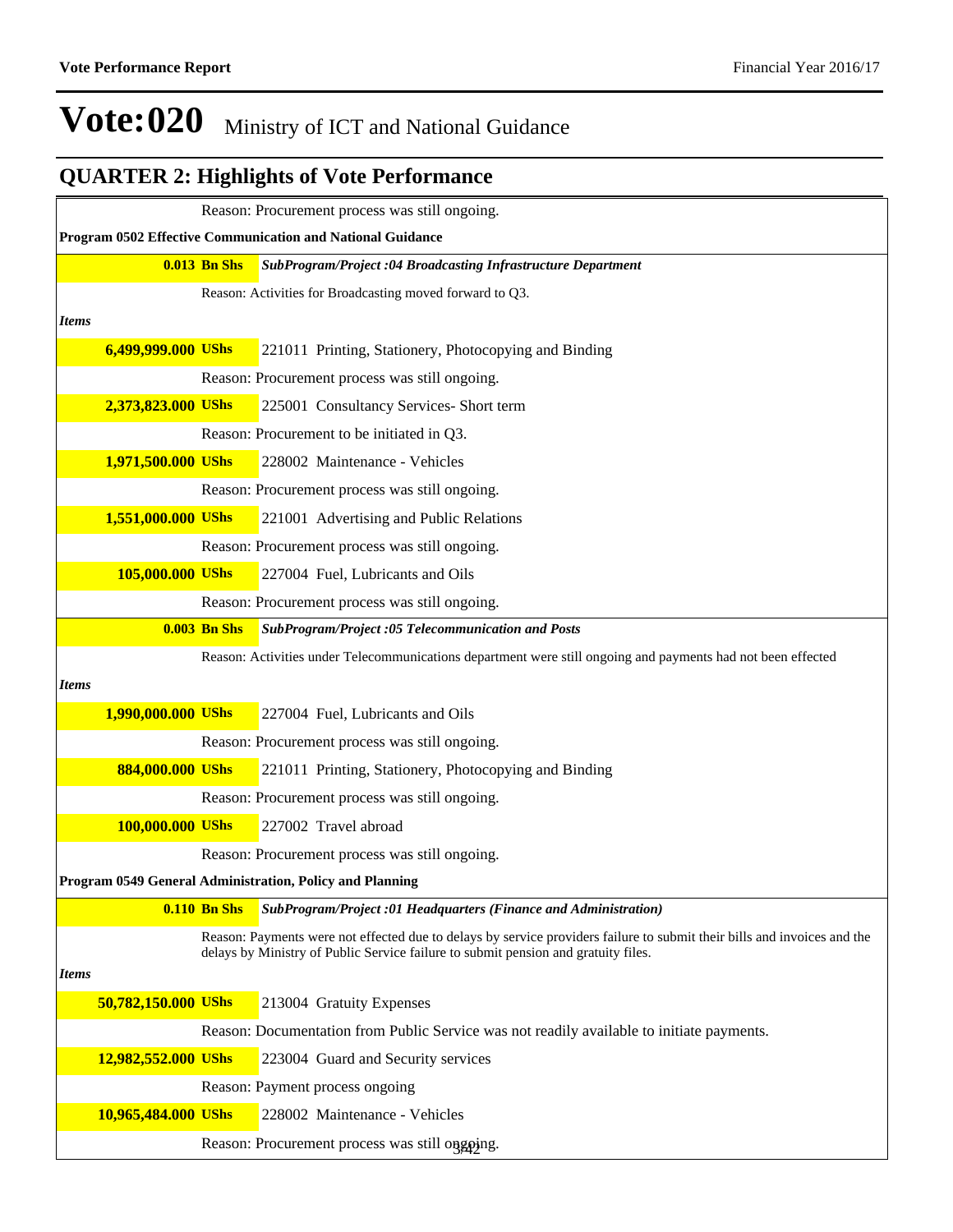## **QUARTER 2: Highlights of Vote Performance**

|              | 10,000,000.000 UShs |                | 223006 Water                                                |
|--------------|---------------------|----------------|-------------------------------------------------------------|
|              |                     |                | Reason: Awaiting bills for water from NWSC                  |
|              | 6,589,127.000 UShs  |                | 228001 Maintenance - Civil                                  |
|              |                     |                | Reason: Maintenance works currently being undertaken        |
|              |                     | $0.015$ Bn Shs | SubProgram/Project:06 Internal Audit                        |
|              |                     |                | Reason: Audit Activities currently being undertaken         |
| <b>Items</b> |                     |                |                                                             |
|              | 14,679,824.000 UShs |                | 227004 Fuel, Lubricants and Oils                            |
|              |                     |                | Reason: Procurement process currently ongoing               |
|              | 114,340.000 UShs    |                | 221011 Printing, Stationery, Photocopying and Binding       |
|              |                     |                | Reason: Procurement process currently ongoing               |
|              |                     | $0.002$ Bn Shs | SubProgram/Project: 0990 Strengthening Ministry of ICT      |
|              |                     | Reason:        |                                                             |
| <b>Items</b> |                     |                |                                                             |
|              | 1,342,760.000 UShs  |                | 228002 Maintenance - Vehicles                               |
|              |                     | Reason:        |                                                             |
|              | 1,099,854.000 UShs  |                | 221011 Printing, Stationery, Photocopying and Binding       |
|              |                     | Reason:        |                                                             |
|              |                     |                | (ii) Expenditures in excess of the original approved budget |

### *V2: Performance Highlights*

### **Table V2.1: Key Vote Output Indicators and Expenditures\***

| Vote, Vote Function<br><b>Key Output</b>                                | <b>Approved Budget and</b><br><b>Planned outputs</b>                                                                                                                                                                                                                          | <b>Cumulative Expenditure</b><br>and Performance | <b>Status and Reasons for</b><br>any Variation from Plans |  |  |  |  |  |  |  |  |
|-------------------------------------------------------------------------|-------------------------------------------------------------------------------------------------------------------------------------------------------------------------------------------------------------------------------------------------------------------------------|--------------------------------------------------|-----------------------------------------------------------|--|--|--|--|--|--|--|--|
| Programme: 0501 Enabling enviroment for ICT Development and Regulation  |                                                                                                                                                                                                                                                                               |                                                  |                                                           |  |  |  |  |  |  |  |  |
| <b>Output: 050101 Enabling Policies, Laws and Regulations developed</b> |                                                                                                                                                                                                                                                                               |                                                  |                                                           |  |  |  |  |  |  |  |  |
| Description of Performance:                                             | Policy on the use of internet, email First draft policy on the use of<br>and social media by Government<br>developed and presented to TMT.<br>Sensitization and awareness<br>campaigns on implementation of<br>the Data Protection and Privacy<br>Act and ICT Policy among 20 | Internet, email and social media<br>produced     | Performance on track                                      |  |  |  |  |  |  |  |  |
|                                                                         | MDA's carried out.                                                                                                                                                                                                                                                            |                                                  |                                                           |  |  |  |  |  |  |  |  |
|                                                                         | E-waste manage                                                                                                                                                                                                                                                                |                                                  |                                                           |  |  |  |  |  |  |  |  |
| Performance Indicators:                                                 |                                                                                                                                                                                                                                                                               |                                                  |                                                           |  |  |  |  |  |  |  |  |
| No. of dissemination activities 5<br>carried out                        |                                                                                                                                                                                                                                                                               |                                                  |                                                           |  |  |  |  |  |  |  |  |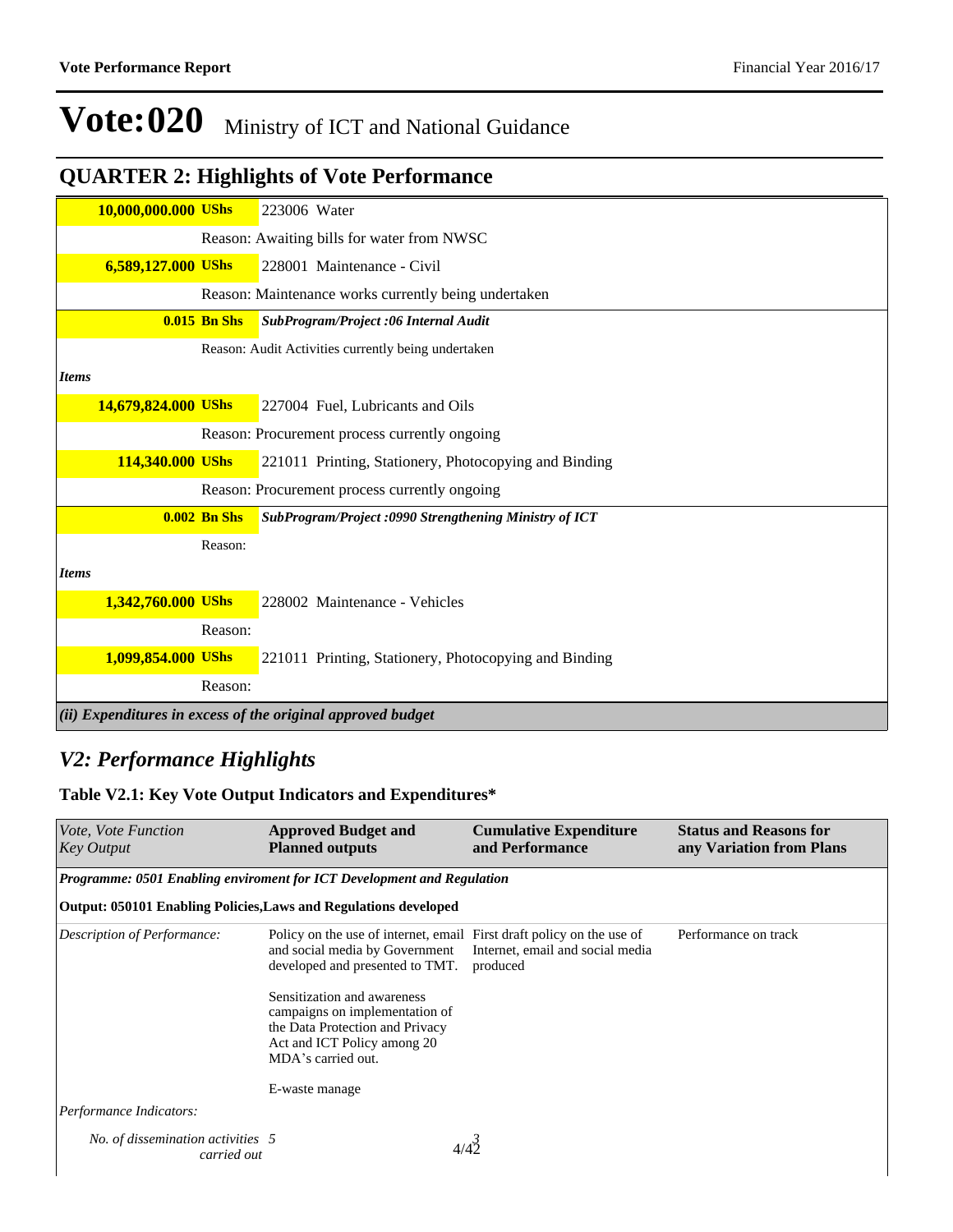## **QUARTER 2: Highlights of Vote Performance**

| Status of data protection and 7<br>privacy policy                                                                                 |                                                                                                                                                |  | 100%                                                                                                                                              |  |                                                                                                                                                                              |       |  |
|-----------------------------------------------------------------------------------------------------------------------------------|------------------------------------------------------------------------------------------------------------------------------------------------|--|---------------------------------------------------------------------------------------------------------------------------------------------------|--|------------------------------------------------------------------------------------------------------------------------------------------------------------------------------|-------|--|
| Status of ICT Policy Development 7. Policy Implementation                                                                         |                                                                                                                                                |  | Indicator not captured in PBS                                                                                                                     |  |                                                                                                                                                                              |       |  |
| Output Cost: UShs Bn:                                                                                                             |                                                                                                                                                |  | 0.596 UShs Bn:                                                                                                                                    |  | 0.340 % Budget Spent:                                                                                                                                                        | 57.0% |  |
| Output: 050102 E-government services provided                                                                                     |                                                                                                                                                |  |                                                                                                                                                   |  |                                                                                                                                                                              |       |  |
| Description of Performance:                                                                                                       | Technical support and guidance<br>provided to 12 MDAs and 12 LGs<br>in the development and<br>implementation of institutional<br>ICT policies. |  | Technical support and guidance<br>was provided to 4 MDAs and 12<br>LGs in the development and<br>implementation of institutional<br>ICT policies. |  | Performance on track                                                                                                                                                         |       |  |
|                                                                                                                                   | 1 National conference on e-<br>services for public officials and<br>solutions developers from the<br>private sector organized                  |  |                                                                                                                                                   |  |                                                                                                                                                                              |       |  |
| Performance Indicators:                                                                                                           |                                                                                                                                                |  |                                                                                                                                                   |  |                                                                                                                                                                              |       |  |
| No. of monitoring activities 4<br>undertaken                                                                                      |                                                                                                                                                |  | 2                                                                                                                                                 |  |                                                                                                                                                                              |       |  |
| No. of techinical activity reports 4<br>produced                                                                                  |                                                                                                                                                |  | $\overline{c}$                                                                                                                                    |  |                                                                                                                                                                              |       |  |
| Output Cost: UShs Bn:                                                                                                             |                                                                                                                                                |  | 0.085 UShs Bn:                                                                                                                                    |  | <b>0.061</b> % Budget Spent:                                                                                                                                                 | 71.8% |  |
| Output: 050103 BPO industry promoted                                                                                              |                                                                                                                                                |  |                                                                                                                                                   |  |                                                                                                                                                                              |       |  |
| Description of Performance:                                                                                                       | An ICT sector set up under the<br>Private Sector Foundation                                                                                    |  | the principles of the ICT                                                                                                                         |  | A multi-stakeholder team to draft  Development the first draft<br>principles of the ICT professionals<br>professionals Bill constituted. One Bill not done due to inadequate |       |  |
|                                                                                                                                   | 4 quarterly sub sector monitoring<br>and evaluation exercises carried<br>out and reports produced                                              |  | monitoring and evaluation exercise resources<br>conducted at the BPO center                                                                       |  |                                                                                                                                                                              |       |  |
| Performance Indicators:                                                                                                           |                                                                                                                                                |  |                                                                                                                                                   |  |                                                                                                                                                                              |       |  |
| Output Cost: UShs Bn:                                                                                                             |                                                                                                                                                |  | 0.058 UShs Bn:                                                                                                                                    |  | 0.053 % Budget Spent:                                                                                                                                                        | 91.9% |  |
| Output: 050104 Hardware and software development industry promoted                                                                |                                                                                                                                                |  |                                                                                                                                                   |  |                                                                                                                                                                              |       |  |
| Description of Performance:                                                                                                       | Changeover from IPV4 and<br>adoption of IPV6 new technology<br>standard coordinated                                                            |  | 1 Monitoring meeting at UICT<br><b>IPV6 LAB Done</b>                                                                                              |  | Funds were insufficient to allow<br>undertaking different ICT initiatives<br>and support to MDAs and LGs                                                                     |       |  |
| Performance Indicators:                                                                                                           |                                                                                                                                                |  |                                                                                                                                                   |  |                                                                                                                                                                              |       |  |
| No. of MDAs & LGs supported 12                                                                                                    |                                                                                                                                                |  | 0                                                                                                                                                 |  |                                                                                                                                                                              |       |  |
| No. of software and hardware 2<br>promotion initiatives undertaken                                                                |                                                                                                                                                |  | 0                                                                                                                                                 |  |                                                                                                                                                                              |       |  |
| Status of implementation of the Fast tracking approval and<br>institutionalization of ICT function implrmrntation of the Strategy | in Government that was submitted to Ministry of<br>Public service for implementation                                                           |  | Restructuring report awaits<br>approval by MoPS                                                                                                   |  |                                                                                                                                                                              |       |  |
| Output Cost: UShs Bn:                                                                                                             |                                                                                                                                                |  | 0.050 UShs Bn:                                                                                                                                    |  | 0.030 % Budget Spent:                                                                                                                                                        | 60.7% |  |
| Output: 050105 Human Resource Base for IT developed                                                                               |                                                                                                                                                |  |                                                                                                                                                   |  |                                                                                                                                                                              |       |  |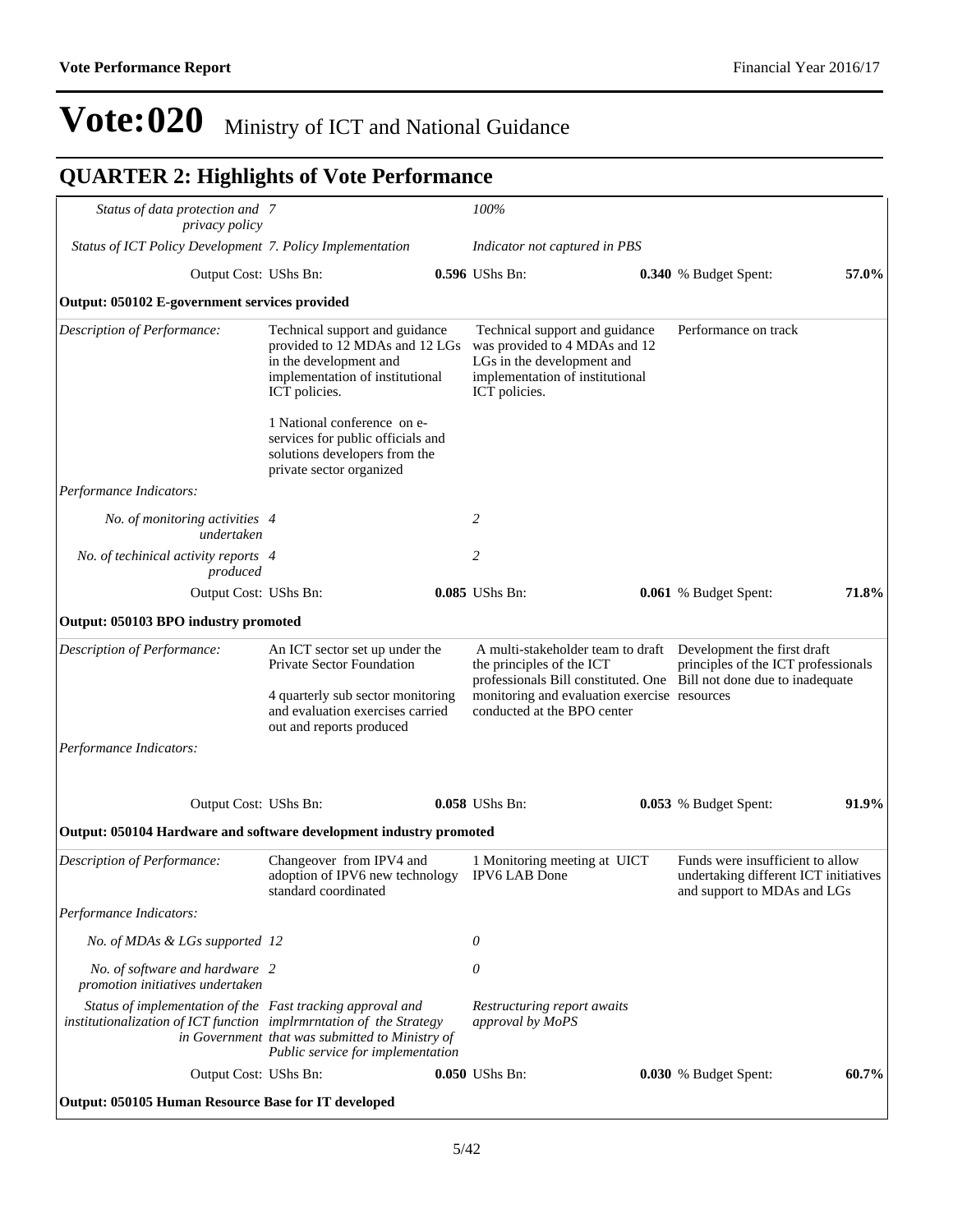## **QUARTER 2: Highlights of Vote Performance**

| Vote, Vote Function<br><b>Key Output</b>                           | <b>Approved Budget and</b><br><b>Planned outputs</b>                                                                                   |  | <b>Cumulative Expenditure</b><br>and Performance                                                      |  | <b>Status and Reasons for</b><br>any Variation from Plans             |          |  |
|--------------------------------------------------------------------|----------------------------------------------------------------------------------------------------------------------------------------|--|-------------------------------------------------------------------------------------------------------|--|-----------------------------------------------------------------------|----------|--|
| Description of Performance:                                        | Institutional capacities on<br>development & implementation of<br>policies built in 8 LGs                                              |  | Conducted institutional capacity<br>building for development and<br>implementation of ICT policies in |  |                                                                       |          |  |
|                                                                    | 1 capacity building workshop on<br>cybercrime and Information<br>Security organised.                                                   |  | 4 LGS; Lwengo, Mpigi, Masaka,<br>Butambala,                                                           |  |                                                                       |          |  |
| Performance Indicators:                                            |                                                                                                                                        |  |                                                                                                       |  |                                                                       |          |  |
| Output Cost: UShs Bn:                                              |                                                                                                                                        |  | 0.088 UShs Bn:                                                                                        |  | 0.062 % Budget Spent:                                                 | 70.1%    |  |
| <b>Program Cost:</b>                                               | UShs Bn:                                                                                                                               |  | $0.877$ UShs Bn:                                                                                      |  | 0.546 % Budget Spent:                                                 | $62.2\%$ |  |
| Programme: 0502 Effective Communication and National Guidance      |                                                                                                                                        |  |                                                                                                       |  |                                                                       |          |  |
| Output: 050201 Policies, Laws and regulations developed            |                                                                                                                                        |  |                                                                                                       |  |                                                                       |          |  |
| Description of Performance:                                        | Spectrum Management Policy<br>disseminated                                                                                             |  | The First draft of the Spectrum<br>management Policy developed.                                       |  | Funds for wider consultations not<br>available                        |          |  |
|                                                                    | National Postcode and Addressing<br>System policy disseminated                                                                         |  |                                                                                                       |  |                                                                       |          |  |
|                                                                    | <b>ICT</b> Infrastructure sharing Policy<br>developed up to stage 5<br>(submission of final policy draft<br>/cabinet paper to cabinet) |  |                                                                                                       |  |                                                                       |          |  |
|                                                                    | Local Content Strategy (electro                                                                                                        |  |                                                                                                       |  |                                                                       |          |  |
| Performance Indicators:                                            |                                                                                                                                        |  |                                                                                                       |  |                                                                       |          |  |
|                                                                    | No. of policies develpoed 2 Policies developed: ICT<br><b>Local Content Strategy</b>                                                   |  | First draft of spectrum<br>Infrastructure sharing Policy and management Policy in place               |  |                                                                       |          |  |
| Output Cost: UShs Bn:                                              |                                                                                                                                        |  | 0.628 UShs Bn:                                                                                        |  | 0.444 % Budget Spent:                                                 | 70.6%    |  |
| Output: 050202 Sub-sector monitored and promoted                   |                                                                                                                                        |  |                                                                                                       |  |                                                                       |          |  |
| Description of Performance:                                        | Development of new and<br>Innovative technologies<br>monitored, promoted/adopted                                                       |  | An issues paper on the Policy<br>intervention for introduction of<br>Digital Audio Broadcasting in    |  | Monitoring activities not undertaken<br>due to insufficient resources |          |  |
|                                                                    | Four Quarterly monitoring<br>activities carried. (Two for<br>Telecoms sub-sector and Two for<br>Postal sub-sector)                     |  | Uganda produced                                                                                       |  |                                                                       |          |  |
| Performance Indicators:                                            |                                                                                                                                        |  |                                                                                                       |  |                                                                       |          |  |
| No. of monitoring and evaluation 4<br>activities carried conducted |                                                                                                                                        |  | 1                                                                                                     |  |                                                                       |          |  |
| Output Cost: UShs Bn:                                              |                                                                                                                                        |  | 0.137 UShs Bn:                                                                                        |  | 0.109 % Budget Spent:                                                 | 79.9%    |  |
| Output: 050203 Logistical Support to ICT infrastructure            |                                                                                                                                        |  |                                                                                                       |  |                                                                       |          |  |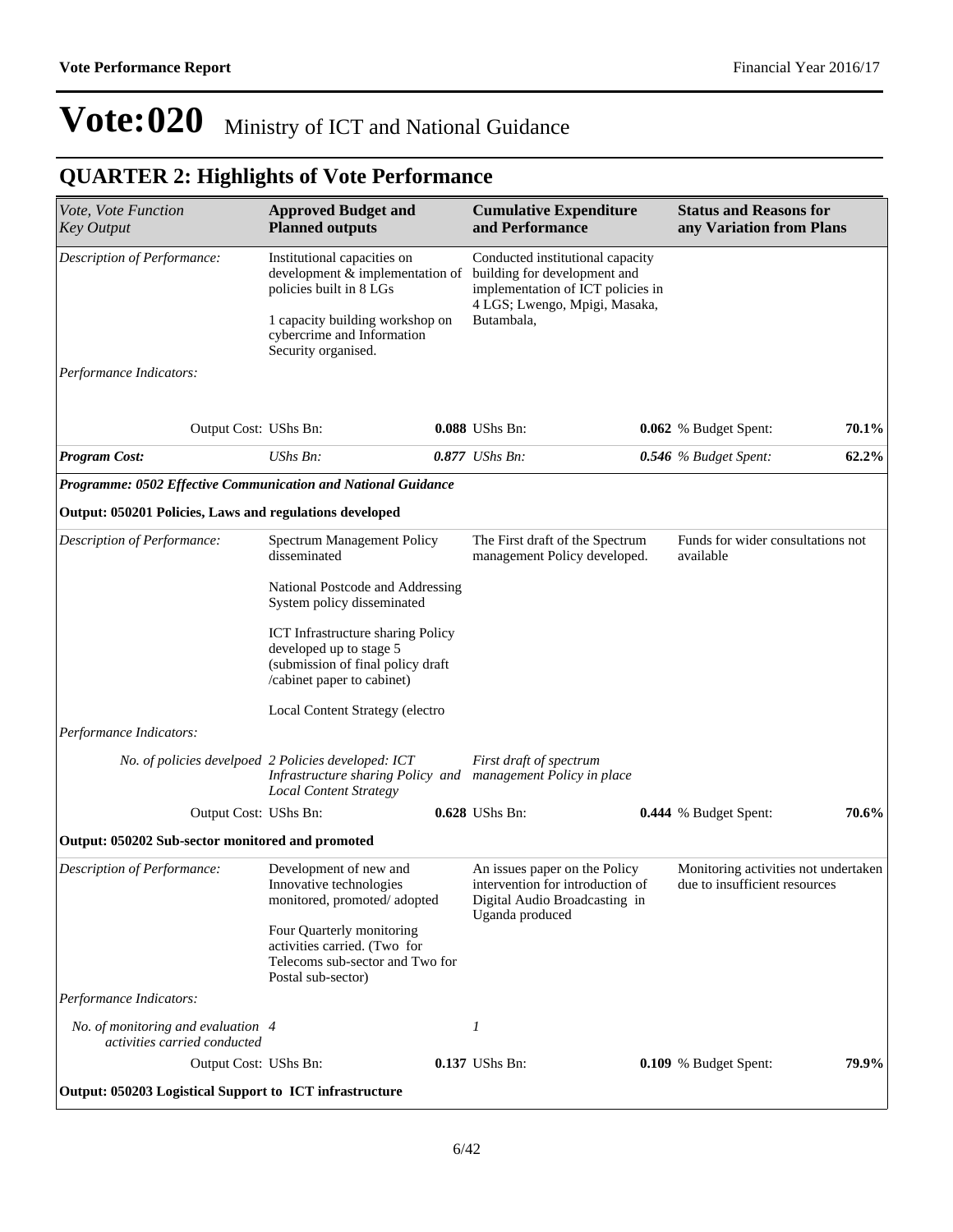### **QUARTER 2: Highlights of Vote Performance**

| Vote, Vote Function<br><b>Key Output</b>                    | <b>Approved Budget and</b><br><b>Planned outputs</b>                                                                                                                                                                   | <b>Cumulative Expenditure</b><br>and Performance                                                                                                                                                                                                                                                   | <b>Status and Reasons for</b><br>any Variation from Plans                                 |  |  |
|-------------------------------------------------------------|------------------------------------------------------------------------------------------------------------------------------------------------------------------------------------------------------------------------|----------------------------------------------------------------------------------------------------------------------------------------------------------------------------------------------------------------------------------------------------------------------------------------------------|-------------------------------------------------------------------------------------------|--|--|
| Description of Performance:                                 | Content Production and<br><b>Management Centre</b><br>Operationalized;<br>Technical support provided in the<br>implementation of the ICT cluster<br>directives, under Northern<br><b>Corridor Integration Projects</b> | Terms of Reference for<br>Consultancy to operationalise the<br>Content Production and<br>Management Center developed.<br>Procurement of Consultancy<br>Service for Development of a<br>Framework for Operationalization<br>of the Content Production and<br>Management Centre (CP&MC)<br>Initiated | None of the MDAs was provided<br>with Logistical support due to<br>insufficient resources |  |  |
| Performance Indicators:                                     |                                                                                                                                                                                                                        |                                                                                                                                                                                                                                                                                                    |                                                                                           |  |  |
| No. of MDAs supported 5                                     |                                                                                                                                                                                                                        | 0                                                                                                                                                                                                                                                                                                  |                                                                                           |  |  |
| Output Cost: UShs Bn:                                       |                                                                                                                                                                                                                        | $0.120$ UShs Bn:                                                                                                                                                                                                                                                                                   | 79.5%<br>0.095 % Budget Spent:                                                            |  |  |
| <b>Program Cost:</b>                                        | UShs Bn:                                                                                                                                                                                                               | 0.885 UShs Bn:                                                                                                                                                                                                                                                                                     | 73.3%<br>0.648 % Budget Spent:                                                            |  |  |
| Programme: 0549 General Administration, Policy and Planning |                                                                                                                                                                                                                        |                                                                                                                                                                                                                                                                                                    |                                                                                           |  |  |
| <b>Program Cost:</b>                                        | UShs Bn:                                                                                                                                                                                                               | 5.620 UShs Bn:                                                                                                                                                                                                                                                                                     | $0.0\%$<br>0.000 % Budget Spent:                                                          |  |  |
| <b>Total Cost for Vote:</b>                                 | UShs Bn:                                                                                                                                                                                                               | 7.381 UShs Bn:                                                                                                                                                                                                                                                                                     | $16.2\%$<br>1.194 % Budget Spent:                                                         |  |  |

**Performance highlights for the Quarter**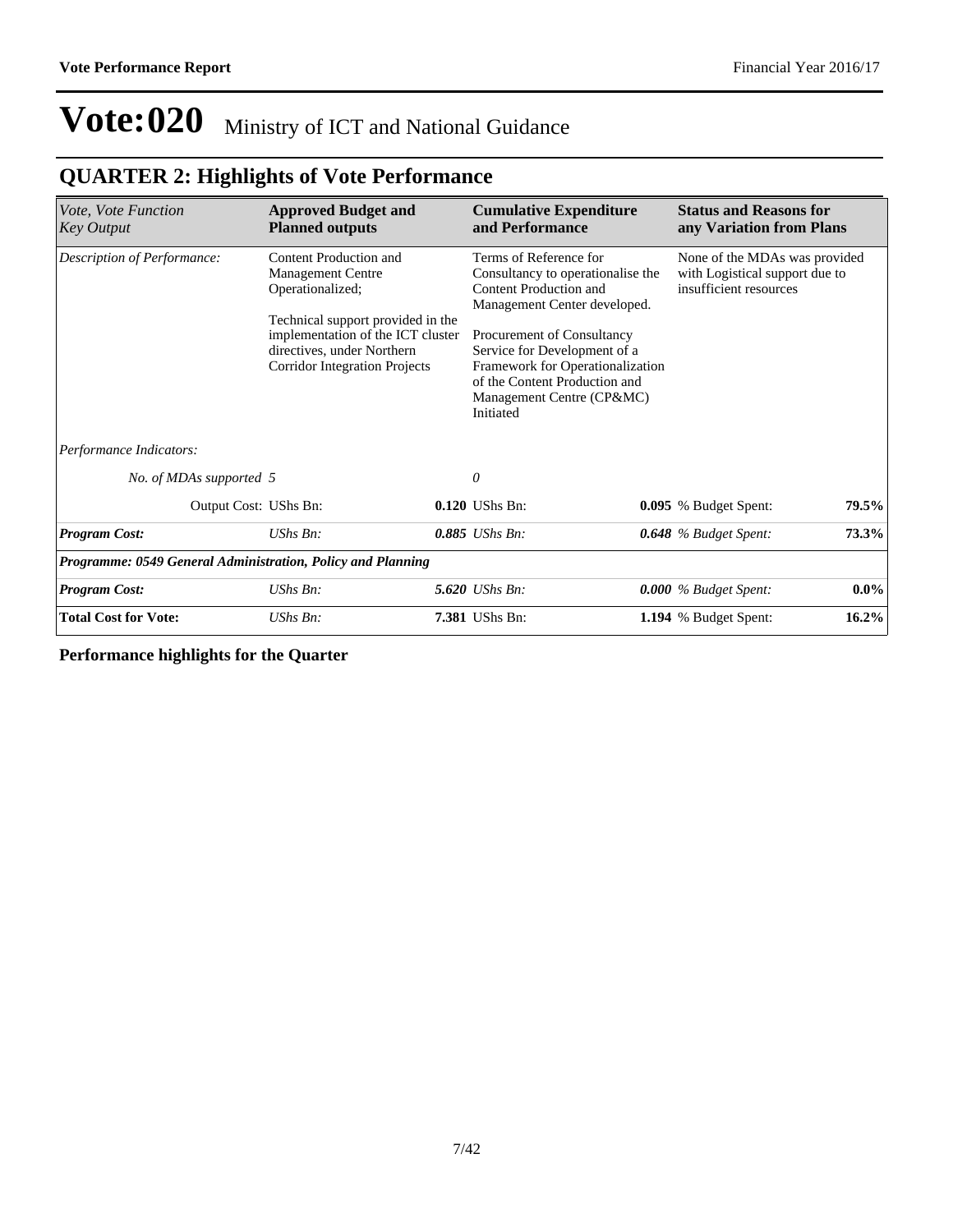### **QUARTER 2: Highlights of Vote Performance**

The First Draft Policy on the use of internet, email and social media produced.

Sensitization and awareness campaigns on the Data Protection and Privacy Bill and ICT Policy carried out in 4 LG's done Iganga, Jinja, Hoima, Masindi undertaken.

E-waste Management guidelines disseminated.

Monitoring of UICT IPV6 LAB and PAeN project undertaken.

Sensitization and awareness campaign on the Computer misuse, the e-transactions & the e- signatures Acts carried out in 5 districts of Ibanda, Kiruhura, Iganga, Bugiri and Mayuge

A zero draft of the Cyber City Strategy produced.

Technical support and guidance provided to 8 LGs of Kaberamaido, Kumi, Soroti, Katakwi, Hoima, Masindi, Kiboga, and Nakasongola in the development and implementation of institutional ICT policies.

Draft Spectrum Management Policy developed;

A report on postcodes for Kampala produced;

ICT cluster Ministers' meeting in preparation for the 15th meeting; one regional senior officials' meeting in preparation for the 15th summit; and one meeting with World Bank Economic Forum on implementation of "internet for all initiative" were held and several recommendations agreed upon

BFP for the FY 2017/18 prepared and submitted

Quarter 1 Progress Report prepared and submitted to MFPED

Monitoring and evaluation of ICT programmes undertaken in selected districts

Joint ICT sector review workshop held and a report produced

Project document on National ICT Initiatives Support Programme prepared and submitted to MFPED

Reports and responses to Presidential Committee on Budget prepared and submitted

Coordinated activities for the secretariat of the Ministry's Finance Committee, ICT and National Guidance Sector Working Group and Project Preparation Committee

Provided technical guidance on planning, budget policy, and related matters to management

General Administrative, support and human resource services provided to management

### *V3: Details of Releases and Expenditure*

#### **Table V3.1: GoU Releases and Expenditure by Output\***

| Billion Uganda Shillings                                                             | Approved<br><b>Budget</b> | <b>Released</b> | <b>Spent</b> | $%$ GoU<br><b>Budget</b><br><b>Released</b> | $%$ GoU<br><b>Budget</b><br><b>Spent</b> | $%$ GoU<br><b>Releases</b><br><b>Spent</b> |
|--------------------------------------------------------------------------------------|---------------------------|-----------------|--------------|---------------------------------------------|------------------------------------------|--------------------------------------------|
| <b>Program 0501 Enabling enviroment for ICT</b><br><b>Development and Regulation</b> | 0.88                      | 0.58            | 0.55         | $66.2\%$                                    | $62.2\%$                                 | $94.0\%$                                   |
| <b>Class: Outputs Provided</b>                                                       | 0.88                      | 0.58            | 0.55         | 66.2%                                       | $62.2\%$                                 | $94.0\%$                                   |
| 050101 Enabling Policies, Laws and Regulations developed                             | 0.60                      | 0.37            | 0.34         | 61.3%                                       | 57.0%                                    | 92.9%                                      |
| 050102 E-government services provided                                                | 0.09                      | 0.06            | 0.06         | 71.8%                                       | 71.8%                                    | 100.0%                                     |
| 050103 BPO industry promoted                                                         | 8/42                      | 0.05            | 0.05         | 91.9%                                       | 91.9%                                    | 99.9%                                      |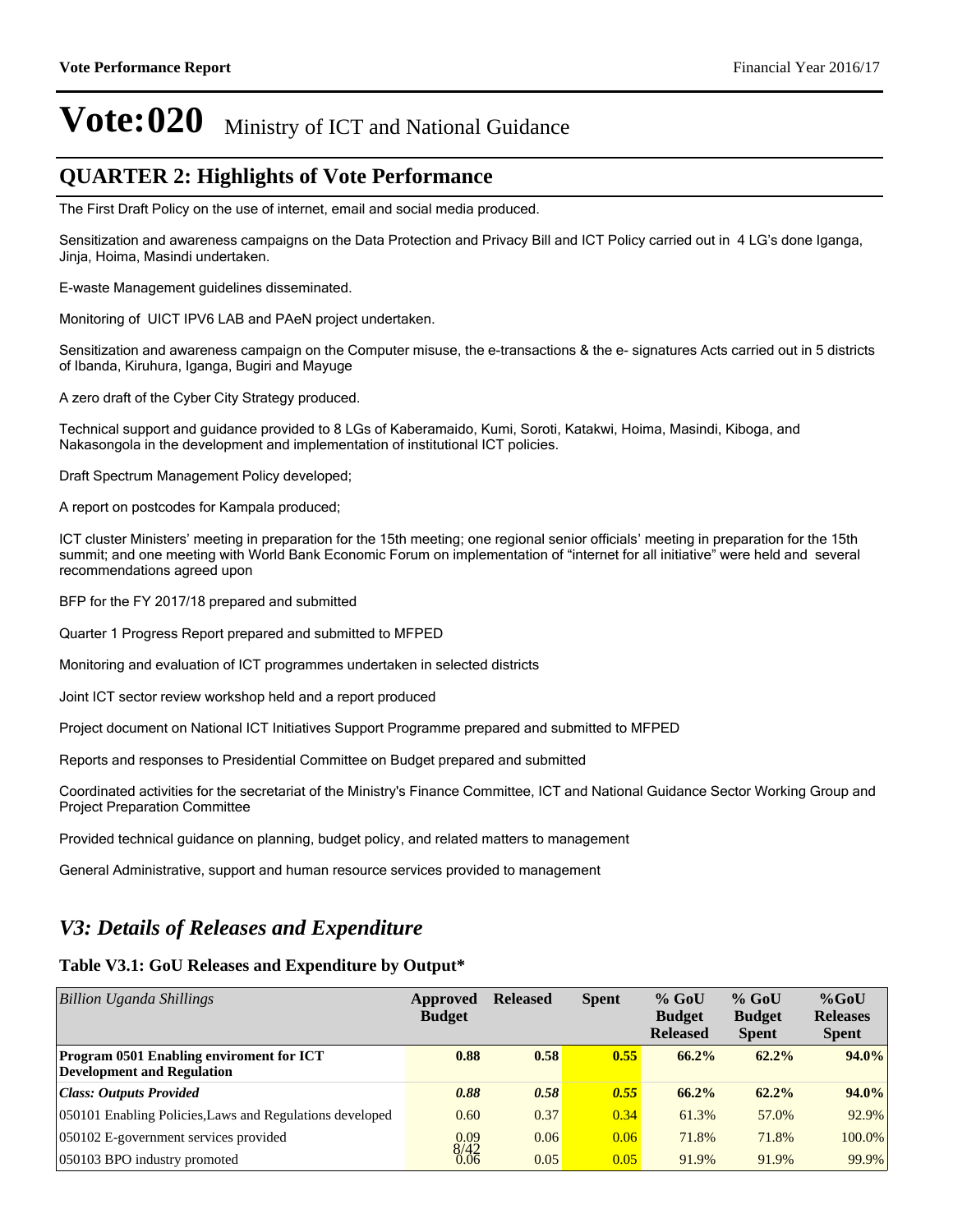## **QUARTER 2: Highlights of Vote Performance**

| <b>Billion Uganda Shillings</b>                                     | Approved<br><b>Budget</b> | <b>Released</b> | <b>Spent</b> | $%$ GoU<br><b>Budget</b><br><b>Released</b> | $%$ GoU<br><b>Budget</b><br><b>Spent</b> | $%$ GoU<br><b>Releases</b><br><b>Spent</b> |
|---------------------------------------------------------------------|---------------------------|-----------------|--------------|---------------------------------------------|------------------------------------------|--------------------------------------------|
| 050104 Hardware and software development industry<br>promoted       | 0.05                      | 0.03            | 0.03         | 65.0%                                       | 60.7%                                    | 93.4%                                      |
| 050105 Human Resource Base for IT developed                         | 0.09                      | 0.07            | 0.06         | 78.1%                                       | 70.1%                                    | 89.7%                                      |
| Program 0502 Effective Communication and National<br>Guidance       | 0.88                      | 0.68            | 0.65         | 77.1%                                       | 73.3%                                    | 95.1%                                      |
| <b>Class: Outputs Provided</b>                                      | 0.88                      | 0.68            | 0.65         | 77.1%                                       | 73.3%                                    | 95.1%                                      |
| 050201 Policies, Laws and regulations developed                     | 0.63                      | 0.46            | 0.44         | 74.0%                                       | 70.6%                                    | 95.4%                                      |
| 050202 Sub-sector monitored and promoted                            | 0.14                      | 0.12            | 0.11         | 86.9%                                       | 79.9%                                    | 92.0%                                      |
| 050203 Logistical Support to ICT infrastructure                     | 0.12                      | 0.10            | 0.10         | 81.7%                                       | 79.5%                                    | 97.4%                                      |
| Program 0549 General Administration, Policy and<br><b>Planning</b>  | 5.62                      | 3.43            | 3.30         | 61.1%                                       | 58.7%                                    | 96.2%                                      |
| <b>Class: Outputs Provided</b>                                      | 5.24                      | 3.43            | 3.30         | 65.4%                                       | 62.9%                                    | 96.2%                                      |
| 054901 Policy, consultation, planning and monitoring<br>services    | 0.38                      | 0.12            | 0.12         | 32.8%                                       | 32.6%                                    | 99.3%                                      |
| 054902 Ministry Support Services (Finance and<br>Administration)    | 4.65                      | 3.16            | 3.03         | 68.0%                                       | 65.2%                                    | 95.9%                                      |
| 054903 Ministerial and Top Management Services                      | 0.22                      | 0.15            | 0.15         | 66.5%                                       | 66.5%                                    | 100.0%                                     |
| <b>Class: Capital Purchases</b>                                     | 0.38                      | 0.00            | 0.00         | 0.0%                                        | $0.0\%$                                  | $0.0\%$                                    |
| 054975 Purchase of Motor Vehicles and Other Transport<br>Equipment  | 0.29                      | 0.00            | 0.00         | 0.0%                                        | 0.0%                                     | $0.0\%$                                    |
| 054976 Purchase of Office and ICT Equipment, including<br>Software  | 0.05                      | 0.00            | 0.00         | 0.0%                                        | 0.0%                                     | $0.0\%$                                    |
| 054978 Purchase of Office and Residential Furniture and<br>Fittings | 0.04                      | 0.00            | 0.00         | 0.0%                                        | 0.0%                                     | $0.0\%$                                    |
| <b>Total for Vote</b>                                               | 7.38                      | 4.69            | 4.49         | 63.6%                                       | 60.9%                                    | 95.7%                                      |

### **Table V3.2: 2016/17 GoU Expenditure by Item**

| <b>Billion Uganda Shillings</b>                          | <b>Approved</b><br><b>Budget</b> | <b>Released</b> | <b>Spent</b> | $%$ GoU<br><b>Budget</b><br><b>Released</b> | $%$ GoU<br><b>Budget</b><br><b>Spent</b> | $%$ GoU<br><b>Releases</b><br><b>Spent</b> |
|----------------------------------------------------------|----------------------------------|-----------------|--------------|---------------------------------------------|------------------------------------------|--------------------------------------------|
| <b>Class: Outputs Provided</b>                           | 7.01                             | 4.69            | 4.49         | 67.0%                                       | 64.2%                                    | 95.7%                                      |
| 211101 General Staff Salaries                            | 0.82                             | 0.41            | 0.37         | 50.0%                                       | 45.5%                                    | 91.0%                                      |
| 211103 Allowances                                        | 0.29                             | 0.22            | 0.22         | 73.8%                                       | 73.8%                                    | 100.0%                                     |
| 212102 Pension for General Civil Service                 | 0.12                             | 0.06            | 0.05         | 50.0%                                       | 46.6%                                    | 93.1%                                      |
| 213001 Medical expenses (To employees)                   | 0.02                             | 0.01            | 0.01         | 67.6%                                       | 67.6%                                    | 100.0%                                     |
| 213002 Incapacity, death benefits and funeral expenses   | 0.02                             | 0.01            | 0.01         | 67.3%                                       | 67.3%                                    | 100.0%                                     |
| 213004 Gratuity Expenses                                 | 0.18                             | 0.09            | 0.04         | 50.0%                                       | 22.1%                                    | 44.2%                                      |
| 221001 Advertising and Public Relations                  | 0.06                             | 0.04            | 0.04         | 64.4%                                       | 61.8%                                    | 95.9%                                      |
| 221002 Workshops and Seminars                            | 0.39                             | 0.22            | 0.22         | 57.4%                                       | 57.4%                                    | 100.0%                                     |
| 221003 Staff Training                                    | 0.21                             | 0.05            | 0.05         | 23.9%                                       | 23.9%                                    | 100.0%                                     |
| 221008 Computer supplies and Information Technology (IT) | 0.02                             | 0.01            | 0.01         | 34.4%                                       | 34.4%                                    | 100.0%                                     |
| 221009 Welfare and Entertainment                         | 0.30                             | 0.19            | 0.19         | 63.1%                                       | 63.1%                                    | 100.0%                                     |
| 221011 Printing, Stationery, Photocopying and Binding    | 0.20                             | 0.11            | 0.10         | 57.4%                                       | 49.6%                                    | 86.5%                                      |
| 221012 Small Office Equipment                            | 8.33                             | 0.00            | 0.00         | 100.0%                                      | 100.0%                                   | 100.0%                                     |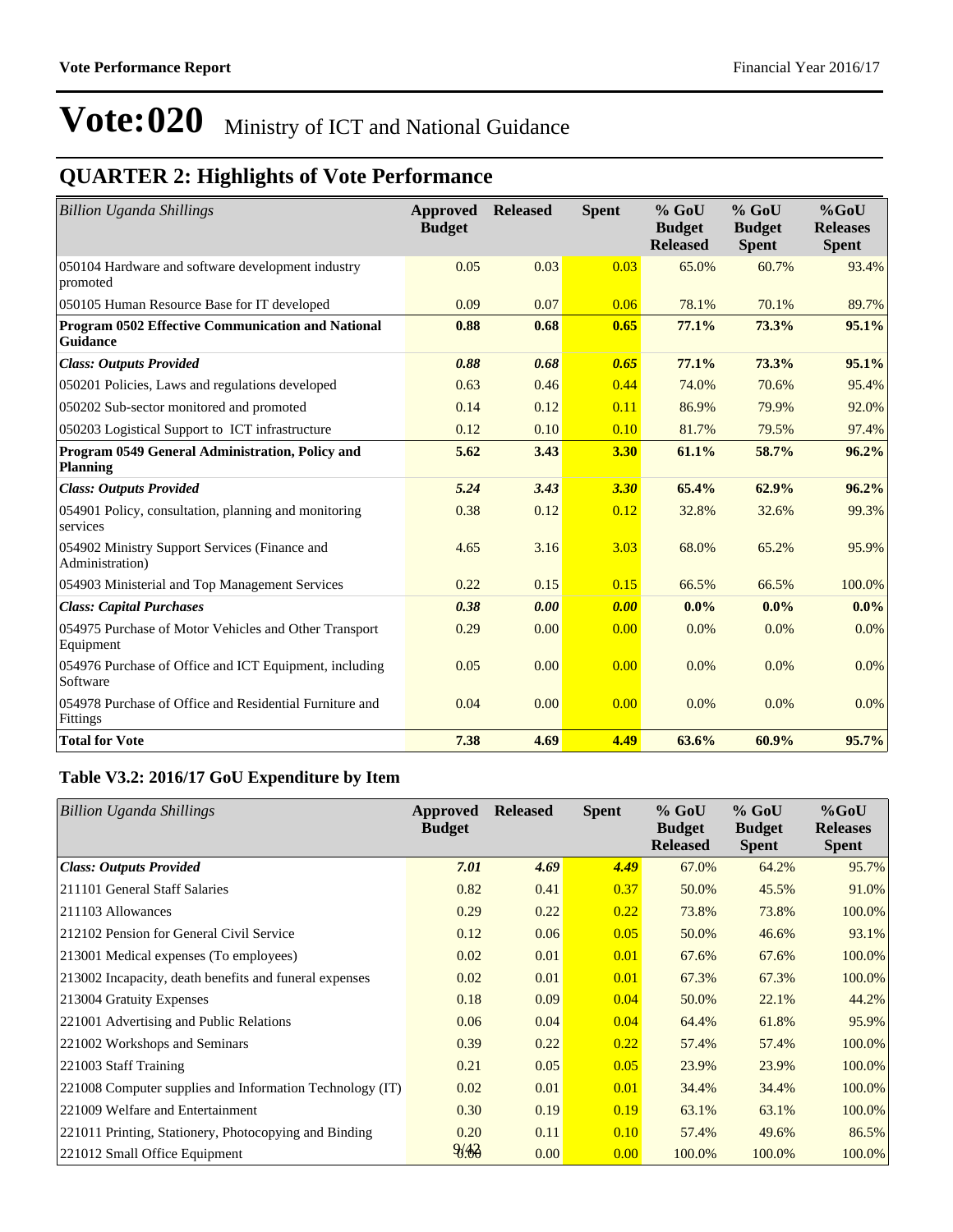### **QUARTER 2: Highlights of Vote Performance**

| 221014 Bank Charges and other Bank related costs       | 0.00 | 0.00 | 0.00 | 0.0%    | 0.0%   | 0.0%    |
|--------------------------------------------------------|------|------|------|---------|--------|---------|
| 221016 IFMS Recurrent costs                            | 0.02 | 0.01 | 0.01 | 60.0%   | 60.0%  | 100.0%  |
| 221017 Subscriptions                                   | 0.01 | 0.01 | 0.01 | 75.0%   | 75.0%  | 100.0%  |
| 221020 IPPS Recurrent Costs                            | 0.04 | 0.02 | 0.02 | 50.6%   | 47.5%  | 93.8%   |
| 222001 Telecommunications                              | 0.08 | 0.03 | 0.03 | 37.8%   | 37.8%  | 100.0%  |
| 222002 Postage and Courier                             | 0.00 | 0.00 | 0.00 | 26.0%   | 26.0%  | 100.0%  |
| 222003 Information and communications technology (ICT) | 0.05 | 0.00 | 0.00 | $0.0\%$ | 0.0%   | 0.0%    |
| 223003 Rent – (Produced Assets) to private entities    | 2.14 | 1.79 | 1.79 | 83.5%   | 83.5%  | 100.0%  |
| 223004 Guard and Security services                     | 0.12 | 0.11 | 0.10 | 95.5%   | 84.6%  | 88.7%   |
| 223005 Electricity                                     | 0.06 | 0.05 | 0.04 | 75.0%   | 73.6%  | 98.2%   |
| 223006 Water                                           | 0.04 | 0.02 | 0.01 | 41.7%   | 13.9%  | 33.3%   |
| 224004 Cleaning and Sanitation                         | 0.07 | 0.04 | 0.04 | 60.6%   | 57.4%  | 94.6%   |
| 224005 Uniforms, Beddings and Protective Gear          | 0.00 | 0.00 | 0.00 | 100.0%  | 100.0% | 100.0%  |
| 225001 Consultancy Services- Short term                | 0.32 | 0.30 | 0.30 | 94.2%   | 93.4%  | 99.2%   |
| 227001 Travel inland                                   | 0.32 | 0.22 | 0.22 | 69.2%   | 69.2%  | 100.0%  |
| 227002 Travel abroad                                   | 0.50 | 0.35 | 0.34 | 69.3%   | 68.3%  | 98.5%   |
| 227004 Fuel, Lubricants and Oils                       | 0.23 | 0.16 | 0.13 | 70.3%   | 57.5%  | 81.7%   |
| 228001 Maintenance - Civil                             | 0.06 | 0.02 | 0.01 | 30.4%   | 19.5%  | 63.9%   |
| 228002 Maintenance - Vehicles                          | 0.31 | 0.14 | 0.12 | 44.7%   | 38.3%  | 85.8%   |
| <b>Class: Capital Purchases</b>                        | 0.38 | 0.00 | 0.00 | 0.0%    | 0.0%   | 0.0%    |
| 312201 Transport Equipment                             | 0.29 | 0.00 | 0.00 | 0.0%    | 0.0%   | $0.0\%$ |
| 312202 Machinery and Equipment                         | 0.05 | 0.00 | 0.00 | 0.0%    | 0.0%   | 0.0%    |
| 312203 Furniture & Fixtures                            | 0.04 | 0.00 | 0.00 | 0.0%    | 0.0%   | 0.0%    |
| <b>Total for Vote</b>                                  | 7.38 | 4.69 | 4.49 | 63.6%   | 60.9%  | 95.7%   |

#### **Table V3.3: GoU Releases and Expenditure by Project and Programme\***

| <b>Billion Uganda Shillings</b>                                               | Approved<br><b>Budget</b> | <b>Released</b> | <b>Spent</b> | $%$ GoU<br><b>Budget</b><br><b>Released</b> | $%$ GoU<br><b>Budget</b><br><b>Spent</b> | $%$ GoU<br><b>Releases</b><br><b>Spent</b> |
|-------------------------------------------------------------------------------|---------------------------|-----------------|--------------|---------------------------------------------|------------------------------------------|--------------------------------------------|
| Program 0501 Enabling enviroment for ICT<br><b>Development and Regulation</b> | 0.88                      | 0.58            | 0.55         | 66.2%                                       | 62.2%                                    | 94.0%                                      |
| <b>Recurrent SubProgrammes</b>                                                |                           |                 |              |                                             |                                          |                                            |
| 02 Information Technology                                                     | 0.45                      | 0.26            | 0.23         | 58.8%                                       | 51.8%                                    | 88.0%                                      |
| 03 Information Management Services                                            | 0.43                      | 0.32            | 0.31         | 74.0%                                       | 73.2%                                    | 98.9%                                      |
| 04 Broadcasting Infrastructure Department                                     | 0.45                      | 0.35            | 0.32         | 79.6%                                       | 72.7%                                    | 91.4%                                      |
| 05 Telecommunication and Posts                                                | 0.44                      | 0.33            | 0.32         | 74.5%                                       | 73.8%                                    | 99.1%                                      |
| Program 0549 General Administration, Policy and<br><b>Planning</b>            | 5.62                      | 3.43            | 3.30         | 61.1%                                       | 58.7%                                    | 96.2%                                      |
| <b>Recurrent SubProgrammes</b>                                                |                           |                 |              |                                             |                                          |                                            |
| 01 Headquarters (Finance and Administration)                                  | 4.52                      | 3.23            | 3.12         | 71.5%                                       | 69.0%                                    | 96.5%                                      |
| 06 Internal Audit                                                             | 0.13                      | 0.12            | 0.10         | 91.8%                                       | 80.4%                                    | 87.6%                                      |
| <b>Development Projects</b>                                                   |                           |                 |              |                                             |                                          |                                            |
| 0990 Strengthening Ministry of ICT                                            | 0.97                      | 0.08            | 0.08         | 8.4%                                        | 8.1%                                     | 97.0%                                      |
| <b>Total for Vote</b>                                                         | 10/382                    | 4.69            | 4.49         | 63.6%                                       | $60.9\%$                                 | 95.7%                                      |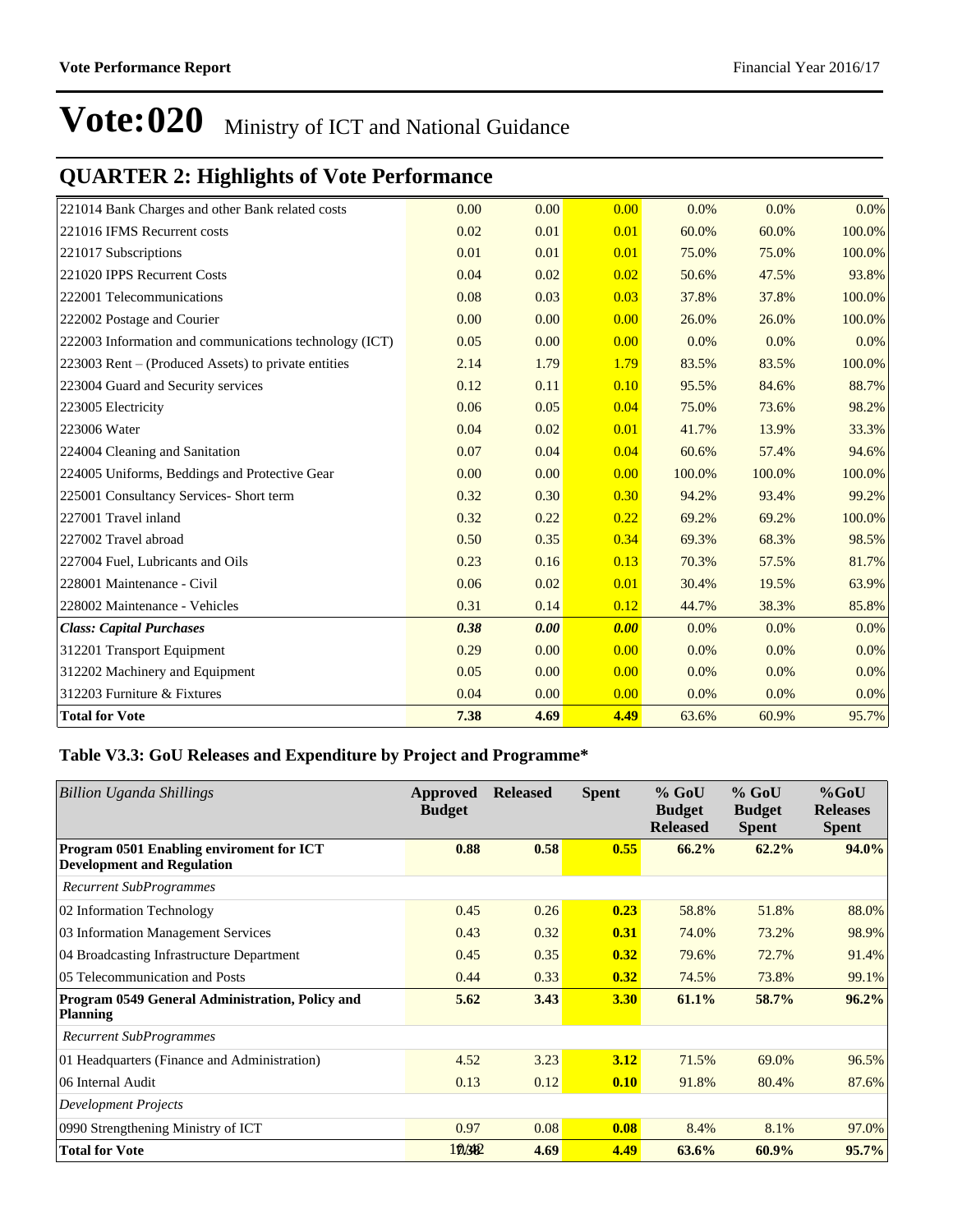### **QUARTER 2: Highlights of Vote Performance**

#### **Table V3.4: External Financing Releases and Expenditure by Sub Programme**

| Billion Uganda Shillings | <b>Approved Released</b> |  |                 |       | Spent % Budget % Budget % Releases |
|--------------------------|--------------------------|--|-----------------|-------|------------------------------------|
|                          | <b>Budget</b>            |  | <b>Released</b> | Spent | <b>Spent</b>                       |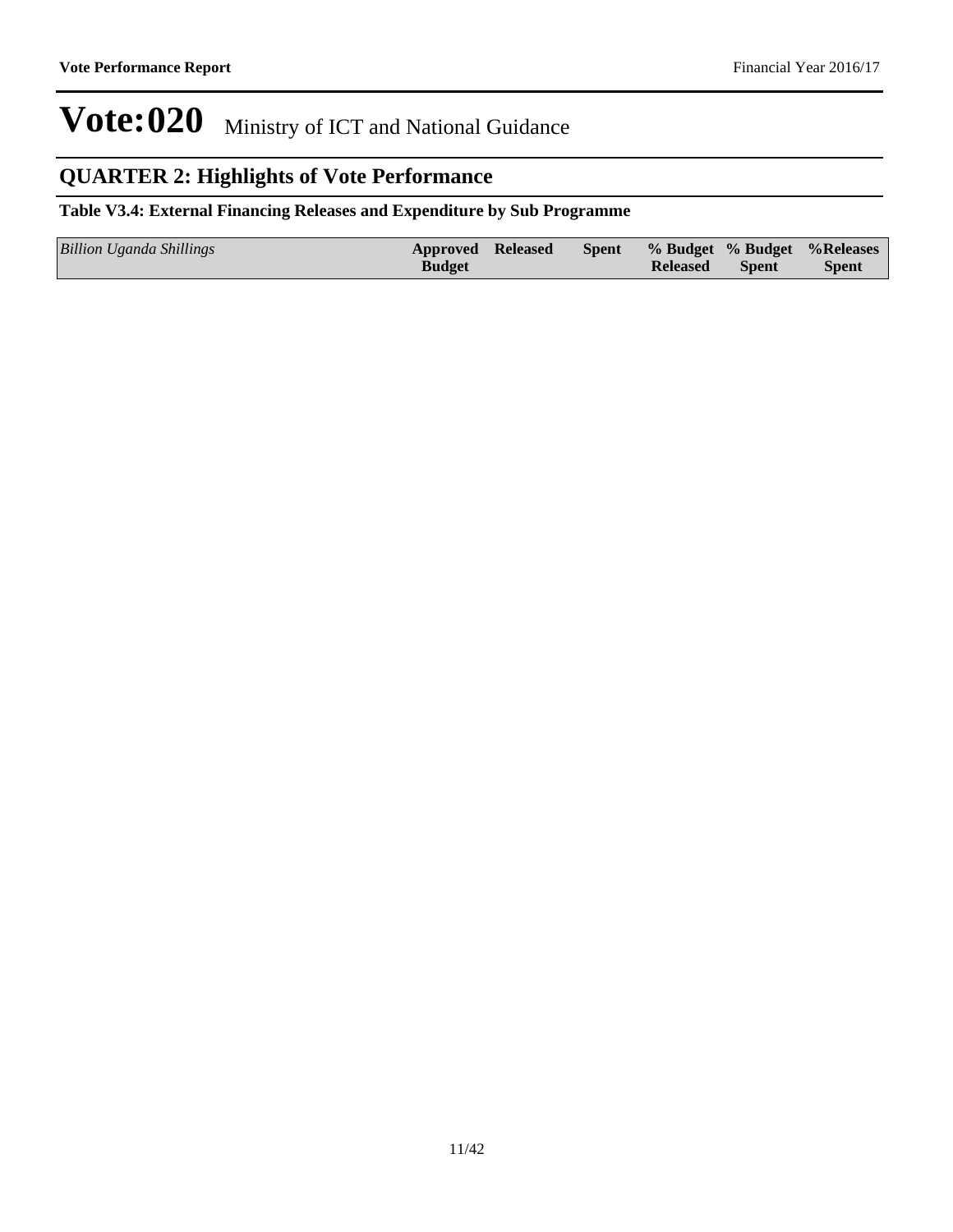### **QUARTER 2: Cumulative Outputs and Expenditure by End of Quarter**

| <b>Annual Planned Outputs</b> | <b>Cumulative Outputs Achieved by</b> | <b>Cumulative Expenditures made by</b> | <b>UShs</b>     |
|-------------------------------|---------------------------------------|----------------------------------------|-----------------|
|                               | <b>End of Quarter</b>                 | the End of the Quarter to              | <i>Thousand</i> |
|                               |                                       | <b>Deliver Cumulative Outputs</b>      |                 |

#### **Program: 01 Enabling enviroment for ICT Development and Regulation**

*Recurrent Programmes*

#### **Subprogram: 02 Information Technology**

*Outputs Provided*

#### **Output: 01 Enabling Policies,Laws and Regulations developed**

| Policy on the use of internet, email and<br>social media by Government developed<br>and presented to TMT. | 1st draft on the Internet, email and social                 | <b>Item</b>                                              | <b>Spent</b> |
|-----------------------------------------------------------------------------------------------------------|-------------------------------------------------------------|----------------------------------------------------------|--------------|
|                                                                                                           | media for government Policy produced                        | 211101 General Staff Salaries                            | 48,666       |
|                                                                                                           | Sensitization and awareness on data                         | 211103 Allowances                                        | 18,200       |
| Sensitization and awareness campaigns<br>towards implementation of the Data                               | protection and privacy bill undertaken for<br>24 MDAs       | 221002 Workshops and Seminars                            | 25,750       |
| Protection and ICT Policy carried out 20<br>MDA's                                                         | 221008 Computer supplies and Information<br>Technology (IT) | 2,850                                                    |              |
| E-waste management policy Impleme                                                                         |                                                             | 221011 Printing, Stationery, Photocopying and<br>Binding | 16.156       |
|                                                                                                           |                                                             | 227004 Fuel, Lubricants and Oils                         | 9,015        |
|                                                                                                           |                                                             | 228002 Maintenance - Vehicles                            | 2.939        |

#### *Reasons for Variation in performance*

Performance on track

| Total              | 123,576           |
|--------------------|-------------------|
| Wage Recurrent     | 48,666            |
| Non Wage Recurrent | 74.910            |
| AIA                | $\mathbf{\Omega}$ |

221002 Workshops and Seminars 15,500

#### **Output: 02 E-government services provided**

| Technical support and guidance provided 2 monitoring activities for UICT IPV6 |                                                                   | <b>Item</b>                                              | Spent |
|-------------------------------------------------------------------------------|-------------------------------------------------------------------|----------------------------------------------------------|-------|
| to 5 LG's and 15 MDAs on the Pan-<br>African e-Network and Capacity building  | LAB and PAeN project conducted                                    | 211103 Allowances                                        | 2,500 |
| on the provision of e-services to improve                                     | Technical guidance and support provided                           | 221002 Workshops and Seminars                            | 5,250 |
| provision and outreach                                                        | to 8LGs on development and<br>implementation of Institutional ICT | 221011 Printing, Stationery, Photocopying and<br>Binding | 7,000 |
|                                                                               | policies                                                          | 227004 Fuel, Lubricants and Oils                         | 2.000 |
| <b>Reasons for Variation in performance</b>                                   |                                                                   |                                                          |       |

Performance on track

|                         |                                                                |                   | <b>Total</b>       | 16,750                         |
|-------------------------|----------------------------------------------------------------|-------------------|--------------------|--------------------------------|
|                         |                                                                |                   | Wage Recurrent     | $\Omega$<br>16,750<br>$\Omega$ |
|                         |                                                                |                   | Non Wage Recurrent |                                |
|                         |                                                                |                   | AIA                |                                |
|                         | Output: 04 Hardware and software development industry promoted |                   |                    |                                |
| IPV6 and new Technology | 1 Monitoring meeting at UICT IPV6                              | <b>Item</b>       |                    | <b>Spent</b>                   |
| standards adopted       | LAB conducted                                                  | 211103 Allowances |                    | 2.500                          |

| 221011 Printing, Stationery, Photocopying and<br>Binding | 7.864 |
|----------------------------------------------------------|-------|
| 227004 Fuel, Lubricants and Oils                         | 4.500 |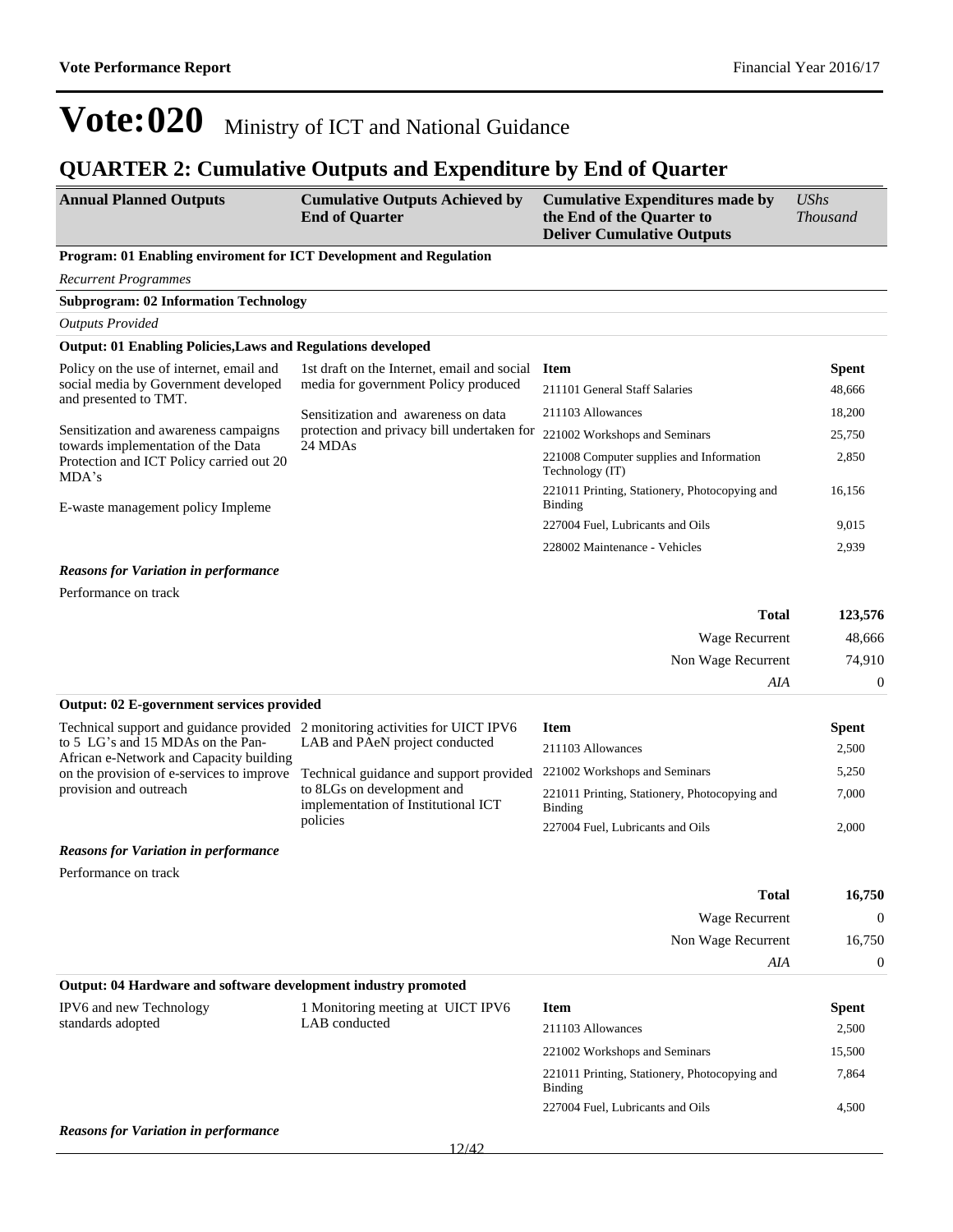### **QUARTER 2: Cumulative Outputs and Expenditure by End of Quarter**

| <b>Annual Planned Outputs</b>                                                                         | <b>Cumulative Outputs Achieved by</b><br><b>End of Quarter</b>                                                            | <b>Cumulative Expenditures made by</b><br>the End of the Quarter to<br><b>Deliver Cumulative Outputs</b> | <b>UShs</b><br><b>Thousand</b> |  |
|-------------------------------------------------------------------------------------------------------|---------------------------------------------------------------------------------------------------------------------------|----------------------------------------------------------------------------------------------------------|--------------------------------|--|
|                                                                                                       | Capacity building and awareness workshop for 50 multi-sector participants could not be conducted as funds were inadequate |                                                                                                          |                                |  |
|                                                                                                       |                                                                                                                           | <b>Total</b>                                                                                             | 30,364                         |  |
|                                                                                                       |                                                                                                                           | Wage Recurrent                                                                                           | $\overline{0}$                 |  |
|                                                                                                       |                                                                                                                           | Non Wage Recurrent                                                                                       | 30,364                         |  |
|                                                                                                       |                                                                                                                           | AIA                                                                                                      | $\boldsymbol{0}$               |  |
| <b>Output: 05 Human Resource Base for IT developed</b>                                                |                                                                                                                           |                                                                                                          |                                |  |
| 4 LGs trained on development of                                                                       | Terms of Reference for the ICT                                                                                            | <b>Item</b>                                                                                              | <b>Spent</b>                   |  |
| Institutional ICT policy development                                                                  | professionals Bill developed.                                                                                             | 221002 Workshops and Seminars                                                                            | 24,235                         |  |
| One awareness workshop on cybercrime<br>and Information Security organised                            | Capacity building on institutional ICT<br>policy development conducted in 4 LGs;                                          | 221011 Printing, Stationery, Photocopying and<br>Binding                                                 | 9,673                          |  |
|                                                                                                       | (Lwengo, Mpigi, Masaka, Butambala),                                                                                       | 227001 Travel inland                                                                                     | 16,530                         |  |
|                                                                                                       |                                                                                                                           | 227004 Fuel, Lubricants and Oils                                                                         | 11,215                         |  |
| <b>Reasons for Variation in performance</b>                                                           |                                                                                                                           |                                                                                                          |                                |  |
|                                                                                                       | Development the first draft principles of the ICT professionals Bill not done due to inadequate resources                 |                                                                                                          |                                |  |
|                                                                                                       |                                                                                                                           | <b>Total</b>                                                                                             | 61,653                         |  |
|                                                                                                       |                                                                                                                           | Wage Recurrent                                                                                           | $\overline{0}$                 |  |
|                                                                                                       |                                                                                                                           | Non Wage Recurrent                                                                                       | 61,653                         |  |
|                                                                                                       |                                                                                                                           | AIA                                                                                                      | $\boldsymbol{0}$               |  |
|                                                                                                       |                                                                                                                           | <b>Total For SubProgramme</b>                                                                            | 232,343                        |  |
|                                                                                                       |                                                                                                                           | <b>Wage Recurrent</b>                                                                                    | 48,666                         |  |
|                                                                                                       |                                                                                                                           | Non Wage Recurrent                                                                                       | 183,677                        |  |
|                                                                                                       |                                                                                                                           | AIA                                                                                                      | $\mathbf{0}$                   |  |
| <b>Recurrent Programmes</b>                                                                           |                                                                                                                           |                                                                                                          |                                |  |
| <b>Subprogram: 03 Information Management Services</b>                                                 |                                                                                                                           |                                                                                                          |                                |  |
| <b>Outputs Provided</b>                                                                               |                                                                                                                           |                                                                                                          |                                |  |
| <b>Output: 01 Enabling Policies, Laws and Regulations developed</b>                                   |                                                                                                                           |                                                                                                          |                                |  |
| Open data policy finalized and approved. The First draft of the open data policy                      |                                                                                                                           | <b>Item</b>                                                                                              | <b>Spent</b>                   |  |
| (From stage 3 to stage 7).                                                                            | was developed.                                                                                                            | 211101 General Staff Salaries                                                                            | 53,055                         |  |
| 3 sensitization and awareness campaigns                                                               | Sensitization and awareness campaign on                                                                                   | 211103 Allowances                                                                                        | 9,540                          |  |
| on 3 ICT laws and policies carried out.                                                               | the Computer misuse, the e-transactions                                                                                   | 221001 Advertising and Public Relations                                                                  | 15,000                         |  |
| Computer misuse,<br>Electronic transactions and the electronic 5 districts (Ibanda, Kiruhura, Iganga, | & the e- signatures Acts conducted in                                                                                     | 221002 Workshops and Seminars                                                                            | 23,500                         |  |

An or

signatures laws and The ICT policy.

#### Proposal for the feasibility study on the need for a stand alone Electronic evidence law initiated 227001 Travel inland 8,250 227002 Travel abroad 3,000 227004 Fuel, Lubricants and Oils 4,610

221011 Printing, Stationery, Photocopying and

225001 Consultancy Services- Short term 100,000

1,000

Binding

Internal retreat to validate the zero draft of the Cyber City Strategy conducted

Bugiri and Mayuge)

#### *Reasons for Variation in performance*

Activities could not be conducted due to insufficient funding. These are;

consultation events to produce the final draft of the open data policy, Startup activities for operationalizing NICug and the Proposal for the feasibility study on the need for a stand-alone electronic evidence.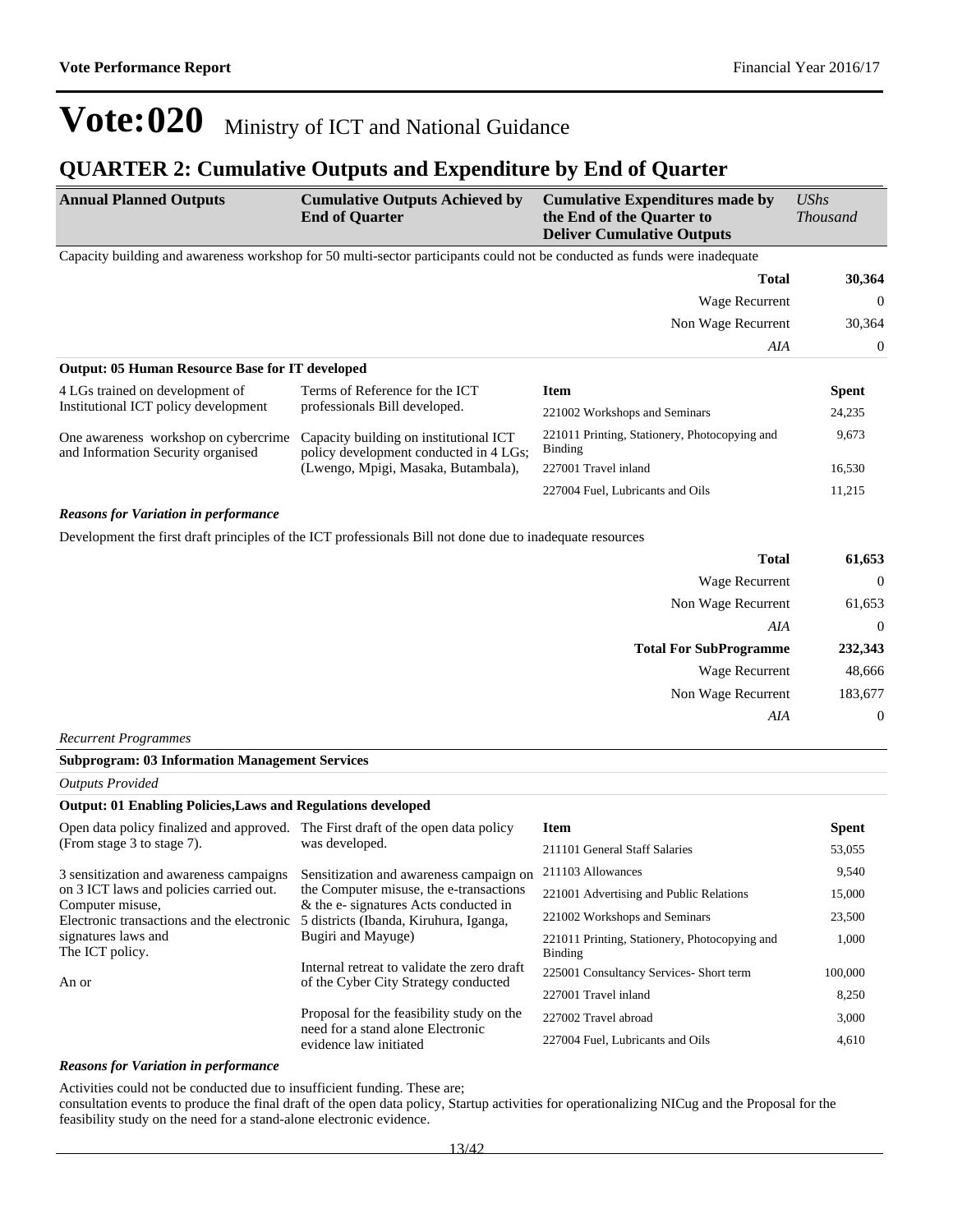### **QUARTER 2: Cumulative Outputs and Expenditure by End of Quarter**

| <b>Annual Planned Outputs</b>                                                                                             | <b>Cumulative Outputs Achieved by</b><br><b>End of Quarter</b>                                               | <b>Cumulative Expenditures made by</b><br>the End of the Quarter to<br><b>Deliver Cumulative Outputs</b> | $\mathit{UShs}$<br><i>Thousand</i> |
|---------------------------------------------------------------------------------------------------------------------------|--------------------------------------------------------------------------------------------------------------|----------------------------------------------------------------------------------------------------------|------------------------------------|
|                                                                                                                           |                                                                                                              | <b>Total</b>                                                                                             | 217,955                            |
|                                                                                                                           |                                                                                                              | Wage Recurrent                                                                                           | 53,055                             |
|                                                                                                                           |                                                                                                              | Non Wage Recurrent                                                                                       | 162,900                            |
|                                                                                                                           |                                                                                                              | AIA                                                                                                      | 2,000                              |
| Output: 02 E-government services provided                                                                                 |                                                                                                              |                                                                                                          |                                    |
| Technical support and guidance provided<br>to 12 MDAs and 12 LGs in the                                                   | Technical support and guidance was<br>provided to 4 MDAs and 8 LGs of<br>Kaberamaido, Kumi, Soroti, Katakwi, | <b>Item</b>                                                                                              | <b>Spent</b>                       |
|                                                                                                                           |                                                                                                              | 211103 Allowances                                                                                        | 3,500                              |
| development and implementation of<br>institutional ICT policies.                                                          | Hoima, Masindi, Kiboga, and                                                                                  | 221002 Workshops and Seminars                                                                            | 31,250                             |
|                                                                                                                           | Nakasongola in the development and                                                                           | 227001 Travel inland                                                                                     | 8,250                              |
| 1 National conference on e-services for<br>public officials and solutions developers<br>from the private sector organized | implementation of institutional ICT<br>policies.                                                             | 227004 Fuel, Lubricants and Oils                                                                         | 1,250                              |
| <b>Reasons for Variation in performance</b>                                                                               |                                                                                                              |                                                                                                          |                                    |

National conference on e-services for public officials and solutions developers from the private sector could not be organized due to inadequate resources.

| <b>Total</b>                            | 44,250         |
|-----------------------------------------|----------------|
| Wage Recurrent                          | $\overline{0}$ |
| Non Wage Recurrent                      | 44,250         |
| AIA                                     | $\overline{0}$ |
| <b>Output: 03 BPO industry promoted</b> |                |

| An ICT sector set up under the Private                   | A multi-stakeholder team to draft the                                              | <b>Item</b>                      |              | <b>Spent</b> |
|----------------------------------------------------------|------------------------------------------------------------------------------------|----------------------------------|--------------|--------------|
| Sector Foundation                                        | principles of the ICT professionals Bill<br>constituted and Terms of Reference for | 211103 Allowances                |              | 17,000       |
| 4 quarterly sub sector monitoring and                    | the ICT professionals Bill developed                                               | 227001 Travel inland             |              | 30,000       |
| evaluation exercises carried out and<br>reports produced |                                                                                    | 227004 Fuel, Lubricants and Oils |              | 6,281        |
|                                                          | One monitoring and evaluation exercise<br>conducted at the BPO center              |                                  |              |              |
| <b>Reasons for Variation in performance</b>              |                                                                                    |                                  |              |              |
| Insufficient funding                                     |                                                                                    |                                  |              |              |
|                                                          |                                                                                    |                                  | <b>Total</b> | 53,281       |
|                                                          |                                                                                    |                                  |              |              |

| $\cdots$       | .                                               |                             |
|----------------|-------------------------------------------------|-----------------------------|
| $\overline{0}$ | Wage Recurrent                                  |                             |
| 53,281         | Non Wage Recurrent                              |                             |
| $\overline{0}$ | AIA                                             |                             |
| 315,486        | <b>Total For SubProgramme</b>                   |                             |
| 53,055         | <b>Wage Recurrent</b>                           |                             |
| 260,431        | Non Wage Recurrent                              |                             |
| 2,000          | AIA                                             |                             |
|                | $\cdots$<br>$\ddot{\phantom{a}}$<br>.<br>$\sim$ | $\sim$ $\sim$ $\sim$ $\sim$ |

**Program: 02 Effective Communication and National Guidance**

*Recurrent Programmes*

**Subprogram: 04 Broadcasting Infrastructure Department**

*Outputs Provided*

**Output: 01 Policies, Laws and regulations developed**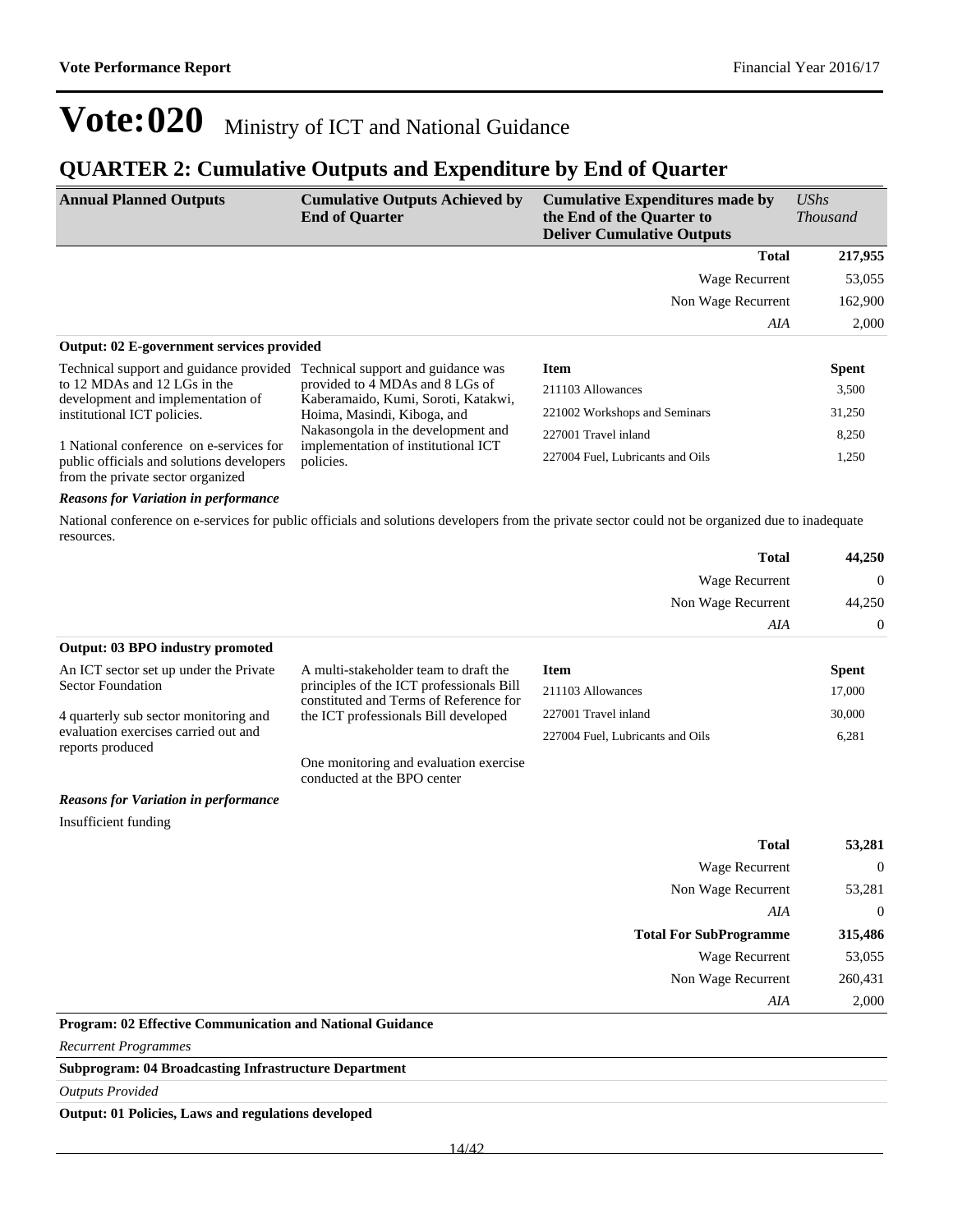### **QUARTER 2: Cumulative Outputs and Expenditure by End of Quarter**

| <b>Annual Planned Outputs</b>                                                                        | <b>Cumulative Outputs Achieved by</b><br><b>End of Quarter</b>           | <b>Cumulative Expenditures made by</b><br>the End of the Quarter to<br><b>Deliver Cumulative Outputs</b>                        | <b>UShs</b><br><b>Thousand</b> |
|------------------------------------------------------------------------------------------------------|--------------------------------------------------------------------------|---------------------------------------------------------------------------------------------------------------------------------|--------------------------------|
| Local Content Strategy (electronic Media Preliminary for the Local Content                           |                                                                          | <b>Item</b>                                                                                                                     | <b>Spent</b>                   |
| $&$ Internet) developed-Up to 1st Draft                                                              | Strategy activities initiated                                            | 211101 General Staff Salaries                                                                                                   | 49,046                         |
| National Broadband Strategy finalised                                                                |                                                                          | 225001 Consultancy Services- Short term                                                                                         | 143,626                        |
| <b>Reasons for Variation in performance</b>                                                          |                                                                          |                                                                                                                                 |                                |
| Inadequate funds could not permit the procurement of the Consultancy for the Local Content Strategy. |                                                                          | Funds to implement the activity were inadequate as unit costs turned out to be higher, however preliminary tasks were initiated |                                |
|                                                                                                      |                                                                          | <b>Total</b>                                                                                                                    | 192,672                        |
|                                                                                                      |                                                                          | Wage Recurrent                                                                                                                  | 49,046                         |
|                                                                                                      |                                                                          | Non Wage Recurrent                                                                                                              | 143,626                        |
|                                                                                                      |                                                                          | AIA                                                                                                                             | $\Omega$                       |
| Output: 02 Sub-sector monitored and promoted                                                         |                                                                          |                                                                                                                                 |                                |
| Baseline survey/Study on the                                                                         | Desk research on Policy intervention for                                 | <b>Item</b>                                                                                                                     | <b>Spent</b>                   |
| incorporation of sign language and Visual introduction of Digital Audio                              | aid for major Tv programmes carried out Broadcasting in Uganda conducted | 211103 Allowances                                                                                                               | 8,500                          |
| Development of New and Innovative<br>technologies monitored, promoted and<br>adopted                 |                                                                          | 221011 Printing, Stationery, Photocopying and<br><b>Binding</b>                                                                 | 2,500                          |
|                                                                                                      |                                                                          | 227001 Travel inland                                                                                                            | 36,210                         |
|                                                                                                      |                                                                          | 227002 Travel abroad                                                                                                            | 30,330                         |
|                                                                                                      |                                                                          | 227004 Fuel, Lubricants and Oils                                                                                                | 3,954                          |
|                                                                                                      |                                                                          | 228002 Maintenance - Vehicles                                                                                                   | 3,693                          |

#### *Reasons for Variation in performance*

Funds to implement the activity were inadequate as unit costs turned out to be higher

| 85,187       | <b>Total</b>       |
|--------------|--------------------|
| $\mathbf{0}$ | Wage Recurrent     |
| 85,187       | Non Wage Recurrent |
| $\mathbf{0}$ | AIA                |

| <b>Output: 03 Logistical Support to ICT infrastructure</b>         |                                                                                                                                                                   |                                         |              |
|--------------------------------------------------------------------|-------------------------------------------------------------------------------------------------------------------------------------------------------------------|-----------------------------------------|--------------|
| <b>Content Production and Management</b><br>Centre Operationalized | Draft Management/strategic plan of the<br><b>Content Production and Management</b><br>Center developed.                                                           | <b>Item</b>                             | <b>Spent</b> |
|                                                                    |                                                                                                                                                                   | 211103 Allowances                       | 8,700        |
|                                                                    |                                                                                                                                                                   | 221001 Advertising and Public Relations | 1,449        |
|                                                                    | ToR for Consultancy on the Content<br>Production and Management Center<br>Developed.                                                                              | 221003 Staff Training                   | 20,478       |
|                                                                    |                                                                                                                                                                   | 227002 Travel abroad                    | 12,000       |
|                                                                    | Procurement of Consultancy on the<br>Development of a Framework for<br>Operationalization of the Content<br>Production and Management Centre<br>(CP&MC) Initiated | 227004 Fuel, Lubricants and Oils        | 3,441        |

#### *Reasons for Variation in performance*

Funds to implement the activity were inadequate as unit costs turned out to be higher

| 46,068         | <b>Total</b>                |  |
|----------------|-----------------------------|--|
| $\overline{0}$ | Wage Recurrent              |  |
| 46,068         | Non Wage Recurrent<br>15/12 |  |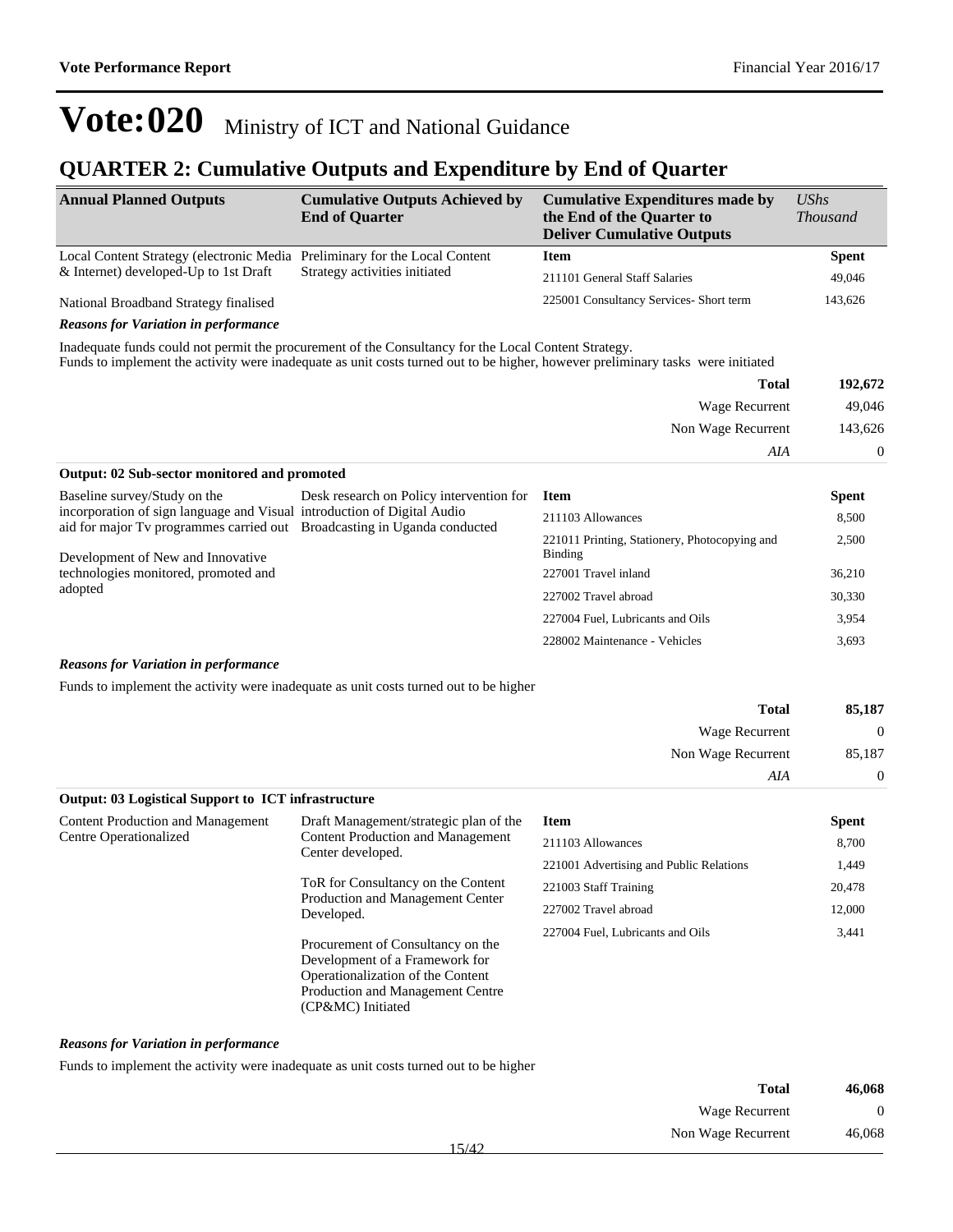### **QUARTER 2: Cumulative Outputs and Expenditure by End of Quarter**

| <b>Annual Planned Outputs</b>                                             | <b>Cumulative Outputs Achieved by</b><br><b>End of Quarter</b>                  | <b>Cumulative Expenditures made by</b><br>the End of the Quarter to<br><b>Deliver Cumulative Outputs</b> | <b>UShs</b><br><b>Thousand</b> |
|---------------------------------------------------------------------------|---------------------------------------------------------------------------------|----------------------------------------------------------------------------------------------------------|--------------------------------|
|                                                                           |                                                                                 | AIA                                                                                                      | $\theta$                       |
|                                                                           |                                                                                 | <b>Total For SubProgramme</b>                                                                            | 323,927                        |
|                                                                           |                                                                                 | Wage Recurrent                                                                                           | 49,046                         |
|                                                                           |                                                                                 | Non Wage Recurrent                                                                                       | 274,881                        |
|                                                                           |                                                                                 | AIA                                                                                                      | $\mathbf{0}$                   |
| <b>Recurrent Programmes</b>                                               |                                                                                 |                                                                                                          |                                |
| <b>Subprogram: 05 Telecommunication and Posts</b>                         |                                                                                 |                                                                                                          |                                |
| <b>Outputs Provided</b>                                                   |                                                                                 |                                                                                                          |                                |
| <b>Output: 01 Policies, Laws and regulations developed</b>                |                                                                                 |                                                                                                          |                                |
|                                                                           | Spectrum management Policy finalised (4 One stakeholders' consultative workshop | <b>Item</b>                                                                                              | <b>Spent</b>                   |
| regional workshops held)                                                  | held and first draft developed on the<br>Spectrum management Policy.            | 211101 General Staff Salaries                                                                            | 46,132                         |
| National Postcode and Addressing                                          |                                                                                 | 211103 Allowances                                                                                        | 9,750                          |
| System policy finalised (4 regional                                       | Five meetings on the National postcode                                          | 221002 Workshops and Seminars                                                                            | 97,703                         |
| workshops held)<br><b>ICT</b> Infrastructure sharing Policy               | and addressing system conducted and<br>postcodes assigned to Kampala.           | 221011 Printing, Stationery, Photocopying and<br><b>Binding</b>                                          | 8,116                          |
| developed up to stage 5 (submission of<br>final policy draft / cabinet pa |                                                                                 | 225001 Consultancy Services- Short term                                                                  | 57,250                         |
|                                                                           |                                                                                 | 227001 Travel inland                                                                                     | 5,000                          |
|                                                                           |                                                                                 | 227002 Travel abroad                                                                                     | 26,900                         |

*Reasons for Variation in performance*

No retreat held. Inadequate Funds could not permit the development of the ICT Infrastructure sharing Policy.

| <b>Total</b>                                 | 250,851  |
|----------------------------------------------|----------|
| Wage Recurrent                               | 46,132   |
| Non Wage Recurrent                           | 204,719  |
| AIA                                          | $\theta$ |
| Output: 02 Sub-sector monitored and promoted |          |

| Four Quarterly monitoring activities                                         | Two telecommunications sub-sector<br>monitoring activities carried out in the<br>eastern and northern Uganda.                                   | Item                                                     | <b>Spent</b> |
|------------------------------------------------------------------------------|-------------------------------------------------------------------------------------------------------------------------------------------------|----------------------------------------------------------|--------------|
| carried out. (Two for Telecoms sub-<br>sector and Two for Postal sub-sector) |                                                                                                                                                 | 221011 Printing, Stationery, Photocopying and<br>Binding | 500          |
|                                                                              | Report of NCIP in preparation for the                                                                                                           | 227001 Travel inland                                     | 14,705       |
|                                                                              | 14th NCIP Summit prepared                                                                                                                       | 227004 Fuel, Lubricants and Oils                         | 8,960        |
|                                                                              | The Regional Senior Officials' meeting<br>conducted and A report prepared for the<br>Ministerial meeting in preparation for<br>14th NCIP Summit |                                                          |              |
|                                                                              | e-Services sub cluster meeting conducted<br>in preparation for the 14th NCIP Summit                                                             |                                                          |              |
| <b>Reasons for Variation in performance</b>                                  |                                                                                                                                                 |                                                          |              |

No monitoring conducted due to inadequate funding.

| 24,165       | <b>Total</b>          |       |
|--------------|-----------------------|-------|
| $\mathbf{0}$ | <b>Wage Recurrent</b> |       |
| 24,165       | Non Wage Recurrent    |       |
| $\mathbf{0}$ | AIA                   | 16/42 |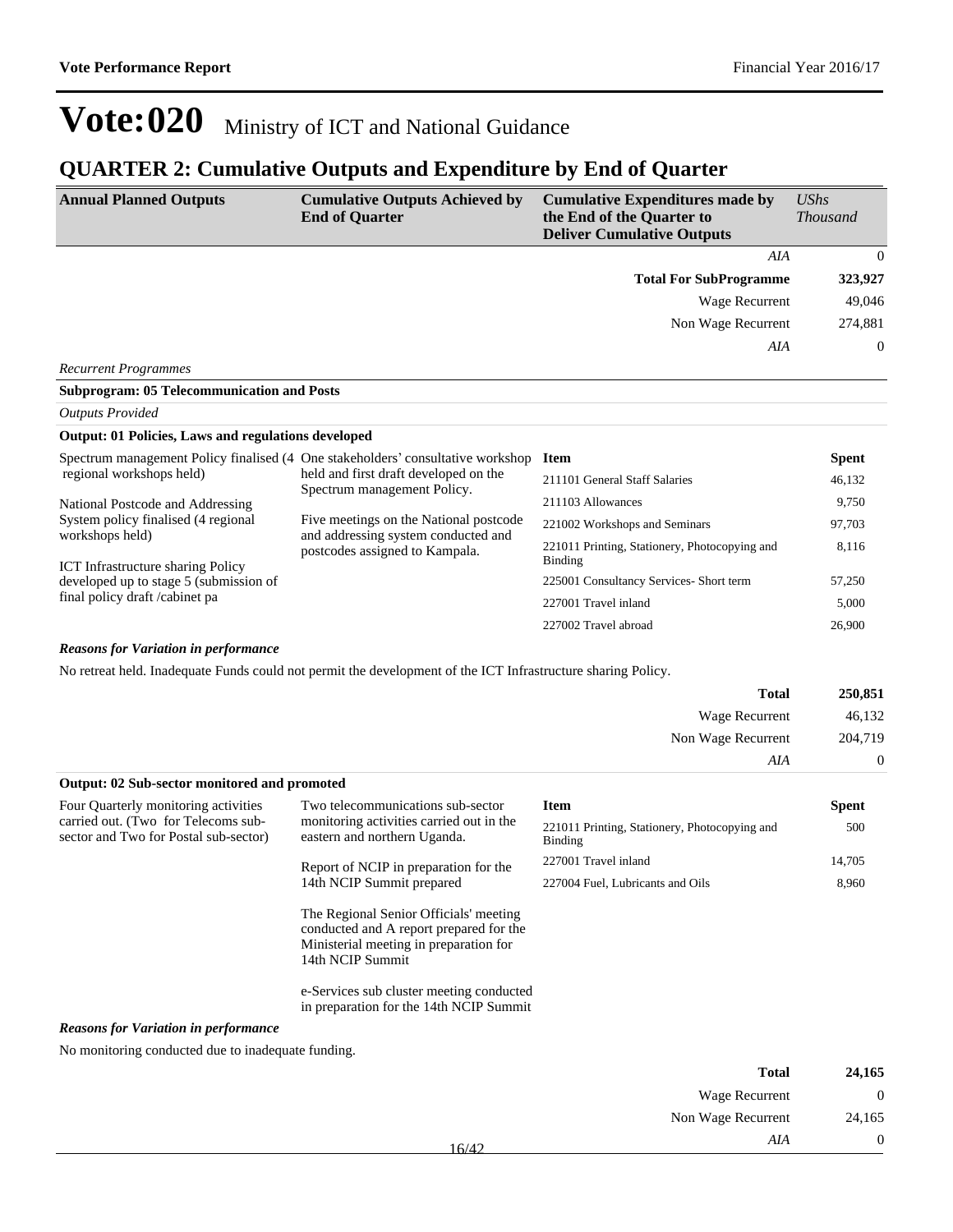*AIA* 0

# **Vote:020** Ministry of ICT and National Guidance

### **QUARTER 2: Cumulative Outputs and Expenditure by End of Quarter**

| <b>Annual Planned Outputs</b>                                        | <b>Cumulative Outputs Achieved by</b><br><b>End of Quarter</b>                                                                      | <b>Cumulative Expenditures made by</b><br>the End of the Quarter to<br><b>Deliver Cumulative Outputs</b> | <b>UShs</b><br><b>Thousand</b> |
|----------------------------------------------------------------------|-------------------------------------------------------------------------------------------------------------------------------------|----------------------------------------------------------------------------------------------------------|--------------------------------|
| <b>Output: 03 Logistical Support to ICT infrastructure</b>           |                                                                                                                                     |                                                                                                          |                                |
| Technical support to Northern                                        | Two national stakeholder consultative                                                                                               | <b>Item</b>                                                                                              | <b>Spent</b>                   |
| Corridor Integration Initiative<br>Projects (NCIP) provided          | workshops were conducted under the<br>NCIP;<br>One regional Senior Officials' meeting in                                            | 211103 Allowances                                                                                        | 5,000                          |
| 1 regional ICT Ministers' meetings,<br>organised and attended        |                                                                                                                                     | 221011 Printing, Stationery, Photocopying and<br>Binding                                                 | 2,309                          |
| 1 regional ICT Senior Officials'                                     | preparation for the 14th NCIP Summit                                                                                                | 227002 Travel abroad                                                                                     | 38,000                         |
| meetings organised and attended<br>`National ICT cluster meetings    | conducted;                                                                                                                          | 227004 Fuel, Lubricants and Oils                                                                         | 4,050                          |
| organised and attend<br>1 NCIP summits of Heads of state<br>attended | A national stakeholders' consultative<br>workshop on the NCIP conducted;                                                            |                                                                                                          |                                |
|                                                                      | An ICT cluster Ministers' meeting in<br>preparation for the 15th NCIP meeting<br>conducted.                                         |                                                                                                          |                                |
|                                                                      | A regional senior officials' meeting<br>conducted in preparation for the 15th<br>NCIP summit.                                       |                                                                                                          |                                |
|                                                                      | A consultative workshop conducted with<br>World Bank on the economic forum on<br>implementation of "internet for all<br>initiative" |                                                                                                          |                                |
| <b>Reasons for Variation in performance</b>                          |                                                                                                                                     |                                                                                                          |                                |
| Performance on track                                                 |                                                                                                                                     |                                                                                                          |                                |
|                                                                      |                                                                                                                                     | <b>Total</b>                                                                                             | 49,359                         |
|                                                                      |                                                                                                                                     | Wage Recurrent                                                                                           | $\Omega$                       |
|                                                                      |                                                                                                                                     | Non Wage Recurrent                                                                                       | 49,359                         |
|                                                                      |                                                                                                                                     | AIA                                                                                                      | $\theta$                       |
|                                                                      |                                                                                                                                     | <b>Total For SubProgramme</b>                                                                            | 324,375                        |
|                                                                      |                                                                                                                                     | Wage Recurrent                                                                                           | 46,132                         |
|                                                                      |                                                                                                                                     | Non Wage Recurrent                                                                                       | 278.243                        |

#### **Program: 49 General Administration, Policy and Planning**

*Recurrent Programmes*

#### **Subprogram: 01 Headquarters (Finance and Administration)**

*Outputs Provided*

**Output: 01 Policy, consultation, planning and monitoring services**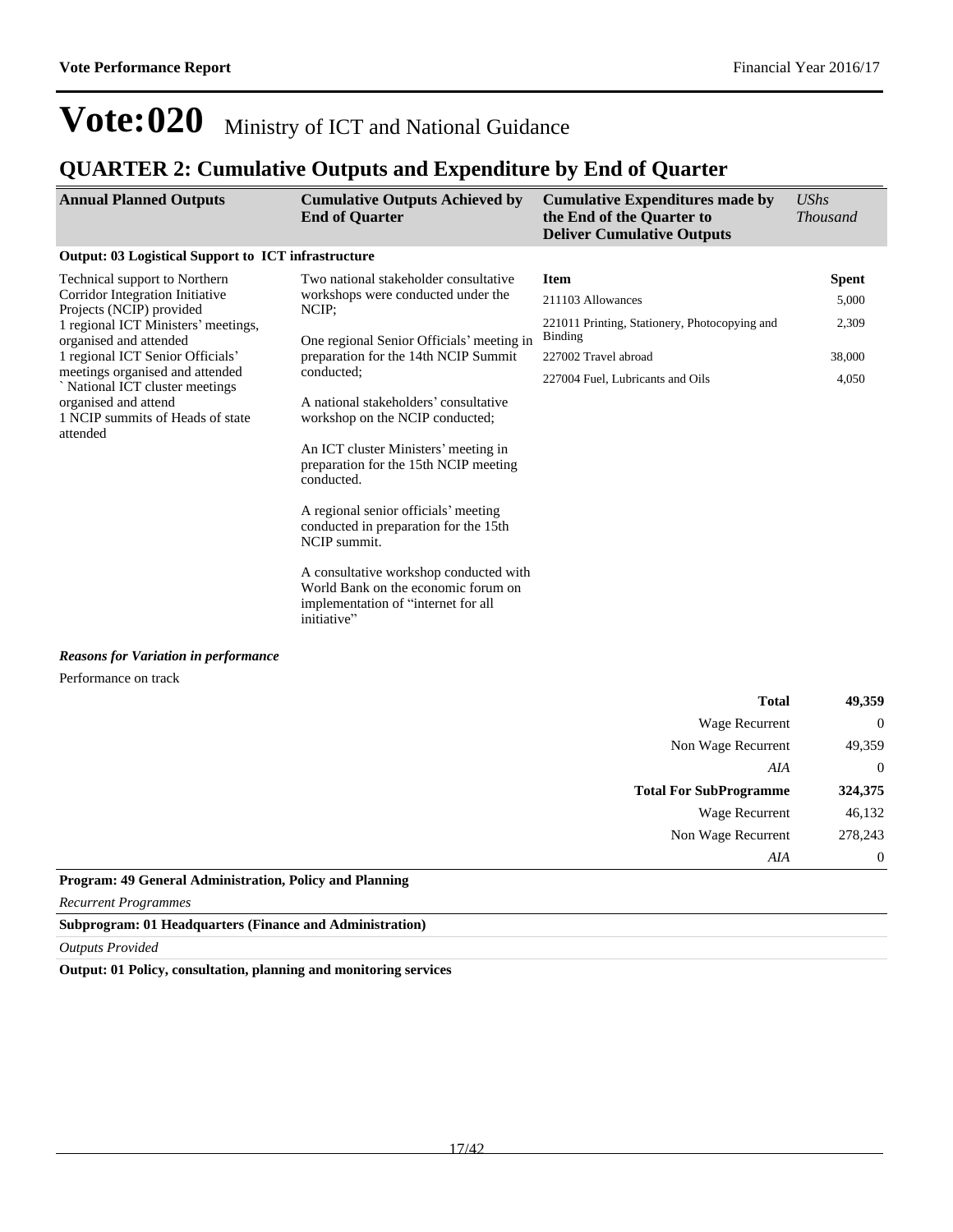### **QUARTER 2: Cumulative Outputs and Expenditure by End of Quarter**

| <b>Annual Planned Outputs</b>                                                                | <b>Cumulative Outputs Achieved by</b><br><b>End of Quarter</b>                                                         | <b>Cumulative Expenditures made by</b><br>the End of the Quarter to<br><b>Deliver Cumulative Outputs</b> | UShs<br><b>Thousand</b> |
|----------------------------------------------------------------------------------------------|------------------------------------------------------------------------------------------------------------------------|----------------------------------------------------------------------------------------------------------|-------------------------|
| BFP for the FY 2017/18 prepared and                                                          | BFP for the FY 2017/18 prepared and                                                                                    | <b>Item</b>                                                                                              | <b>Spent</b>            |
| submitted                                                                                    | submitted                                                                                                              | 211103 Allowances                                                                                        | 12,000                  |
| 2 Sector Working Group Budget<br>Consultative meetings held                                  | 2 Sector Working Group Budget<br>Consultative meetings conducted                                                       | 221011 Printing, Stationery, Photocopying and<br><b>Binding</b>                                          | 6,000                   |
|                                                                                              |                                                                                                                        | 222001 Telecommunications                                                                                | 4,000                   |
| MPS for the FY 2017/18 prepared and<br>Submitted                                             | 2 Quarterly Performance Progress<br>Reports (Q4 FY15/16 and Q1 FY16/17                                                 | 227001 Travel inland                                                                                     | 20,000                  |
|                                                                                              | )prepared and submitted to MFPED                                                                                       | 227002 Travel abroad                                                                                     | 22,932                  |
| 4 Quarterly Performance reports prepared<br>and submitted                                    | Monitoring and evaluation of ICT                                                                                       | 227004 Fuel, Lubricants and Oils                                                                         | 7,330                   |
|                                                                                              | programmes undertaken in selected                                                                                      | 228002 Maintenance - Vehicles                                                                            | 4,000                   |
| 4 monitoring visits of ICT programmes                                                        | districts                                                                                                              |                                                                                                          |                         |
| conducte                                                                                     | Joint ICT sector review workshop held<br>and a report produced                                                         |                                                                                                          |                         |
|                                                                                              | Project document on National ICT<br>innovations prepared and submitted to<br><b>MFPED</b>                              |                                                                                                          |                         |
|                                                                                              | Reports and responses to Presidential<br>Committee on Budget prepared and<br>submitted                                 |                                                                                                          |                         |
|                                                                                              | Coordinated activities for the secretariat<br>of the Ministry's Finance Committee and<br>Project Preparation Committee |                                                                                                          |                         |
|                                                                                              | Provided technical guidance on planning,<br>budget policy, and related matters to<br>management                        |                                                                                                          |                         |
| <b>Reasons for Variation in performance</b>                                                  |                                                                                                                        |                                                                                                          |                         |
| $\mathbf{r}$ . The state $\mathbf{r}$ is the state $\mathbf{r}$ is the state of $\mathbf{r}$ |                                                                                                                        |                                                                                                          |                         |

Joint monitoring exercise for Q2 not conducted due to lack of funds

| 76,262   | <b>Total</b>          |
|----------|-----------------------|
| $\theta$ | <b>Wage Recurrent</b> |
| 76,262   | Non Wage Recurrent    |
| $\theta$ | AIA                   |

| <b>Output: 02 Ministry Support Services (Finance and Administration)</b> |                                                                                   |                                                             |              |  |
|--------------------------------------------------------------------------|-----------------------------------------------------------------------------------|-------------------------------------------------------------|--------------|--|
| Salary, Pension and Gratuity payrolls                                    | 2 quarterly Compliance/Performance                                                | <b>Item</b>                                                 | <b>Spent</b> |  |
| well managed:                                                            | Audits conducted and reports produced.                                            | 211101 General Staff Salaries                               | 174,799      |  |
| Wages and Salaries for 72 staff paid                                     | 2 Quarterly Statutory Audit report                                                | 211103 Allowances                                           | 36,000       |  |
|                                                                          | produced and submitted.                                                           | 212102 Pension for General Civil Service                    | 54,535       |  |
| Pension and Gratuity for 20 pensioners<br>paid                           | 1 quality assurance brief report on Audit                                         | 213001 Medical expenses (To employees)                      | 11,500       |  |
| 12 Senior Management Meetings                                            | responses produced.                                                               | 213002 Incapacity, death benefits and funeral<br>expenses   | 10,100       |  |
| facilitated.                                                             | Work plans, Audit programs, and plans<br>for the FY 2017/18 presented to $P \& P$ | 213004 Gratuity Expenses                                    | 40,305       |  |
| 4 Finance Committee Meetings                                             | for inclusion in the BFP.                                                         | 221001 Advertising and Public Relations                     | 20,000       |  |
| facilitated.                                                             | Status Audit report on implementation of                                          | 221008 Computer supplies and Information<br>Technology (IT) | 5,210        |  |
| 48 F&A Meetings facilitated.                                             | Internal Audit Recommendations<br>18/42                                           | 221009 Welfare and Entertainment                            | 184.525      |  |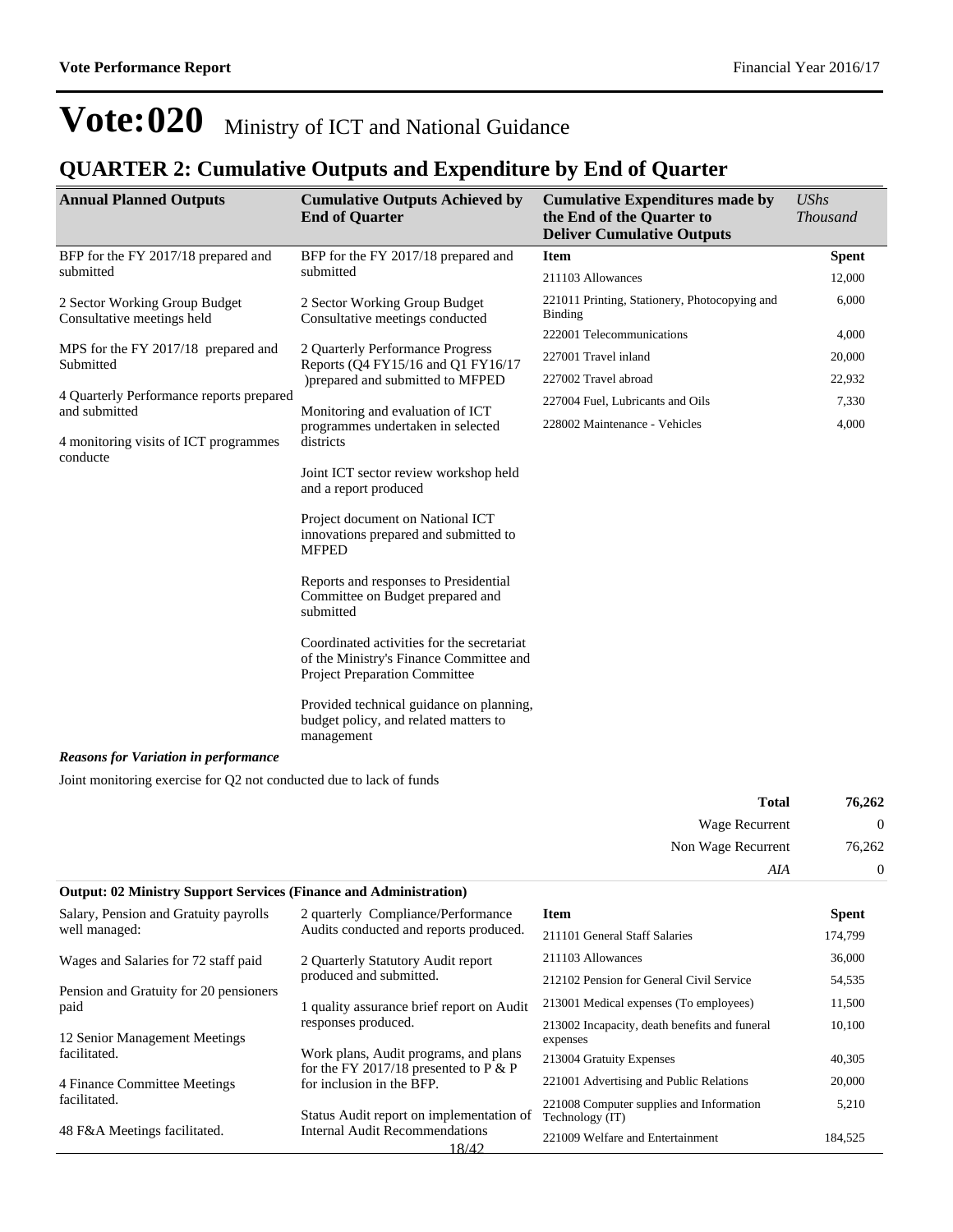### **QUARTER 2: Cumulative Outputs and Expenditure by End of Quarter**

|                     | produced and submitted.                                                                                          | 221011 Printing, Stationery, Photocopying and<br><b>Binding</b> | 10,000    |
|---------------------|------------------------------------------------------------------------------------------------------------------|-----------------------------------------------------------------|-----------|
|                     | Asset Register verified and a report                                                                             | 221016 IFMS Recurrent costs                                     | 12,000    |
|                     | consolidated                                                                                                     | 221017 Subscriptions                                            | 7,500     |
|                     | Special Audits conducted and reports                                                                             | 221020 IPPS Recurrent Costs                                     | 19,000    |
|                     | produced.                                                                                                        | 222001 Telecommunications                                       | 25,500    |
|                     | Two Internal Audit reports (4th qtr                                                                              | 222002 Postage and Courier                                      | 520       |
|                     | 2015/16 and 1st qtr 2016/17) submitted to<br>the Audit committee                                                 | 223003 Rent – (Produced Assets) to private<br>entities          | 1,786,008 |
|                     | Technical Audit guidance provided                                                                                | 223004 Guard and Security services                              | 101,570   |
|                     | through meetings                                                                                                 | 223005 Electricity                                              | 44,176    |
|                     | consultations/recommendations to the<br>PS/AO.                                                                   | 223006 Water                                                    | 5,000     |
|                     |                                                                                                                  | 224004 Cleaning and Sanitation                                  | 37,852    |
|                     | Monthly payrolls verified; a report<br>consolidated and submitted to the<br>Accounting Officer at the end of the | 224005 Uniforms, Beddings and Protective<br>Gear                | 2,000     |
|                     | quarter.                                                                                                         | 227001 Travel inland                                            | 26,250    |
|                     | Adjusted Financial statements for FY                                                                             | 227002 Travel abroad                                            | 135,000   |
|                     | 2015/16 prepared and submitted.                                                                                  | 227004 Fuel, Lubricants and Oils                                | 34,468    |
|                     |                                                                                                                  | 228001 Maintenance - Civil                                      | 6,671     |
|                     | Board of Survey Reports for 2015/16<br>were reviewed and updated.                                                | 228002 Maintenance - Vehicles                                   | 103,001   |
|                     | Assets register updated.                                                                                         |                                                                 |           |
|                     | Prepared and submitted Internal Audit<br>Responses to Internal Auditor General for<br>Qtr 1                      |                                                                 |           |
|                     | Prepared External Audit Responses for<br>FY 2015/16 and submitted to Auditor<br>General.                         |                                                                 |           |
|                     | Small Office equipment procured and<br>maintained                                                                |                                                                 |           |
|                     | Board off survey carried out and report<br>produced                                                              |                                                                 |           |
|                     | Public relations for the Ministry managed                                                                        |                                                                 |           |
|                     | Mandatory ICT Sector International<br>meetings/conferences attended                                              |                                                                 |           |
|                     | DSTV subscription paid                                                                                           |                                                                 |           |
|                     | Minor civil maintenance carried out                                                                              |                                                                 |           |
|                     | Printed stationery procured                                                                                      |                                                                 |           |
|                     | Ministry of ICT Corporate image<br>promotional materials                                                         |                                                                 |           |
| tion in norformance |                                                                                                                  |                                                                 |           |

*Reasons for Variation in performance*

Some activities not conducted due to lack of sufficient funding.

19/42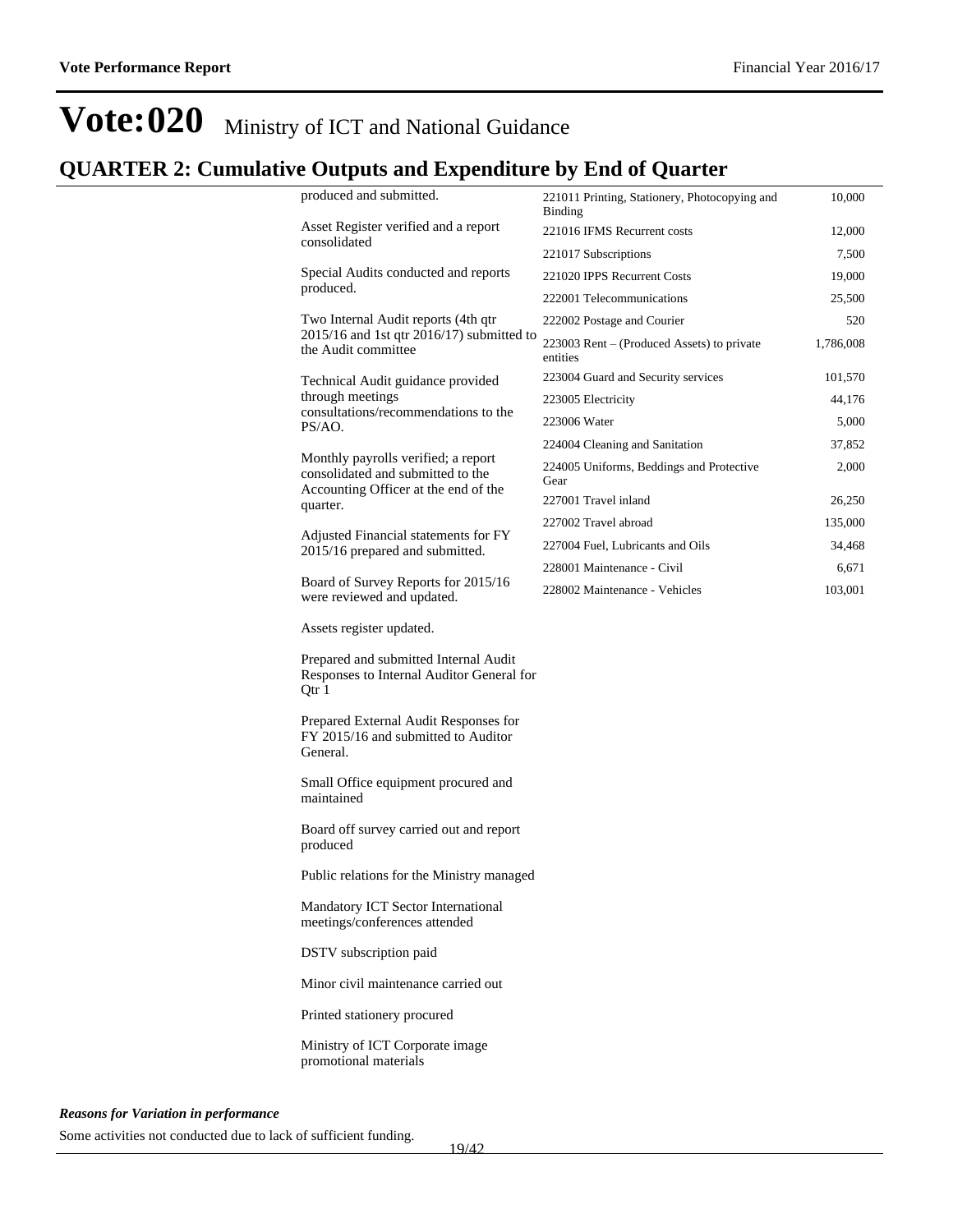### **QUARTER 2: Cumulative Outputs and Expenditure by End of Quarter**

| <b>Annual Planned Outputs</b>                                       | <b>Cumulative Outputs Achieved by</b><br><b>End of Quarter</b> | <b>Cumulative Expenditures made by</b><br>the End of the Quarter to<br><b>Deliver Cumulative Outputs</b> | <b>UShs</b><br><b>Thousand</b> |
|---------------------------------------------------------------------|----------------------------------------------------------------|----------------------------------------------------------------------------------------------------------|--------------------------------|
|                                                                     |                                                                | <b>Total</b>                                                                                             | 2,893,490                      |
|                                                                     |                                                                | Wage Recurrent                                                                                           | 174,799                        |
|                                                                     |                                                                | Non Wage Recurrent                                                                                       | 2,718,691                      |
|                                                                     |                                                                | AIA                                                                                                      | 0                              |
| <b>Output: 03 Ministerial and Top Management Services</b>           |                                                                |                                                                                                          |                                |
| 12 Top Management Meetings (TMM)                                    | 2 Top Management Meetings held.                                | <b>Item</b>                                                                                              | <b>Spent</b>                   |
| held and minutes prepared                                           | Responsibility Allowance paid to                               | 211103 Allowances                                                                                        | 66,500                         |
| 12 TTMM meetings held and minutes                                   | responsible officers                                           | 221009 Welfare and Entertainment                                                                         | 5,050                          |
| prepared                                                            | Policy Development and Budget meetings Binding                 | 221011 Printing, Stationery, Photocopying and                                                            | 8,000                          |
| Policy Development and Budget meetings facilitated.<br>facilitated. |                                                                | 227002 Travel abroad                                                                                     | 58,500                         |
| Cabinet Memos reviewed and submitted.                               | International and Regional meetings<br>attended.               | 227004 Fuel, Lubricants and Oils                                                                         | 8,822                          |
| International and Regional meetings<br>attended.                    |                                                                |                                                                                                          |                                |
| 4 quarterly                                                         |                                                                |                                                                                                          |                                |
| <b>Reasons for Variation in performance</b>                         |                                                                |                                                                                                          |                                |
|                                                                     |                                                                |                                                                                                          |                                |
|                                                                     |                                                                | <b>Total</b>                                                                                             | 146,872                        |
|                                                                     |                                                                | Wage Recurrent                                                                                           | $\mathbf{0}$                   |
|                                                                     |                                                                | Non Wage Recurrent                                                                                       | 146,872                        |
|                                                                     |                                                                | AIA                                                                                                      | $\boldsymbol{0}$               |
| Arrears                                                             |                                                                |                                                                                                          |                                |
| <b>Output: 99 Arrears</b>                                           |                                                                |                                                                                                          |                                |
|                                                                     |                                                                | <b>Item</b>                                                                                              | <b>Spent</b>                   |
| <b>Reasons for Variation in performance</b>                         |                                                                |                                                                                                          |                                |
|                                                                     |                                                                | <b>Total</b>                                                                                             | 0                              |
|                                                                     |                                                                | Wage Recurrent                                                                                           | 0                              |
|                                                                     |                                                                | Non Wage Recurrent                                                                                       | $\boldsymbol{0}$               |
|                                                                     |                                                                | AIA                                                                                                      | $\boldsymbol{0}$               |
|                                                                     |                                                                | <b>Total For SubProgramme</b>                                                                            | 3,116,624                      |
|                                                                     |                                                                | Wage Recurrent                                                                                           | 174,799                        |
|                                                                     |                                                                | Non Wage Recurrent                                                                                       | 2,941,825                      |
|                                                                     |                                                                | AIA                                                                                                      | $\boldsymbol{0}$               |
| <b>Recurrent Programmes</b>                                         |                                                                |                                                                                                          |                                |
| Subprogram: 06 Internal Audit                                       |                                                                |                                                                                                          |                                |
| <b>Outputs Provided</b>                                             |                                                                |                                                                                                          |                                |

**Output: 02 Ministry Support Services (Finance and Administration)**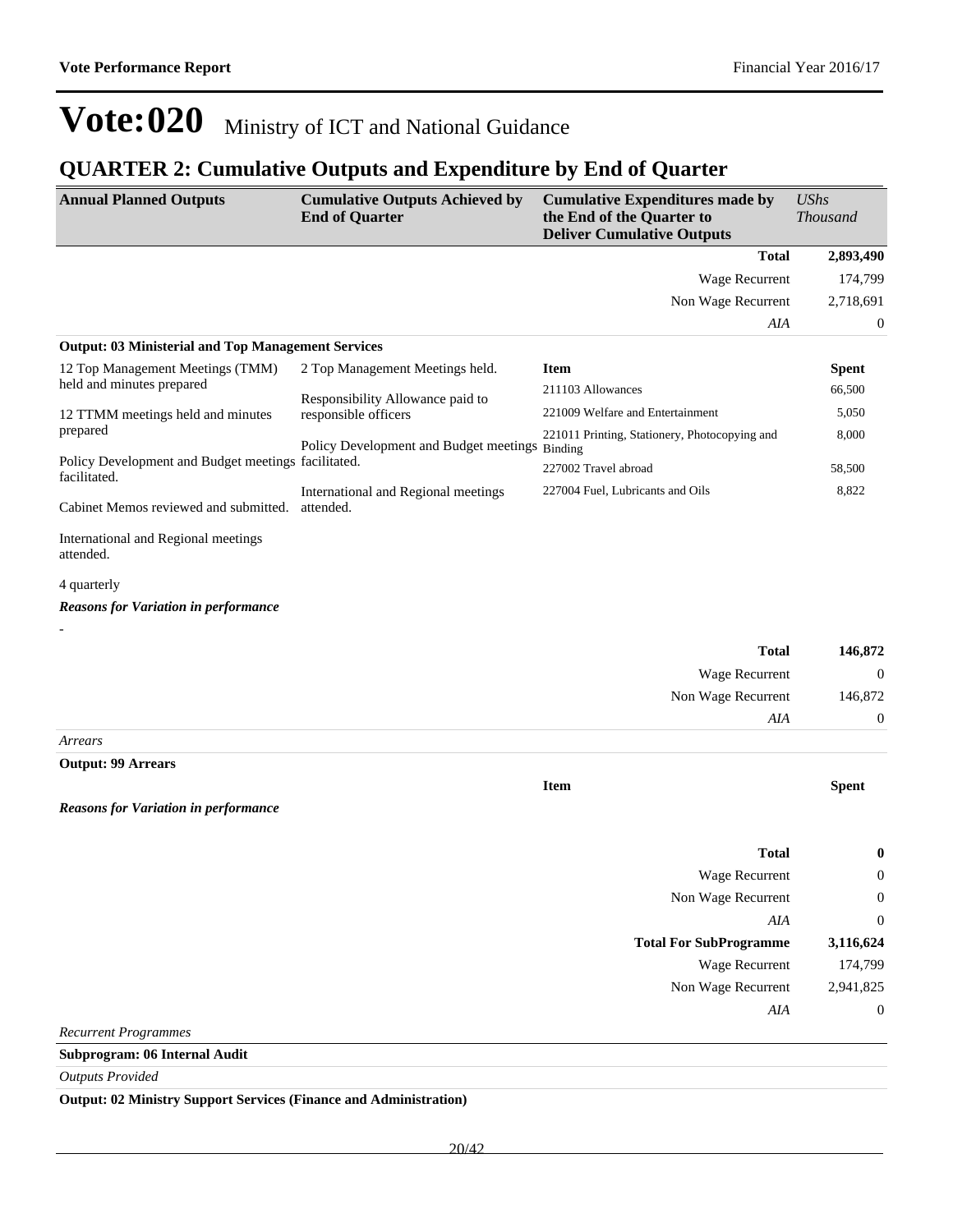### **QUARTER 2: Cumulative Outputs and Expenditure by End of Quarter**

| <b>Annual Planned Outputs</b> | <b>Cumulative Outputs Achieved by</b><br><b>End of Quarter</b> | <b>Cumulative Expenditures made by</b><br>the End of the Quarter to<br><b>Deliver Cumulative Outputs</b> | $\mathit{UShs}$<br><i>Thousand</i> |
|-------------------------------|----------------------------------------------------------------|----------------------------------------------------------------------------------------------------------|------------------------------------|
|                               |                                                                | <b>Item</b>                                                                                              | <b>Spent</b>                       |
|                               |                                                                | 211103 Allowances                                                                                        | 14,500                             |
|                               |                                                                | 221003 Staff Training                                                                                    | 19,050                             |
|                               |                                                                | 221011 Printing, Stationery, Photocopying and<br>Binding                                                 | 4,986                              |
|                               |                                                                | 221017 Subscriptions                                                                                     | 1,500                              |
|                               |                                                                | 227001 Travel inland                                                                                     | 34,950                             |
|                               |                                                                | 227002 Travel abroad                                                                                     | 17,040                             |
|                               |                                                                | 227004 Fuel, Lubricants and Oils                                                                         | 12,520                             |

#### *Reasons for Variation in performance*

| 104,546        | <b>Total</b>                  |
|----------------|-------------------------------|
| $\mathbf{0}$   | Wage Recurrent                |
| 104,546        | Non Wage Recurrent            |
| $\mathbf{0}$   | AIA                           |
| 104,546        | <b>Total For SubProgramme</b> |
| $\mathbf{0}$   | <b>Wage Recurrent</b>         |
| 104,546        | Non Wage Recurrent            |
| $\overline{0}$ | AIA                           |

*Development Projects*

*Outputs Provided*

#### **Project: 0990 Strengthening Ministry of ICT**

| Output: 01 Policy, consultation, planning and monitoring services |                                                                                                                                      |                                                          |              |
|-------------------------------------------------------------------|--------------------------------------------------------------------------------------------------------------------------------------|----------------------------------------------------------|--------------|
| <b>ICT</b> Strategy and Investment Plan                           | Sectoral Policies analysed, reviewed and Item                                                                                        |                                                          | <b>Spent</b> |
| disseminated                                                      | advice given                                                                                                                         | 211103 Allowances                                        | 5,000        |
| 1 Quarterly ICT Sector joint monitoring                           | Sector Statistics committee facilitated                                                                                              | 221001 Advertising and Public Relations                  | 30,000       |
| undertaken                                                        | Preparatory meetings for ICT Joint Sector                                                                                            | 221002 Workshops and Seminars                            | 30,015       |
|                                                                   | Performance Review conducted                                                                                                         | 221011 Printing, Stationery, Photocopying and<br>Binding | 40,000       |
|                                                                   | Training in planning, budgeting and<br>monitoring of public sector programs<br>undertaken                                            | 221012 Small Office Equipment                            | 2,000        |
|                                                                   |                                                                                                                                      | 227001 Travel inland                                     | 62,537       |
|                                                                   |                                                                                                                                      | 227004 Fuel, Lubricants and Oils                         | 11,500       |
|                                                                   | Workshop on ICT and National Guidance<br>Sector Programmes, sub-programmes,<br>outcomes and their respective indicators<br>conducted | 228002 Maintenance - Vehicles                            | 3,750        |

*Reasons for Variation in performance*

Activities not carried because there is insufficient funding on some outputs

| 184,802          | <b>Total</b>              |  |
|------------------|---------------------------|--|
| 46,287           | GoU Development           |  |
| $\boldsymbol{0}$ | <b>External Financing</b> |  |
| 138,515          | AIA                       |  |
|                  |                           |  |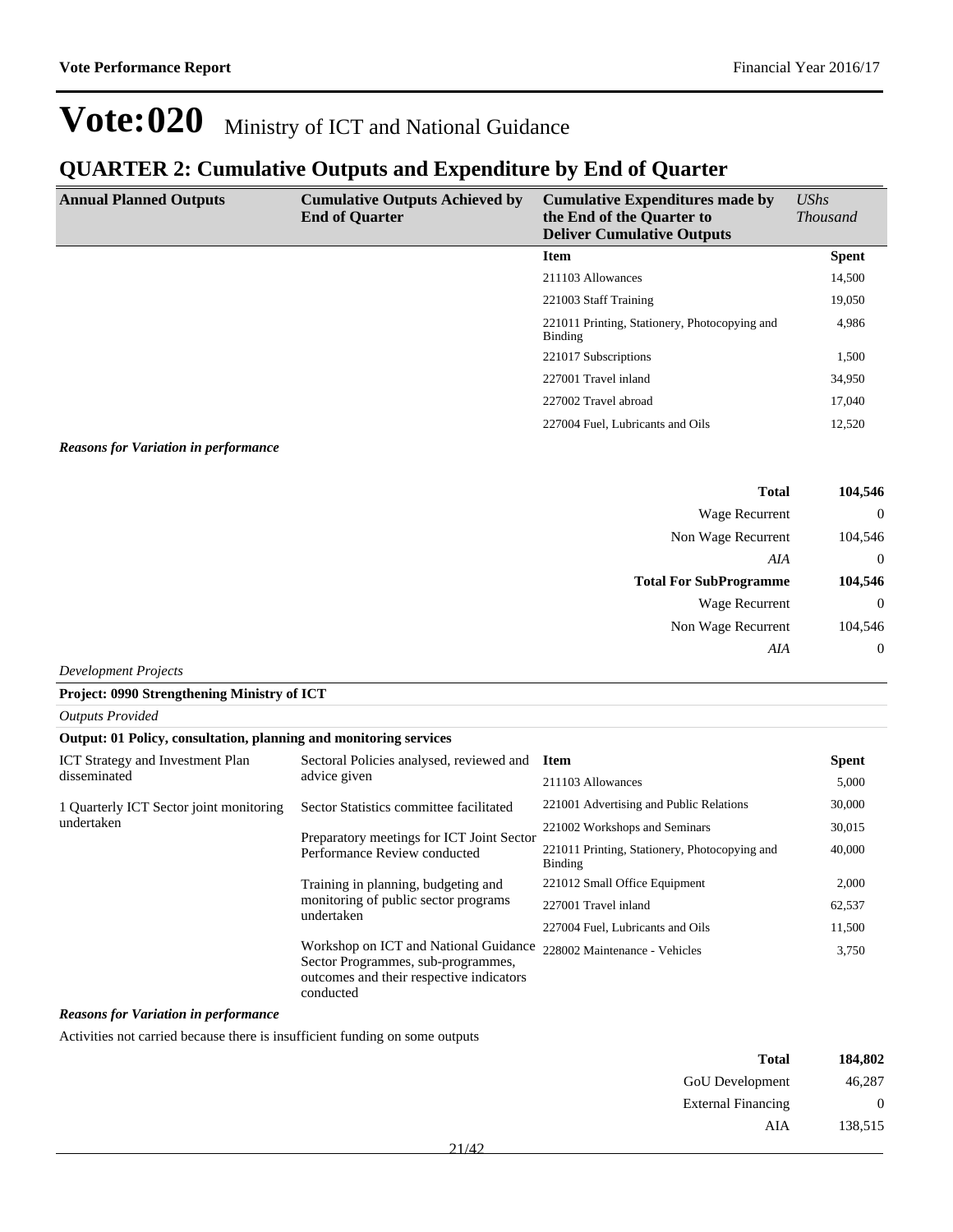### **QUARTER 2: Cumulative Outputs and Expenditure by End of Quarter**

| <b>Annual Planned Outputs</b>                                                   | <b>Cumulative Outputs Achieved by</b><br><b>End of Quarter</b>                                | <b>Cumulative Expenditures made by</b><br>the End of the Quarter to<br><b>Deliver Cumulative Outputs</b> | UShs<br><b>Thousand</b> |
|---------------------------------------------------------------------------------|-----------------------------------------------------------------------------------------------|----------------------------------------------------------------------------------------------------------|-------------------------|
| <b>Output: 02 Ministry Support Services (Finance and Administration)</b>        |                                                                                               |                                                                                                          |                         |
| Staff training undertaken 5 on short and 5 Staff training undertaken            |                                                                                               | <b>Item</b>                                                                                              | <b>Spent</b>            |
| on long term courses)                                                           | Public relations for the Ministry Managed                                                     | 211103 Allowances                                                                                        | 228,000                 |
| 1 In house trainings conducted                                                  |                                                                                               | 221002 Workshops and Seminars                                                                            | 4,500                   |
| 5 Recent Legislations procured                                                  | <b>ICT Unit Operationalised</b>                                                               | 221003 Staff Training                                                                                    | 23,875                  |
| Public relations for the Ministry managed Annual Procurement Plan and Quarterly |                                                                                               | 221011 Printing, Stationery, Photocopying and<br><b>Binding</b>                                          | 3,900                   |
|                                                                                 | implementation Plans prepared and                                                             | 227001 Travel inland                                                                                     | 12,000                  |
| Quarter One projects monitoring<br>undertaken and reports produced              | submitted                                                                                     | 227002 Travel abroad                                                                                     | 83,813                  |
|                                                                                 | Prequalification list of service providers                                                    | 227004 Fuel, Lubricants and Oils                                                                         | 6,250                   |
| International con                                                               | updated, bids contracts prepared                                                              | 228001 Maintenance - Civil                                                                               | 5,000                   |
|                                                                                 | Small Office equipment procured and                                                           | 228002 Maintenance - Vehicles                                                                            | 9,657                   |
|                                                                                 | maintained                                                                                    | 228004 Maintenance – Other                                                                               | 2,500                   |
|                                                                                 | Board off survey carried out and report<br>produced                                           |                                                                                                          |                         |
|                                                                                 | Ministry of ICT Corporate image<br>promotional materials procured                             |                                                                                                          |                         |
|                                                                                 | DSTV subscription paid                                                                        |                                                                                                          |                         |
|                                                                                 | Minor civil maintenance carried out                                                           |                                                                                                          |                         |
|                                                                                 | Printed stationery procured                                                                   |                                                                                                          |                         |
|                                                                                 | Mandatory ICT Sector International<br>meetings/conferences attended                           |                                                                                                          |                         |
|                                                                                 | Ministry Fleet managed                                                                        |                                                                                                          |                         |
|                                                                                 | Evaluation Committee and evaluation<br>committee meetings facilitated                         |                                                                                                          |                         |
|                                                                                 | <b>Quarterly Procurement Progress Reports</b><br>Prepared and submitted to PPDA and<br>MFPED, |                                                                                                          |                         |
| <b>Reasons for Variation in performance</b>                                     |                                                                                               |                                                                                                          |                         |
| All activities not conducted were do to insufficient funding                    |                                                                                               |                                                                                                          |                         |
|                                                                                 |                                                                                               | <b>Total</b>                                                                                             | 379,495                 |

| <b>GoU</b> Development        | 32,657         |
|-------------------------------|----------------|
| <b>External Financing</b>     | $\overline{0}$ |
|                               | 346,838<br>AIA |
| Capital Purchases             |                |
| <b>Total For SubProgramme</b> | 593,297        |
| GoU Development               | 78,944         |
| <b>External Financing</b>     | $\overline{0}$ |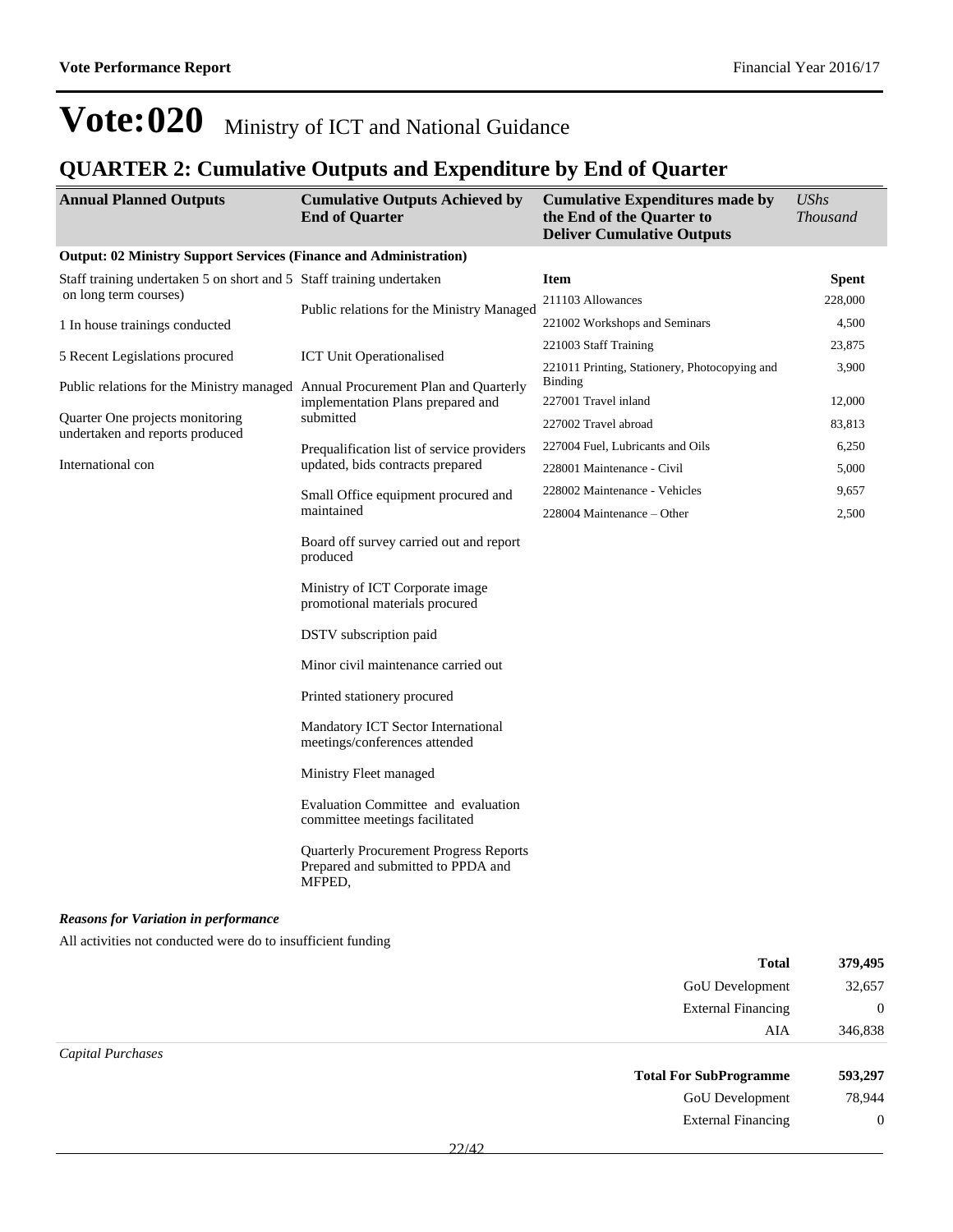### **QUARTER 2: Cumulative Outputs and Expenditure by End of Quarter**

| <b>Annual Planned Outputs</b> | <b>Cumulative Outputs Achieved by</b><br><b>End of Quarter</b> | <b>Cumulative Expenditures made by</b><br>the End of the Quarter to<br><b>Deliver Cumulative Outputs</b> | <b>UShs</b><br><b>Thousand</b> |
|-------------------------------|----------------------------------------------------------------|----------------------------------------------------------------------------------------------------------|--------------------------------|
|                               |                                                                | AIA                                                                                                      | 514,353                        |
|                               |                                                                | <b>GRAND TOTAL</b>                                                                                       | 5,012,597                      |
|                               |                                                                | Wage Recurrent                                                                                           | 371,699                        |
|                               |                                                                | Non Wage Recurrent                                                                                       | 4,043,601                      |
|                               |                                                                | <b>GoU</b> Development                                                                                   | 78,944                         |
|                               |                                                                | <b>External Financing</b>                                                                                | $\theta$                       |
|                               |                                                                | AIA                                                                                                      | 518,353                        |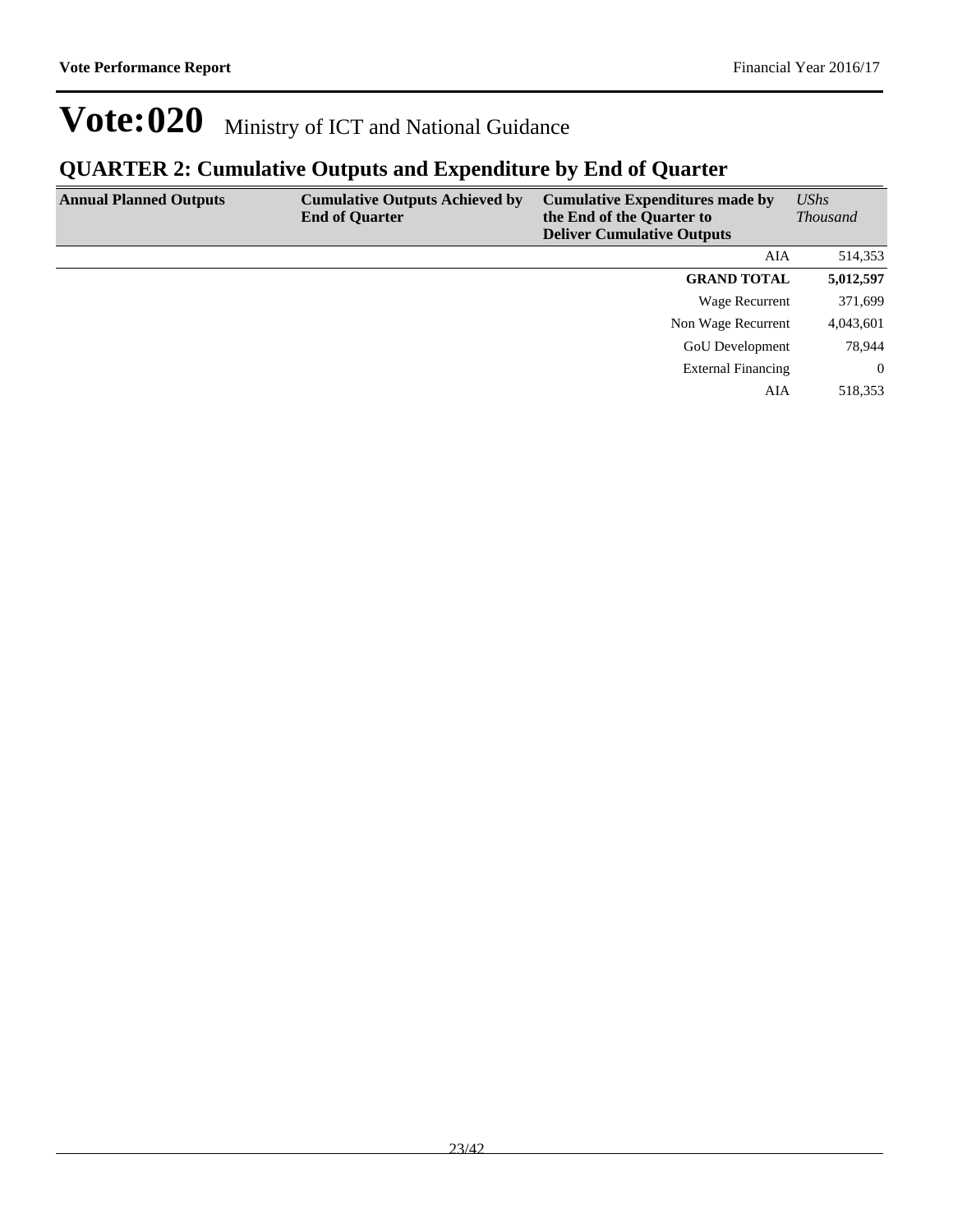### **QUARTER 2: Outputs and Expenditure in Quarter**

| <b>Outputs Planned in Quarter</b>                                   | <b>Actual Outputs Achieved in</b><br><b>Ouarter</b>                                                             | <b>Expenditures incurred in the</b><br><b>Quarter to deliver outputs</b> | UShs<br><b>Thousand</b> |
|---------------------------------------------------------------------|-----------------------------------------------------------------------------------------------------------------|--------------------------------------------------------------------------|-------------------------|
| Program: 01 Enabling enviroment for ICT Development and Regulation  |                                                                                                                 |                                                                          |                         |
| <b>Recurrent Programmes</b>                                         |                                                                                                                 |                                                                          |                         |
| <b>Subprogram: 02 Information Technology</b>                        |                                                                                                                 |                                                                          |                         |
| <b>Outputs Provided</b>                                             |                                                                                                                 |                                                                          |                         |
| <b>Output: 01 Enabling Policies, Laws and Regulations developed</b> |                                                                                                                 |                                                                          |                         |
| Development of First Draft Policy on the                            | First Draft Policy on the use of internet,                                                                      | <b>Item</b>                                                              | Spent                   |
| use of internet, email and social media by<br>Government            | email and social media by Government<br>developed.                                                              | 211101 General Staff Salaries                                            | 48,666                  |
|                                                                     |                                                                                                                 | 211103 Allowances                                                        | 18,200                  |
| Sensitization and awareness campaigns on                            | Sensitization and awareness campaigns on                                                                        | 221002 Workshops and Seminars                                            | 25,750                  |
| the Data Protection and Privacy Bill and<br>cyber laws among 5 LG's | the Data Protection and Privacy Bill and<br>ICT Policy among 4 LG's (Iganga, Jinja,<br>Hoima, Masindi)conducted | 221008 Computer supplies and Information<br>Technology (IT)              | 2,850                   |
| E-waste Management guidelines<br>disseminated 1 workshop            | E-waste Management guidelines                                                                                   | 221011 Printing, Stationery, Photocopying and<br><b>Binding</b>          | 16.156                  |
|                                                                     | disseminated at 1 workshop in Gulu                                                                              | 227004 Fuel, Lubricants and Oils                                         | 9,015                   |
|                                                                     |                                                                                                                 | 228002 Maintenance - Vehicles                                            | 2,939                   |
| <b>Reasons for Variation in performance</b>                         |                                                                                                                 |                                                                          |                         |
| Performance on track                                                |                                                                                                                 |                                                                          |                         |
|                                                                     |                                                                                                                 | <b>Total</b>                                                             | 123,576                 |
|                                                                     |                                                                                                                 | Wage Recurrent                                                           | 48,666                  |
|                                                                     |                                                                                                                 | Non Wage Recurrent                                                       | 74,910                  |
|                                                                     |                                                                                                                 | AIA                                                                      | $\theta$                |
| Output: 02 E-government services provided                           |                                                                                                                 |                                                                          |                         |
| Conduct 1 monitoring assessment on the                              | 1 monitoring assessment on the PAeN                                                                             | <b>Item</b>                                                              | <b>Spent</b>            |
| PAeN project                                                        | project conducted                                                                                               | $211103$ Allowances                                                      | 2.500                   |

|                                                               |                                                                              |                                                          | $  -$ |
|---------------------------------------------------------------|------------------------------------------------------------------------------|----------------------------------------------------------|-------|
| PAeN project                                                  | project conducted                                                            | 211103 Allowances                                        | 2.500 |
|                                                               | Capacity Building on National ICT                                            | 221002 Workshops and Seminars                            | 5.250 |
| Conduct 1 Capacity Building /awareness<br>session for 15 MDAs | standards Conducted in 5 LGS (sironko,<br>kumi, Kiryandongo, Hoima, Masindi) | 221011 Printing, Stationery, Photocopying and<br>Binding | 7.000 |
|                                                               |                                                                              | 227004 Fuel, Lubricants and Oils                         | 2.000 |

Capacity Building for 5LGS

#### *Reasons for Variation in performance*

Performance on track

| 16,750       | <b>Total</b>          |  |
|--------------|-----------------------|--|
| $\mathbf{0}$ | <b>Wage Recurrent</b> |  |
| 16,750       | Non Wage Recurrent    |  |
| $\theta$     | AIA                   |  |

**Output: 04 Hardware and software development industry promoted**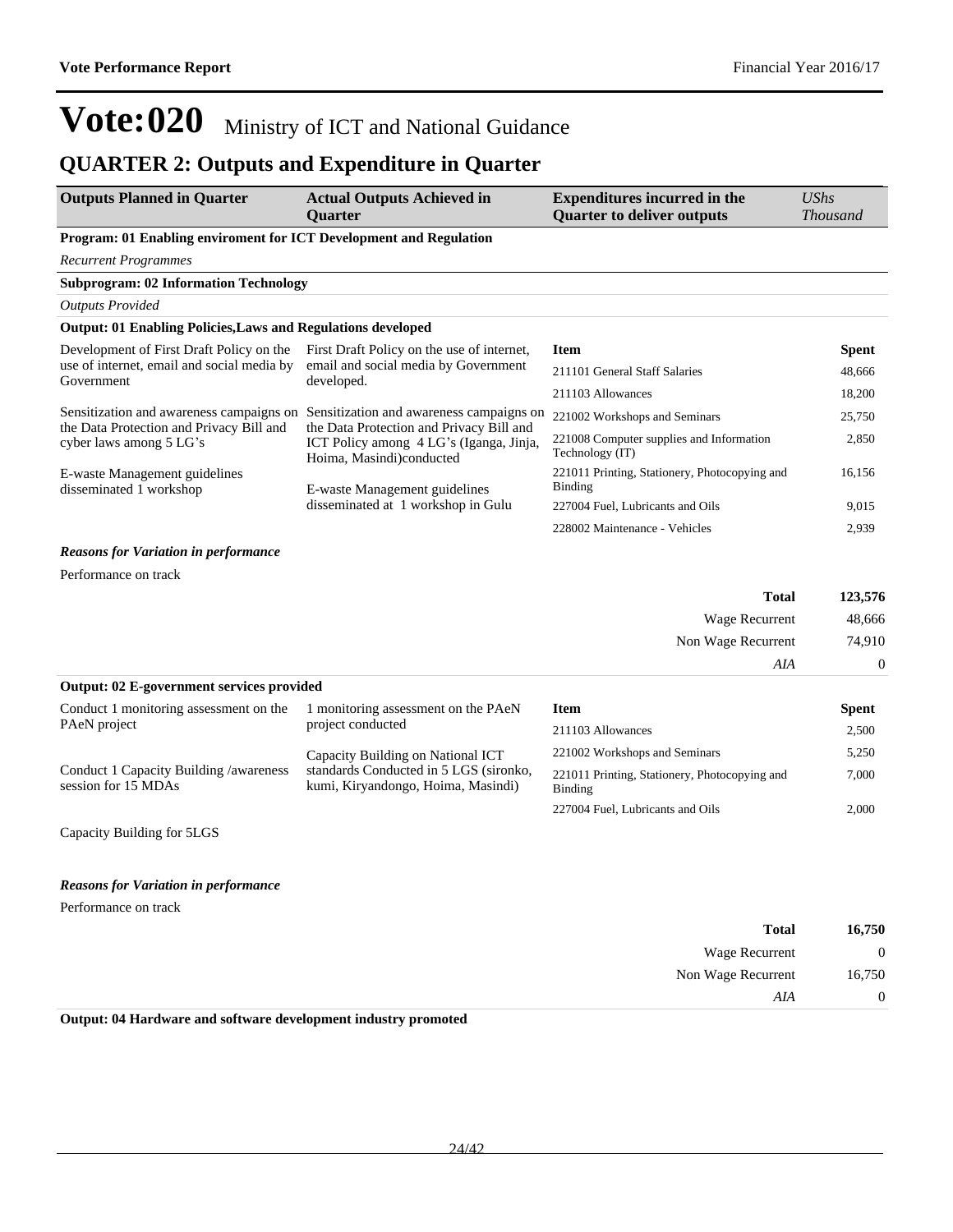### **QUARTER 2: Outputs and Expenditure in Quarter**

| <b>Outputs Planned in Quarter</b>                 | <b>Actual Outputs Achieved in</b><br><b>Ouarter</b> | <b>Expenditures incurred in the</b><br><b>Quarter to deliver outputs</b> | $\mathit{UShs}$<br><b>Thousand</b> |
|---------------------------------------------------|-----------------------------------------------------|--------------------------------------------------------------------------|------------------------------------|
| One capacity building and awareness               | 1 Monitoring meeting at UICT IPV6 LAB Item          |                                                                          | <b>Spent</b>                       |
| workshop for 50 multi-sector participants<br>held | Done                                                | 211103 Allowances                                                        | 2,500                              |
|                                                   |                                                     | 221002 Workshops and Seminars                                            | 15,500                             |
|                                                   |                                                     | 221011 Printing, Stationery, Photocopying and<br>Binding                 | 7,864                              |
|                                                   |                                                     | 227004 Fuel, Lubricants and Oils                                         | 4,500                              |

#### *Reasons for Variation in performance*

Capacity building and awareness workshop for 50 multi-sector participants could not be conducted as funds were inadequate

| 30,364           | <b>Total</b>          |
|------------------|-----------------------|
| $\boldsymbol{0}$ | <b>Wage Recurrent</b> |
| 30,364           | Non Wage Recurrent    |
| $\overline{0}$   | AIA                   |

| <b>Output: 05 Human Resource Base for IT developed</b>               |                                                                                  |                                                          |              |
|----------------------------------------------------------------------|----------------------------------------------------------------------------------|----------------------------------------------------------|--------------|
| Capacity building on institutional IT<br>policy development to 4 LGs | Capacity building on institutional ICT<br>policy development conducted in 4 LGs; | <b>Item</b>                                              | <b>Spent</b> |
|                                                                      | (Lwengo, Mpigi, Masaka, Butambala),                                              | 221002 Workshops and Seminars                            | 24,235       |
|                                                                      |                                                                                  | 221011 Printing, Stationery, Photocopying and<br>Binding | 9,673        |
|                                                                      |                                                                                  | 227001 Travel inland                                     | 16,530       |
|                                                                      |                                                                                  | 227004 Fuel, Lubricants and Oils                         | 11,215       |
| $\mathbf{r}$ and $\mathbf{r}$ and $\mathbf{r}$                       |                                                                                  |                                                          |              |

#### *Reasons for Variation in performance*

Development the first draft principles of the ICT professionals Bill not done due to inadequate resources

| <b>Total</b>                  | 61,653         |
|-------------------------------|----------------|
| Wage Recurrent                | $\overline{0}$ |
| Non Wage Recurrent            | 61,653         |
| AIA                           | $\overline{0}$ |
| <b>Total For SubProgramme</b> | 232,343        |
| <b>Wage Recurrent</b>         | 48,666         |
| Non Wage Recurrent            | 183,677        |
| AIA                           | $\overline{0}$ |
| <b>Recurrent Programmes</b>   |                |

**Subprogram: 03 Information Management Services**

*Outputs Provided*

**Output: 01 Enabling Policies,Laws and Regulations developed**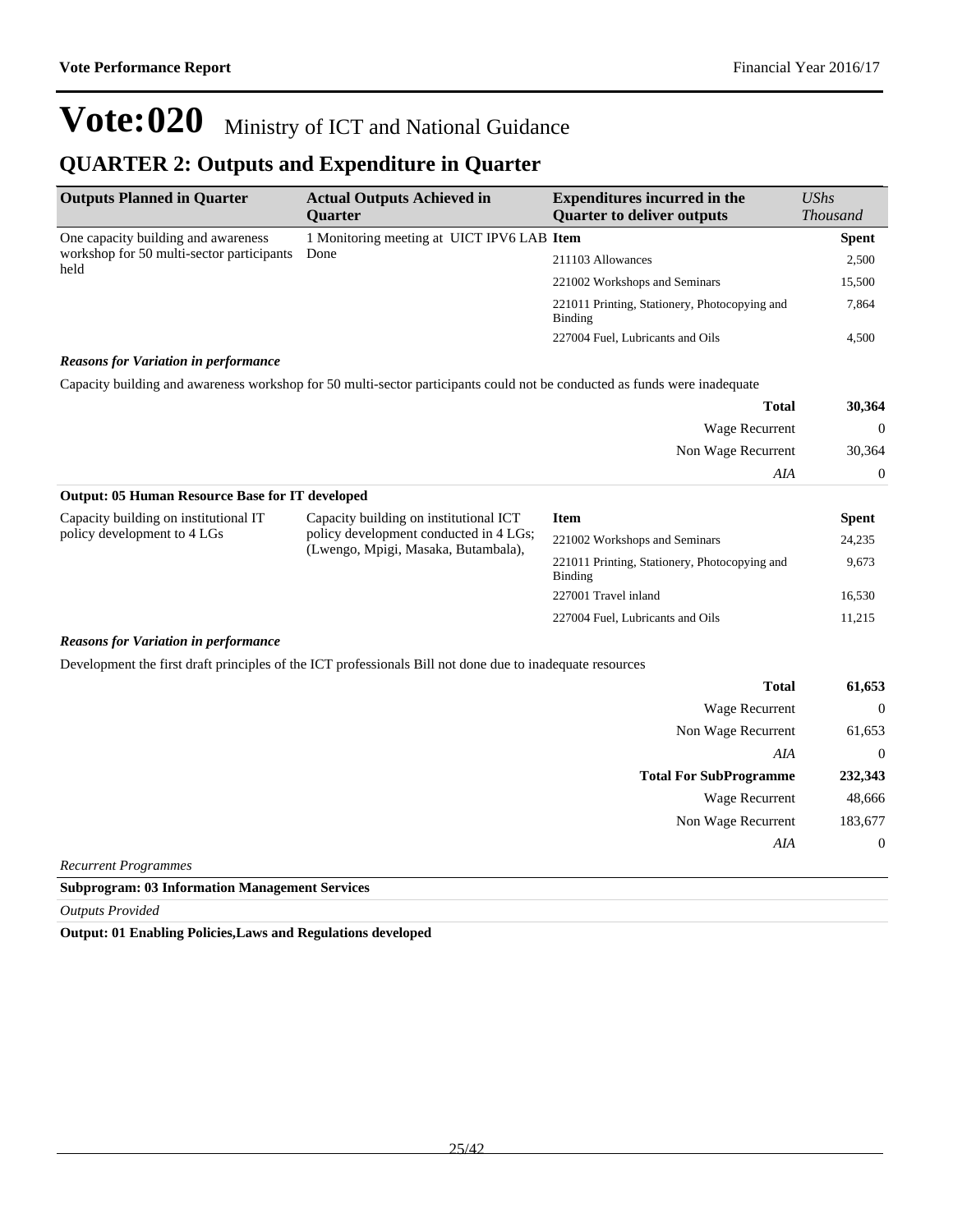### **QUARTER 2: Outputs and Expenditure in Quarter**

| <b>Outputs Planned in Quarter</b>                                                    | <b>Actual Outputs Achieved in</b><br><b>Quarter</b>                                  | <b>Expenditures incurred in the</b><br><b>Quarter to deliver outputs</b> | $\mathit{UShs}$<br><b>Thousand</b> |
|--------------------------------------------------------------------------------------|--------------------------------------------------------------------------------------|--------------------------------------------------------------------------|------------------------------------|
| Hold one more Multi stake holder                                                     | Sensitization and awareness campaign on                                              | <b>Item</b>                                                              | <b>Spent</b>                       |
| consultation event and to produce the final<br>draft of the open data policy.        | the Computer misuse, the e-transactions $\&$<br>the e-signatures Acts conducted in 5 | 211101 General Staff Salaries                                            | 53,055                             |
|                                                                                      | districts (Ibanda, Kiruhura, Iganga, Bugiri                                          | 211103 Allowances                                                        | 9,540                              |
| One sensitization and awareness campaign<br>on 3 ICT laws (computer misuse, e-       | and Mayuge)                                                                          | 221001 Advertising and Public Relations                                  | 15,000                             |
| transactions $\&$ the e-signatures Acts)                                             | Internal retreat to validate the zero draft of                                       | 221002 Workshops and Seminars                                            | 23,500                             |
| carried out.                                                                         | the Cyber City Strategy conducted                                                    | 221011 Printing, Stationery, Photocopying and<br><b>Binding</b>          | 1,000                              |
| Startup activities for operationalizing                                              |                                                                                      | 225001 Consultancy Services- Short term                                  | 100,000                            |
| NICug, an organization that was registered<br>to manage/oversee the country code top |                                                                                      | 227001 Travel inland                                                     | 8,250                              |
| level domain shall be carried out and these                                          |                                                                                      | 227002 Travel abroad                                                     | 3,000                              |
| include Board meetings, branding and<br>procurement of equipment.                    |                                                                                      | 227004 Fuel, Lubricants and Oils                                         | 4,610                              |
| Proposal for the feasibility study on the                                            |                                                                                      |                                                                          |                                    |

need for a stand-alone electronic evidence law completed. Benchmarking on existing cyber cities carried out. Stakeholder consultations carried out and the first draft of the Cyber City Strategy completed.

#### *Reasons for Variation in performance*

Activities could not be conducted due to insufficient funding. These are; consultation events to produce the final draft of the open data policy, Startup activities for operationalizing NICug and the Proposal for the feasibility study on the need for a stand-alone electronic evidence.

| 217,955 | <b>Total</b>       |
|---------|--------------------|
| 53,055  | Wage Recurrent     |
| 162,900 | Non Wage Recurrent |
| 2,000   | AIA                |
|         |                    |

#### **Output: 02 E-government services provided**

Technical support and guidance provided to be provided to at least 4 MDAs and 4 LGs in the development and implementation of institutional ICT policies. One (1) National conference on e-services Technical support and guidance provided to 8 LGs (Kaberamaido, Kumi, Soroti, Katakwi, Hoima, Masindi, Kiboga, and Nakasongola) in the development and implementation of institutional ICT policies. **Item Spent** 211103 Allowances 3,500 221002 Workshops and Seminars 31,250 227001 Travel inland 8,250 227004 Fuel, Lubricants and Oils 1,250

for public officials and solutions developers from the private sector organized.

#### *Reasons for Variation in performance*

National conference on e-services for public officials and solutions developers from the private sector could not be organized due to inadequate resources.

| <b>Total</b>       | 44,250   |
|--------------------|----------|
| Wage Recurrent     |          |
| Non Wage Recurrent | 44,250   |
| AIA                | $\theta$ |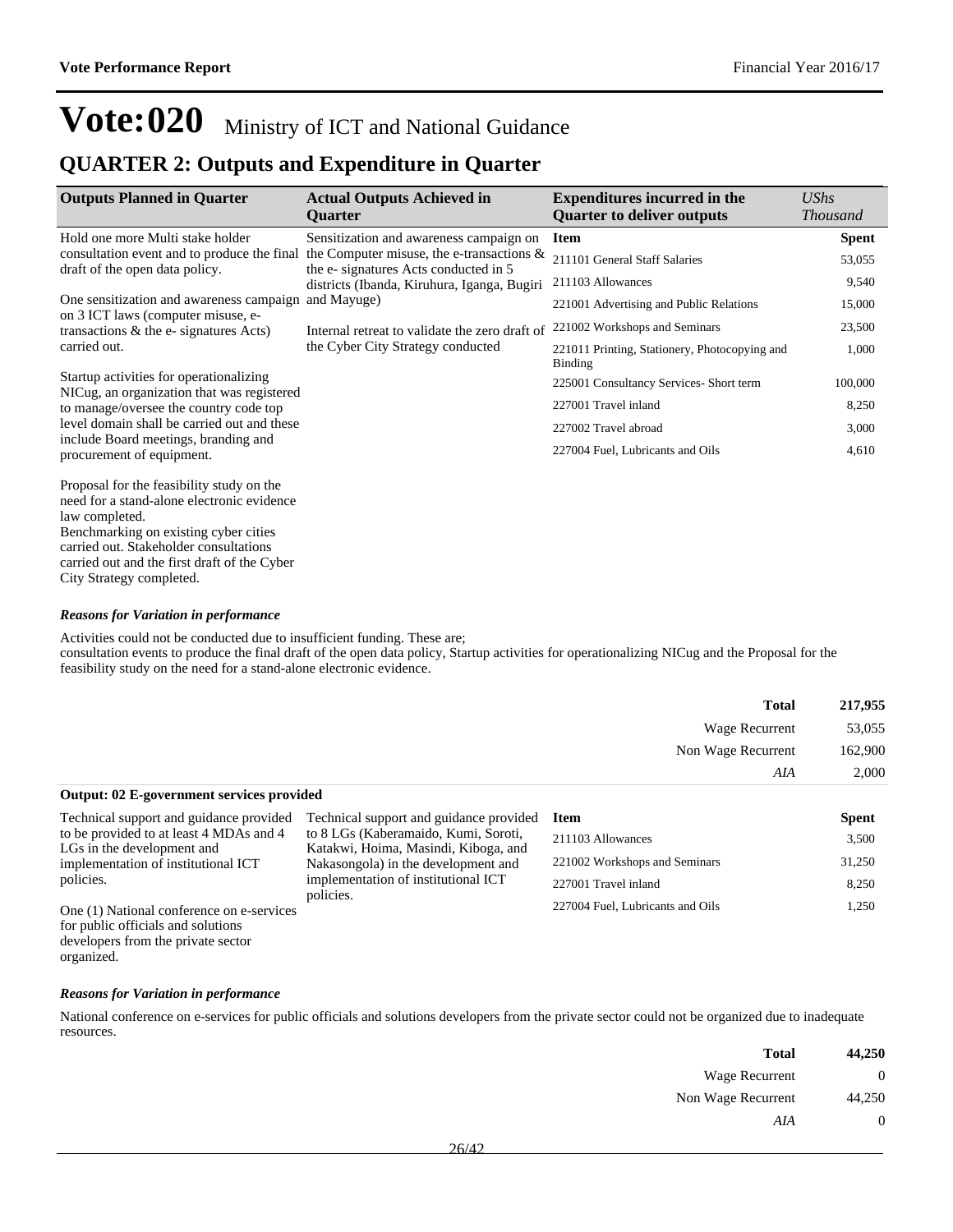### **QUARTER 2: Outputs and Expenditure in Quarter**

| <b>Outputs Planned in Quarter</b>                                                     | <b>Actual Outputs Achieved in</b><br>Quarter                                                                                                                                                                                            | <b>Expenditures incurred in the</b><br><b>Quarter to deliver outputs</b> | <b>UShs</b><br>Thousand |
|---------------------------------------------------------------------------------------|-----------------------------------------------------------------------------------------------------------------------------------------------------------------------------------------------------------------------------------------|--------------------------------------------------------------------------|-------------------------|
| <b>Output: 03 BPO industry promoted</b>                                               |                                                                                                                                                                                                                                         |                                                                          |                         |
| Develop the first draft principles of the                                             | Resource constraints could not permit the                                                                                                                                                                                               | <b>Item</b>                                                              | <b>Spent</b>            |
| ICT professionals Bill.                                                               | development of the first draft principles of                                                                                                                                                                                            | 211103 Allowances                                                        | 17,000                  |
| A quarterly sub sector monitoring and                                                 | the ICT professionals Bill.                                                                                                                                                                                                             | 227001 Travel inland                                                     | 30,000                  |
| evaluation exercise carried out.                                                      |                                                                                                                                                                                                                                         | 227004 Fuel, Lubricants and Oils                                         | 6,281                   |
| <b>Reasons for Variation in performance</b>                                           |                                                                                                                                                                                                                                         |                                                                          |                         |
| Insufficient funding                                                                  |                                                                                                                                                                                                                                         |                                                                          |                         |
|                                                                                       |                                                                                                                                                                                                                                         | <b>Total</b>                                                             | 53,281                  |
|                                                                                       |                                                                                                                                                                                                                                         | Wage Recurrent                                                           | $\boldsymbol{0}$        |
|                                                                                       |                                                                                                                                                                                                                                         | Non Wage Recurrent                                                       | 53,281                  |
|                                                                                       |                                                                                                                                                                                                                                         | AIA                                                                      | $\mathbf{0}$            |
|                                                                                       |                                                                                                                                                                                                                                         | <b>Total For SubProgramme</b>                                            | 315,485                 |
|                                                                                       |                                                                                                                                                                                                                                         | Wage Recurrent                                                           | 53,055                  |
|                                                                                       |                                                                                                                                                                                                                                         | Non Wage Recurrent                                                       | 260,431                 |
|                                                                                       |                                                                                                                                                                                                                                         | AIA                                                                      | 2,000                   |
| Program: 02 Effective Communication and National Guidance                             |                                                                                                                                                                                                                                         |                                                                          |                         |
| <b>Recurrent Programmes</b>                                                           |                                                                                                                                                                                                                                         |                                                                          |                         |
| <b>Subprogram: 04 Broadcasting Infrastructure Department</b>                          |                                                                                                                                                                                                                                         |                                                                          |                         |
| <b>Outputs Provided</b>                                                               |                                                                                                                                                                                                                                         |                                                                          |                         |
| Output: 01 Policies, Laws and regulations developed                                   |                                                                                                                                                                                                                                         |                                                                          |                         |
|                                                                                       | Draft Local content Strategy produced by Preliminary for the Local Content Strategy Item                                                                                                                                                |                                                                          | <b>Spent</b>            |
| the Consultant                                                                        | activities initiated                                                                                                                                                                                                                    | 211101 General Staff Salaries                                            | 49,046                  |
|                                                                                       |                                                                                                                                                                                                                                         | 225001 Consultancy Services- Short term                                  | 143,626                 |
| <b>Reasons for Variation in performance</b>                                           |                                                                                                                                                                                                                                         |                                                                          |                         |
|                                                                                       | Inadequate funds could not permit the procurement of the Consultancy for the Local Content Strategy.<br>Funds to implement the activity were inadequate as unit costs turned out to be higher, however preliminary tasks were initiated |                                                                          |                         |
|                                                                                       |                                                                                                                                                                                                                                         | <b>Total</b>                                                             | 192,673                 |
|                                                                                       |                                                                                                                                                                                                                                         | Wage Recurrent                                                           | 49,046                  |
|                                                                                       |                                                                                                                                                                                                                                         | Non Wage Recurrent                                                       | 143,626                 |
|                                                                                       |                                                                                                                                                                                                                                         | AIA                                                                      | $\boldsymbol{0}$        |
| Output: 02 Sub-sector monitored and promoted                                          |                                                                                                                                                                                                                                         |                                                                          |                         |
| Carry out desk research on policy                                                     | Desk research on Policy intervention for                                                                                                                                                                                                | <b>Item</b>                                                              | <b>Spent</b>            |
| intervention for introduction of Digital<br>Audio Broadcasting in Uganda              | introduction of Digital Audio                                                                                                                                                                                                           | 211103 Allowances                                                        | 8,500                   |
|                                                                                       | Broadcasting in Uganda conducted                                                                                                                                                                                                        | 221011 Printing, Stationery, Photocopying and<br>Binding                 | 2,500                   |
|                                                                                       |                                                                                                                                                                                                                                         | 227001 Travel inland                                                     | 36,210                  |
|                                                                                       |                                                                                                                                                                                                                                         | 227002 Travel abroad                                                     | 30,330                  |
|                                                                                       |                                                                                                                                                                                                                                         | 227004 Fuel, Lubricants and Oils                                         | 3,954                   |
|                                                                                       |                                                                                                                                                                                                                                         | 228002 Maintenance - Vehicles                                            | 3,693                   |
| <b>Reasons for Variation in performance</b>                                           |                                                                                                                                                                                                                                         |                                                                          |                         |
| Funds to implement the activity were inadequate as unit costs turned out to be higher |                                                                                                                                                                                                                                         |                                                                          |                         |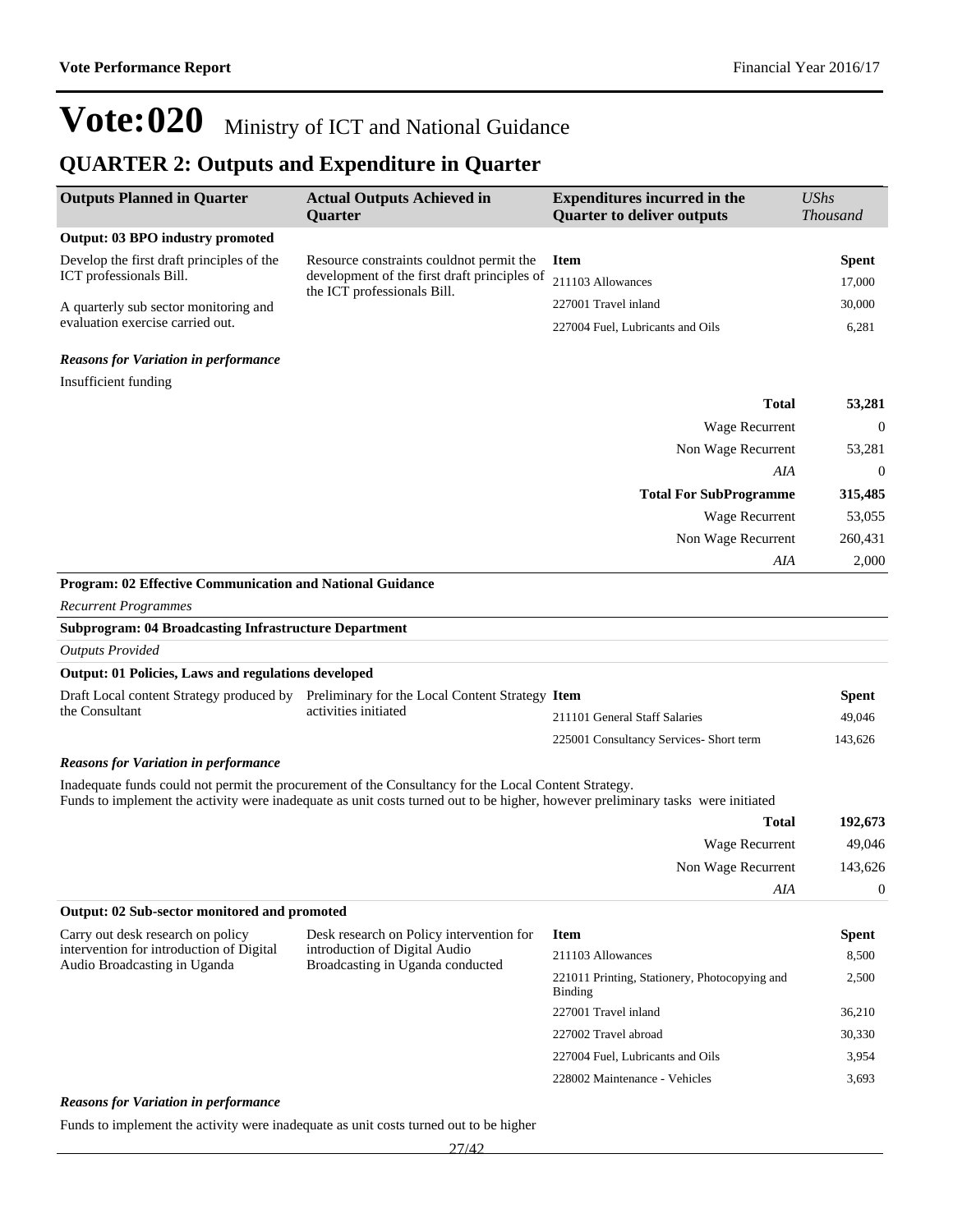### **QUARTER 2: Outputs and Expenditure in Quarter**

| <b>Outputs Planned in Quarter</b>                                                                                              | <b>Actual Outputs Achieved in</b><br><b>Ouarter</b>                                                                                                               | <b>Expenditures incurred in the</b><br><b>Ouarter to deliver outputs</b> | $\mathit{UShs}$<br><b>Thousand</b> |
|--------------------------------------------------------------------------------------------------------------------------------|-------------------------------------------------------------------------------------------------------------------------------------------------------------------|--------------------------------------------------------------------------|------------------------------------|
|                                                                                                                                |                                                                                                                                                                   | <b>Total</b>                                                             | 85,187                             |
|                                                                                                                                |                                                                                                                                                                   | Wage Recurrent                                                           | $\Omega$                           |
|                                                                                                                                |                                                                                                                                                                   | Non Wage Recurrent                                                       | 85,187                             |
|                                                                                                                                |                                                                                                                                                                   | AIA                                                                      | $\Omega$                           |
| <b>Output: 03 Logistical Support to ICT infrastructure</b>                                                                     |                                                                                                                                                                   |                                                                          |                                    |
| Finalise the development of<br>Strategic/business plan for<br>operationalising the Content Production<br>and management Centre | ToR for Consultancy on the Content<br>Production and Management Center<br>Developed.                                                                              | <b>Item</b>                                                              | <b>Spent</b>                       |
|                                                                                                                                |                                                                                                                                                                   | 211103 Allowances                                                        | 8,700                              |
|                                                                                                                                |                                                                                                                                                                   | 221001 Advertising and Public Relations                                  | 1,449                              |
|                                                                                                                                | Procurement of Consultancy on the<br>Development of a Framework for<br>Operationalization of the Content<br>Production and Management Centre<br>(CP&MC) Initiated | 221003 Staff Training                                                    | 20,478                             |
|                                                                                                                                |                                                                                                                                                                   | 227002 Travel abroad                                                     | 12,000                             |
|                                                                                                                                |                                                                                                                                                                   | 227004 Fuel, Lubricants and Oils                                         | 3,441                              |

#### *Reasons for Variation in performance*

Funds to implement the activity were inadequate as unit costs turned out to be higher

| <b>Total</b>                  | 46,068         |
|-------------------------------|----------------|
| Wage Recurrent                | $\overline{0}$ |
| Non Wage Recurrent            | 46,068         |
| AIA                           | $\overline{0}$ |
|                               |                |
| <b>Total For SubProgramme</b> | 323,927        |
| Wage Recurrent                | 49,046         |
| Non Wage Recurrent            | 274,881        |

#### *Recurrent Programmes*

|  | <b>Subprogram: 05 Telecommunication and Posts</b> |  |
|--|---------------------------------------------------|--|
|--|---------------------------------------------------|--|

*Outputs Provided*

#### **Output: 01 Policies, Laws and regulations developed**

| Two stakeholder consultative workshops                                 | One stakeholders' consultative workshop                                       | <b>Item</b>                                              | <b>Spent</b> |
|------------------------------------------------------------------------|-------------------------------------------------------------------------------|----------------------------------------------------------|--------------|
| for spectrum management policy<br>conducted.                           | held and first draft developed on the<br>Spectrum management Policy.          | 211101 General Staff Salaries                            | 46,132       |
|                                                                        |                                                                               | 211103 Allowances                                        | 9.750        |
| Two National postcode and addressing<br>system dissemination workshops | Five meetings on the National postcode<br>and addressing system conducted and | 221002 Workshops and Seminars                            | 97,703       |
| conducted.                                                             | postcodes assigned to Kampala.                                                | 221011 Printing, Stationery, Photocopying and<br>Binding | 8,116        |
| Retreat to develop the Zero draft for the                              |                                                                               | 225001 Consultancy Services- Short term                  | 57,250       |
| infrastructure management policy.                                      |                                                                               | 227001 Travel inland                                     | 5,000        |
|                                                                        |                                                                               | 227002 Travel abroad                                     | 26,900       |

#### *Reasons for Variation in performance*

No retreat held. Inadequate Funds could not permit the development of the ICT Infrastructure sharing Policy.

| 250,851 | <b>Total</b>                                                                    |  |
|---------|---------------------------------------------------------------------------------|--|
| 46,132  | Wage Recurrent                                                                  |  |
| 204,719 | Non Wage Recurrent                                                              |  |
| υ       | AIA                                                                             |  |
|         | the contract of the contract of the contract of the contract of the contract of |  |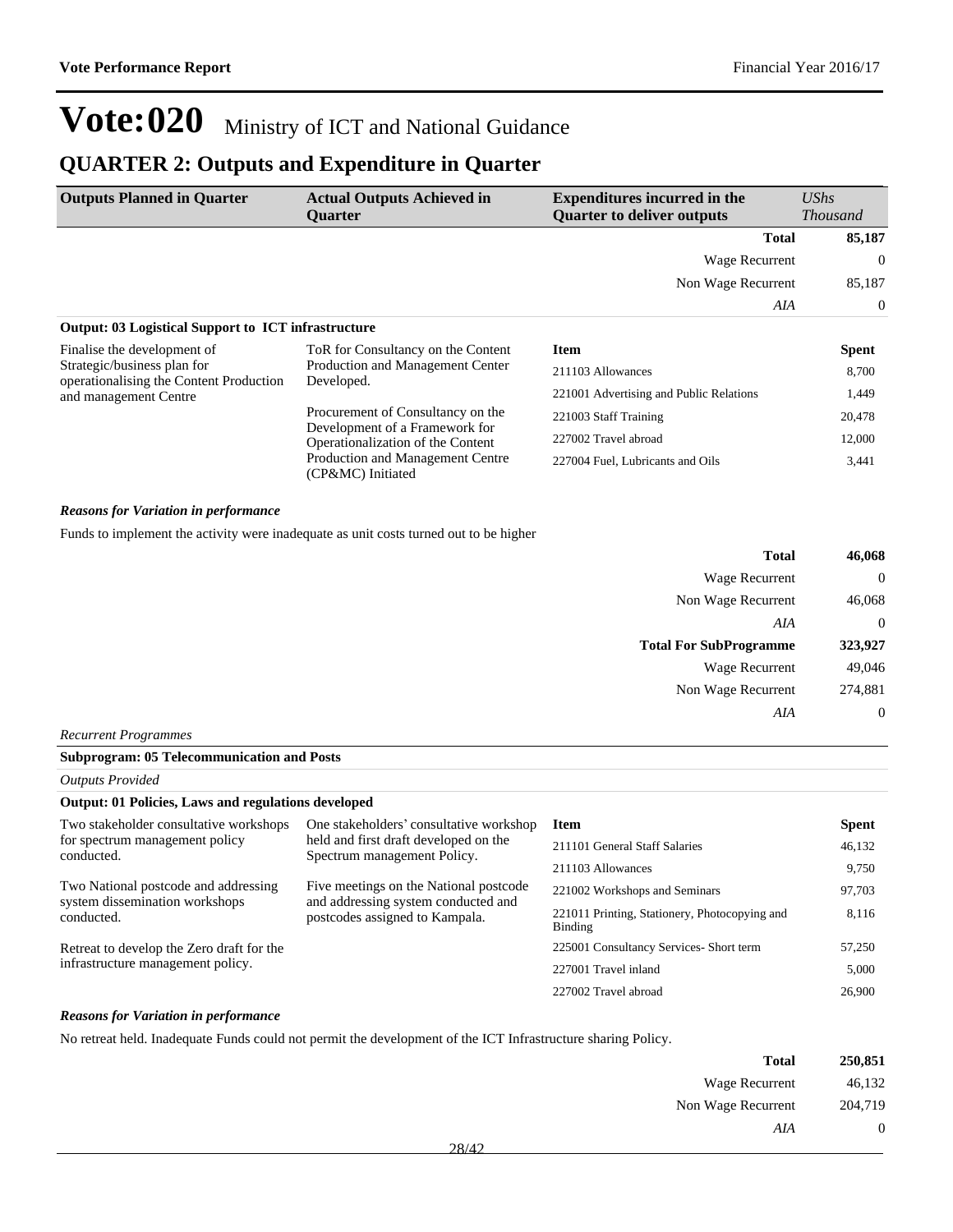### **QUARTER 2: Outputs and Expenditure in Quarter**

| <b>Outputs Planned in Quarter</b>                                                          | <b>Actual Outputs Achieved in</b><br><b>Ouarter</b>                      | <b>Expenditures incurred in the</b><br><b>Quarter to deliver outputs</b> | $\mathit{UShs}$<br><i>Thousand</i> |
|--------------------------------------------------------------------------------------------|--------------------------------------------------------------------------|--------------------------------------------------------------------------|------------------------------------|
| Output: 02 Sub-sector monitored and promoted                                               |                                                                          |                                                                          |                                    |
| Two national stakeholder consultative                                                      | Two telecommunications sub-sector                                        | <b>Item</b>                                                              | <b>Spent</b>                       |
| workshops conducted under the NCIP;                                                        | monitoring activities carried out in the<br>eastern and northern Uganda. | 221011 Printing, Stationery, Photocopying and<br>Binding                 | 500                                |
| Two ICT cluster Ministers' meetings<br>facilitated under the NCIP                          | e-Services sub cluster meeting conducted                                 | 227001 Travel inland                                                     | 14.705                             |
|                                                                                            | in preparation for the 14th Summit                                       | 227004 Fuel, Lubricants and Oils                                         | 8,960                              |
| Two postal sub-sector monitoring<br>activities planned for northern and western<br>Uganda. |                                                                          |                                                                          |                                    |

#### *Reasons for Variation in performance*

No monitoring conducted due to inadequate funding.

| 24,165           | <b>Total</b>          |
|------------------|-----------------------|
| $\boldsymbol{0}$ | <b>Wage Recurrent</b> |
| 24,165           | Non Wage Recurrent    |
| $\overline{0}$   | AIA                   |

| <b>Output: 03 Logistical Support to ICT infrastructure</b>       |                                                                                                                      |                                                                 |        |
|------------------------------------------------------------------|----------------------------------------------------------------------------------------------------------------------|-----------------------------------------------------------------|--------|
| Technical support to Northern                                    | Two national stakeholder consultative                                                                                | <b>Item</b>                                                     | Spent  |
| Corridor Integration Initiative<br>Projects (NCIP) provided      | workshops were conducted under the<br>NCIP;                                                                          | 211103 Allowances                                               | 5,000  |
| 1 regional ICT Ministers' meetings,<br>organised and attended    | One regional Senior Officials' meeting in                                                                            | 221011 Printing, Stationery, Photocopying and<br><b>Binding</b> | 2,309  |
| 1 regional ICT Senior Officials'                                 | preparation for the 14th NCIP Summit                                                                                 | 227002 Travel abroad                                            | 38,000 |
| meetings organised and attended<br>National ICT cluster meetings | conducted;                                                                                                           | 227004 Fuel, Lubricants and Oils                                | 4,050  |
| organised and attend<br>1 NCIP summits of Heads of state         | A national stakeholders' consultative<br>workshop on the NCIP conducted;                                             |                                                                 |        |
| attended                                                         | An ICT cluster Ministers' meeting in<br>preparation for the 15th NCIP meeting<br>conducted.                          |                                                                 |        |
|                                                                  | A regional senior officials' meeting<br>conducted in preparation for the 15th<br>NCIP summit.                        |                                                                 |        |
|                                                                  | A consultative workshop conducted with<br>World Bank on the economic forum on<br>implementation of "internet for all |                                                                 |        |

#### *Reasons for Variation in performance*

initiative"

Performance on track

| <b>Total</b>                  | 49,359  |
|-------------------------------|---------|
| <b>Wage Recurrent</b>         | 0       |
| Non Wage Recurrent            | 49,359  |
| AIA                           | 0       |
|                               |         |
| <b>Total For SubProgramme</b> | 324,375 |
| Wage Recurrent                | 46,132  |
| Non Wage Recurrent            | 278,243 |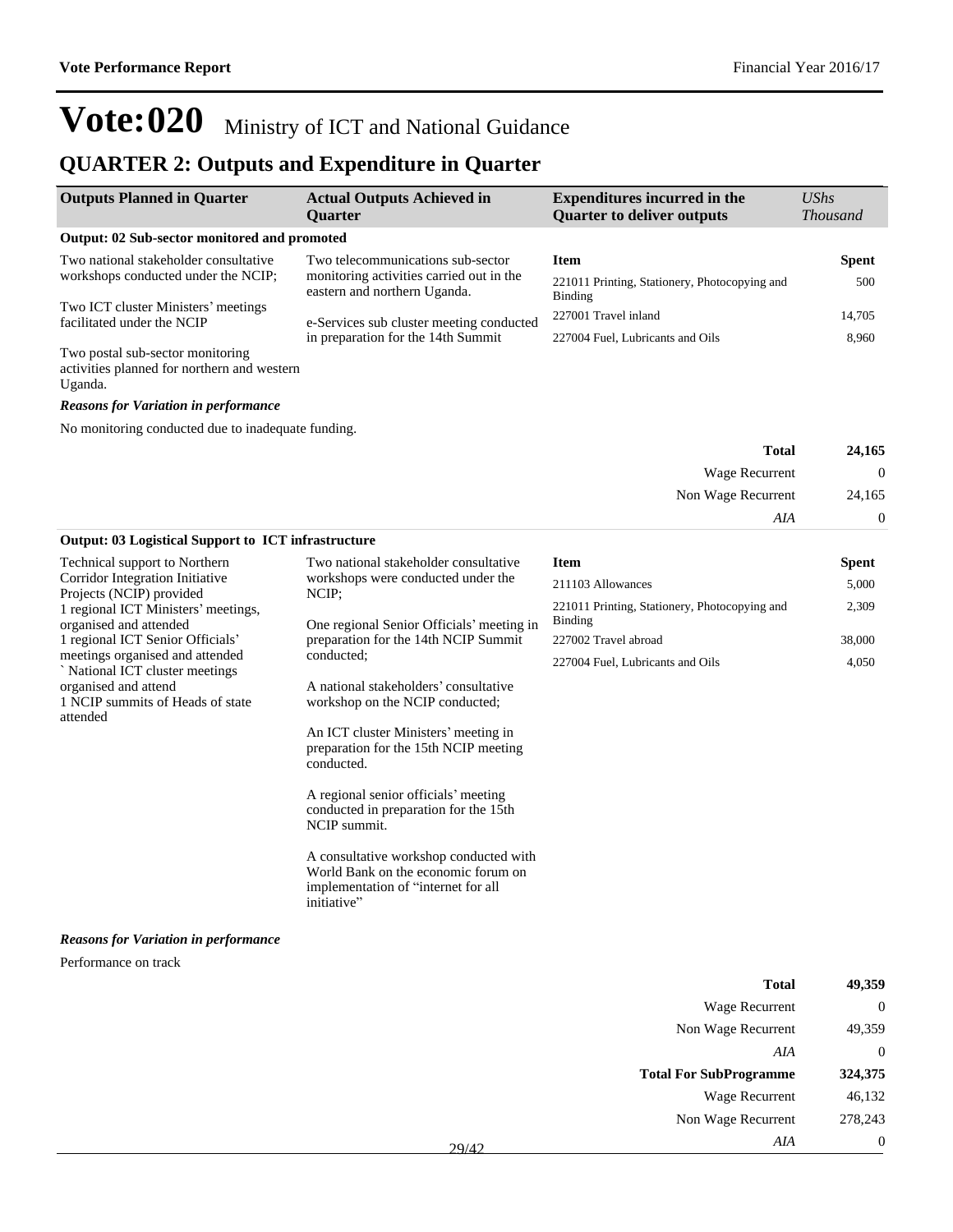### **QUARTER 2: Outputs and Expenditure in Quarter**

| <b>Outputs Planned in Quarter</b>                                 | <b>Actual Outputs Achieved in</b><br><b>Quarter</b>                                                                                                                       | <b>Expenditures incurred in the</b><br><b>Quarter to deliver outputs</b> | <b>UShs</b><br><b>Thousand</b> |
|-------------------------------------------------------------------|---------------------------------------------------------------------------------------------------------------------------------------------------------------------------|--------------------------------------------------------------------------|--------------------------------|
| Program: 49 General Administration, Policy and Planning           |                                                                                                                                                                           |                                                                          |                                |
| <b>Recurrent Programmes</b>                                       |                                                                                                                                                                           |                                                                          |                                |
| Subprogram: 01 Headquarters (Finance and Administration)          |                                                                                                                                                                           |                                                                          |                                |
| <b>Outputs Provided</b>                                           |                                                                                                                                                                           |                                                                          |                                |
| Output: 01 Policy, consultation, planning and monitoring services |                                                                                                                                                                           |                                                                          |                                |
| BFP for the FY 2017/18 prepared and                               | BFP for the FY 2017/18 prepared and                                                                                                                                       | <b>Item</b>                                                              | <b>Spent</b>                   |
| submitted                                                         | submitted                                                                                                                                                                 | 211103 Allowances                                                        | 12,000                         |
| 2 Sector Working Group Budget<br>Consultative meetings held       | Quarter 1 Progress Report prepared and<br>submitted to MFPED                                                                                                              | 221011 Printing, Stationery, Photocopying and<br>Binding                 | 6,000                          |
|                                                                   |                                                                                                                                                                           | 222001 Telecommunications                                                | 4,000                          |
| Quarter I Progress Report prepared and<br>submitted to MFPED      | Monitoring and evaluation of ICT<br>programmes undertaken in selected                                                                                                     | 227001 Travel inland                                                     | 20,000                         |
|                                                                   | districts                                                                                                                                                                 | 227002 Travel abroad                                                     | 22,932                         |
| Quarter II monitoring visit of ICT                                |                                                                                                                                                                           | 227004 Fuel, Lubricants and Oils                                         | 7,330                          |
| programmes undertaken                                             | Joint ICT sector review workshop held<br>and a report produced                                                                                                            | 228002 Maintenance - Vehicles                                            | 4,000                          |
|                                                                   | Project document on National ICT<br>Initiatives Support Programme prepared<br>and submitted to MFPED                                                                      |                                                                          |                                |
|                                                                   | Reports and responses to Presidential<br>Committee on Budget prepared and<br>submitted                                                                                    |                                                                          |                                |
|                                                                   | Coordinated activities for the secretariat of<br>the Ministry's Finance Committee, ICT<br>and National Guidance Sector Working<br>Group and Project Preparation Committee |                                                                          |                                |
|                                                                   | Provided technical guidance on planning,<br>budget policy, and related matters to<br>management                                                                           |                                                                          |                                |
| <b>Reasons for Variation in performance</b>                       |                                                                                                                                                                           |                                                                          |                                |

Joint monitoring exercise for Q2 not conducted due to lack of funds

| 76,262 | <b>Total</b>          |  |
|--------|-----------------------|--|
| U      | <b>Wage Recurrent</b> |  |
| 76,262 | Non Wage Recurrent    |  |
|        | AIA                   |  |

### **Output: 02 Ministry Support Services (Finance and Administration)**

| 3 Top Management Meetings (TMM) held First quarter Compliance/Performance |                                                                                      | <b>Item</b>                                               | <b>Spent</b> |
|---------------------------------------------------------------------------|--------------------------------------------------------------------------------------|-----------------------------------------------------------|--------------|
| and minutes prepared                                                      | Audit conducted and report produced.                                                 | 211101 General Staff Salaries                             | 174.799      |
| 3 TTMM meetings held and minutes                                          | First Quarter Statutory Audit report                                                 | 211103 Allowances                                         | 36,000       |
| prepared                                                                  | produced and submitted.                                                              | 212102 Pension for General Civil Service                  | 54.535       |
| Cabinet Memos reviewed and submitted.                                     | 1 quality assurance brief report on Audit                                            | 213001 Medical expenses (To employees)                    | 11.500       |
| International and Regional meetings                                       | responses produced.                                                                  | 213002 Incapacity, death benefits and funeral<br>expenses | 10.100       |
| attended.                                                                 | Work plans, Audit programs, and plans for<br>the FY 2017/18 presented to P $&$ P for | 213004 Gratuity Expenses                                  | 40.305       |
| Responsibility Allowances for the                                         | inclusion in the BFP.                                                                | 221001 Advertising and Public Relations                   | 20,000       |
|                                                                           | 30/42                                                                                |                                                           |              |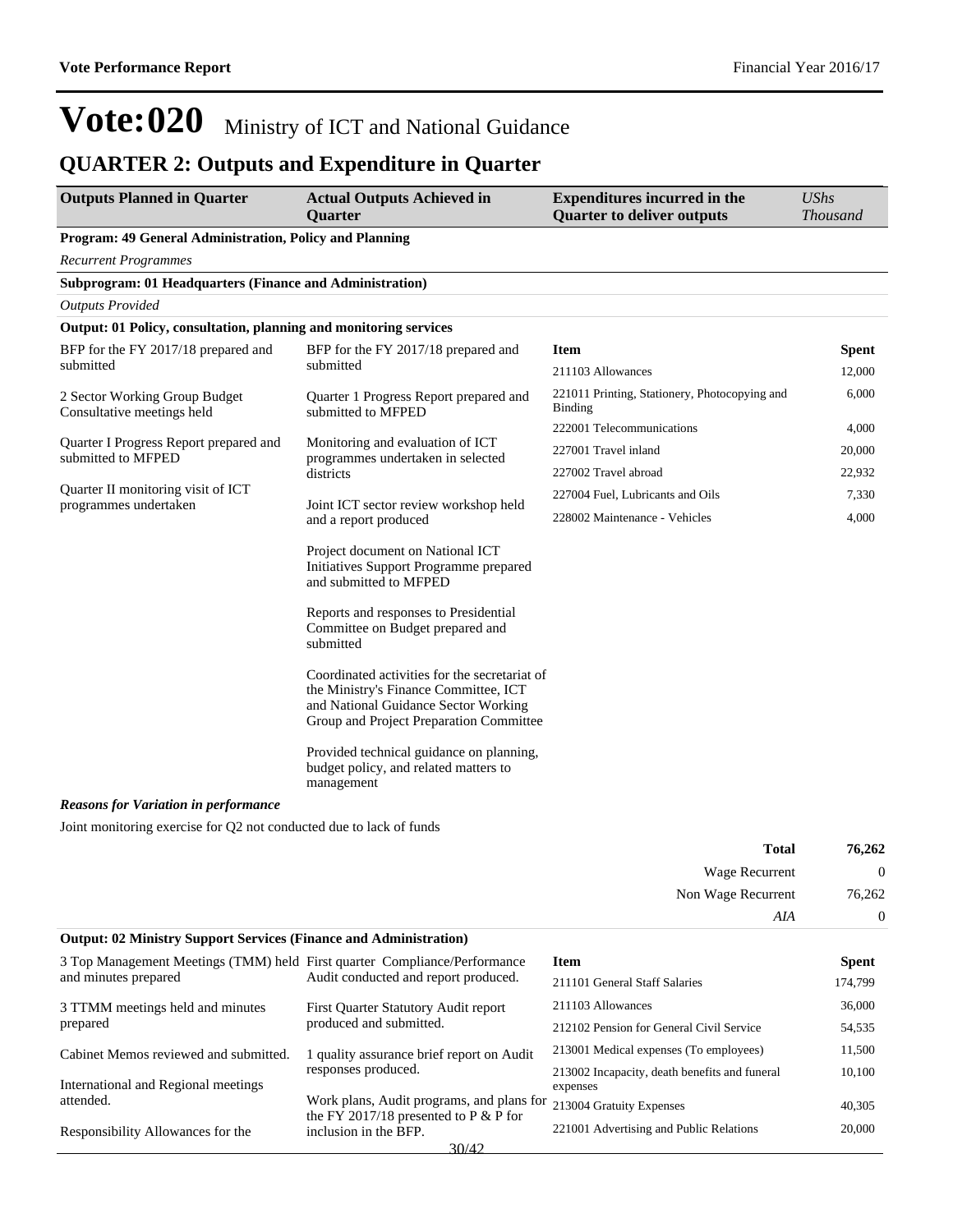### **QUARTER 2: Outputs and Expenditure in Quarter**

| Ministers paid                                                                      |                                                                                             | 221008 Computer supplies and Information                 | 5,210     |
|-------------------------------------------------------------------------------------|---------------------------------------------------------------------------------------------|----------------------------------------------------------|-----------|
| Quarter Two Salary, Pension and Gratuity                                            | Status Audit report on implementation of<br><b>Internal Audit Recommendations</b>           | Technology (IT)                                          |           |
| payrolls well managed:                                                              | produced and submitted.                                                                     | 221009 Welfare and Entertainment                         | 184,525   |
| Quarter Two Wages and Salaries paid                                                 | Asset Register verified and a report                                                        | 221011 Printing, Stationery, Photocopying and<br>Binding | 10,000    |
|                                                                                     | consolidated                                                                                | 221016 IFMS Recurrent costs                              | 12,000    |
| Quarter Two Pension and Gratuity for 20<br>pensioners paid                          | Special Audits conducted and reports                                                        | 221017 Subscriptions                                     | 7,500     |
|                                                                                     | produced.                                                                                   | 221020 IPPS Recurrent Costs                              | 19,000    |
| 3 Senior Management Meetings facilitated                                            |                                                                                             | 222001 Telecommunications                                | 25,500    |
| 1 Finance Committee Meetings facilitated. 2015/16 and 1st qtr 2016/17) submitted to | Two Internal Audit reports (4th qtr                                                         | 222002 Postage and Courier                               | 520       |
| 12 F&A Meetings facilitated.                                                        | the Audit committee                                                                         | 223003 Rent – (Produced Assets) to private<br>entities   | 1,786,008 |
| 23 Ministry vehicles maintained.                                                    | Technical Audit guidance provided<br>through meetings                                       | 223004 Guard and Security services                       | 101,570   |
|                                                                                     | consultations/recommendations to the                                                        | 223005 Electricity                                       | 44,176    |
| 3 Contracts Committee and 3 evaluation<br>committee meetings facilitated            | PS/AO.                                                                                      | 223006 Water                                             | 5,000     |
|                                                                                     | Monthly payrolls verified; a report                                                         | 224004 Cleaning and Sanitation                           | 37,852    |
| Quarter Two Procurement Progress<br>Reports Prepared and submitted to PPDA          | consolidated and submitted to the<br>Accounting Officer at the end of the                   | 224005 Uniforms, Beddings and Protective<br>Gear         | 2,000     |
| and MFPED,                                                                          | quarter.                                                                                    | 227001 Travel inland                                     | 26,250    |
| Public relations for the Ministry managed                                           | Adjusted Financial statements for FY                                                        | 227002 Travel abroad                                     | 135,000   |
| Bandwidth subscription paid                                                         | 2015/16 prepared and submitted.                                                             | 227004 Fuel, Lubricants and Oils                         | 34,468    |
|                                                                                     | Board of Survey Reports for 2015/16 were                                                    | 228001 Maintenance - Civil                               | 6,671     |
| Staff end of year Party held                                                        | reviewed and updated.                                                                       | 228002 Maintenance - Vehicles                            | 103,001   |
| 3 Months' Rent for Ministry premises<br>paid.                                       | Assets register updated.                                                                    |                                                          |           |
| Staff welfare managed                                                               | Prepared and submitted Internal Audit<br>Responses to Internal Auditor General for<br>Qtr 1 |                                                          |           |
| Gender and HIV / Aids mainstreamed                                                  | Prepared External Audit Responses for FY<br>2015/16 and submitted to Auditor<br>General.    |                                                          |           |
|                                                                                     | Small Office equipment procured and<br>maintained                                           |                                                          |           |
|                                                                                     | Board off survey carried out and report<br>produced                                         |                                                          |           |
|                                                                                     | Public relations for the Ministry managed                                                   |                                                          |           |
|                                                                                     | Mandatory ICT Sector International<br>meetings/conferences attended                         |                                                          |           |
|                                                                                     | DSTV subscription paid                                                                      |                                                          |           |
|                                                                                     | Minor civil maintenance carried out                                                         |                                                          |           |
|                                                                                     | Printed stationery procured                                                                 |                                                          |           |
|                                                                                     | Ministry of ICT Corporate image<br>promotional materials                                    |                                                          |           |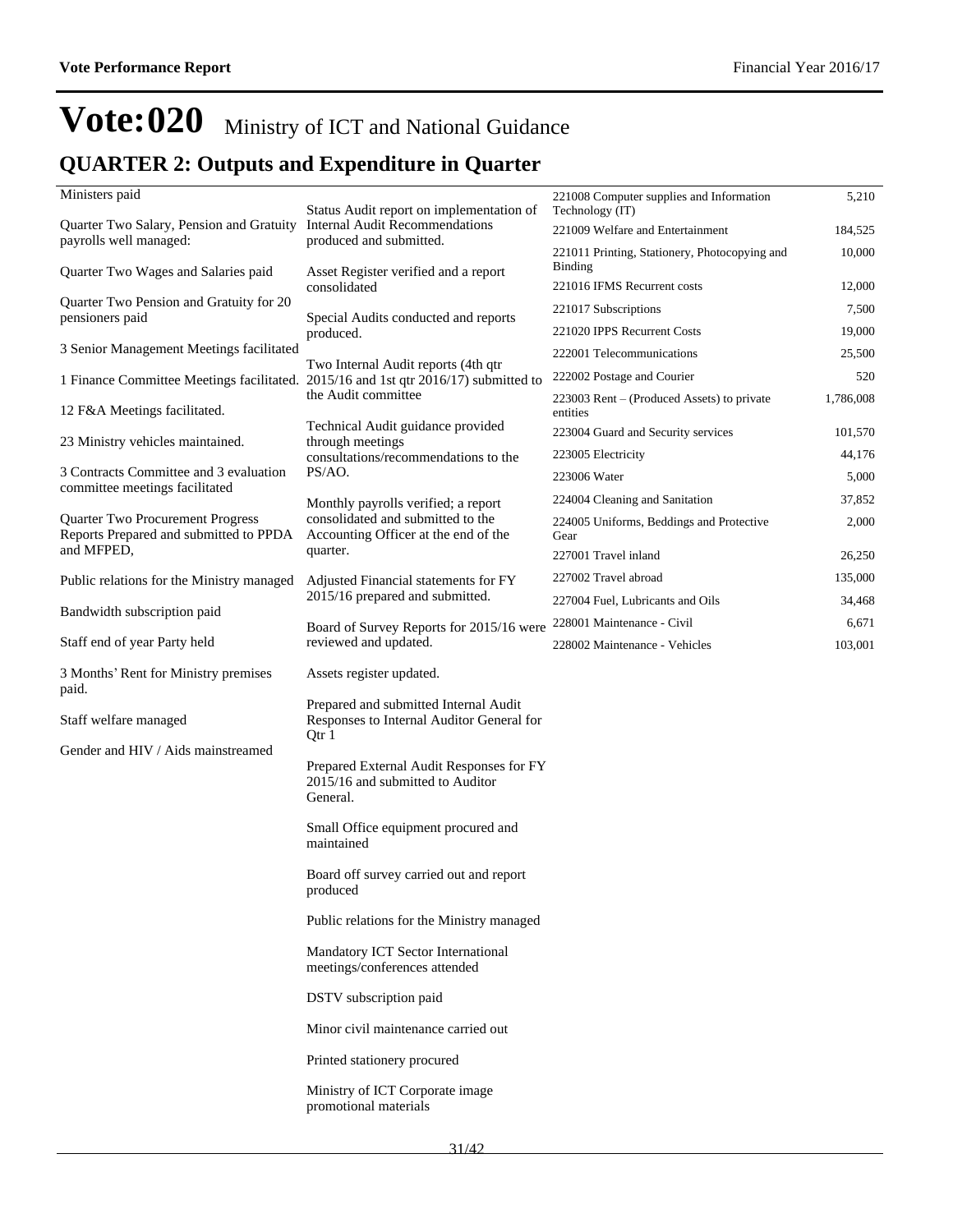### **QUARTER 2: Outputs and Expenditure in Quarter**

| <b>Outputs Planned in Quarter</b>                                | <b>Actual Outputs Achieved in</b><br>Quarter           | <b>Expenditures incurred in the</b><br><b>Quarter to deliver outputs</b> | <b>UShs</b><br>Thousand |
|------------------------------------------------------------------|--------------------------------------------------------|--------------------------------------------------------------------------|-------------------------|
| <b>Reasons for Variation in performance</b>                      |                                                        |                                                                          |                         |
| Some activities not conducted due to lack of sufficient funding. |                                                        |                                                                          |                         |
|                                                                  |                                                        | <b>Total</b>                                                             | 2,893,490               |
|                                                                  |                                                        | Wage Recurrent                                                           | 174,799                 |
|                                                                  |                                                        | Non Wage Recurrent                                                       | 2,718,691               |
|                                                                  |                                                        | AIA                                                                      | 0                       |
| <b>Output: 03 Ministerial and Top Management Services</b>        |                                                        |                                                                          |                         |
| 3 Top Management Meetings                                        | 1 Top Management Meetings held.                        | <b>Item</b>                                                              | <b>Spent</b>            |
| (TMM) held and minutes prepared                                  | Responsibility Allowance paid to                       | 211103 Allowances                                                        | 66,500                  |
| 3 TTMM meetings held and minutes                                 | responsible officers                                   | 221009 Welfare and Entertainment                                         | 5,050                   |
| prepared                                                         | Policy Development and Budget meetings<br>facilitated. | 221011 Printing, Stationery, Photocopying and<br><b>Binding</b>          | 8,000                   |
| Policy Development and Budget<br>meetings facilitated.           |                                                        | 227002 Travel abroad                                                     | 58,500                  |
| Cabinet Memos reviewed and<br>submitted.                         | International and Regional meetings<br>attended.       | 227004 Fuel, Lubricants and Oils                                         | 8,822                   |
| International and Regional meetings<br>attended.                 |                                                        |                                                                          |                         |
| Responsibility Allowances for the<br>Ministers paid              |                                                        |                                                                          |                         |
| <b>Reasons for Variation in performance</b>                      |                                                        |                                                                          |                         |
|                                                                  |                                                        | <b>Total</b>                                                             | 146,872                 |
|                                                                  |                                                        | Wage Recurrent                                                           | $\boldsymbol{0}$        |
|                                                                  |                                                        | Non Wage Recurrent                                                       | 146,872                 |
|                                                                  |                                                        | AIA                                                                      | $\boldsymbol{0}$        |
| Arrears                                                          |                                                        |                                                                          |                         |
| <b>Output: 99 Arrears</b>                                        |                                                        |                                                                          |                         |
|                                                                  |                                                        | <b>Item</b>                                                              | <b>Spent</b>            |
| <b>Reasons for Variation in performance</b>                      |                                                        |                                                                          |                         |
|                                                                  |                                                        | <b>Total</b>                                                             | 0                       |
|                                                                  |                                                        | Wage Recurrent                                                           | $\mathbf{0}$            |
|                                                                  |                                                        | Non Wage Recurrent                                                       | $\boldsymbol{0}$        |
|                                                                  |                                                        | AIA                                                                      | $\mathbf{0}$            |

| <b>Total For SubProgramme</b> | 3,116,624 |
|-------------------------------|-----------|
| Wage Recurrent                | 174,799   |
| Non Wage Recurrent            | 2.941.825 |
| AIA                           | 0         |

*Recurrent Programmes*

**Subprogram: 06 Internal Audit**

*Outputs Provided*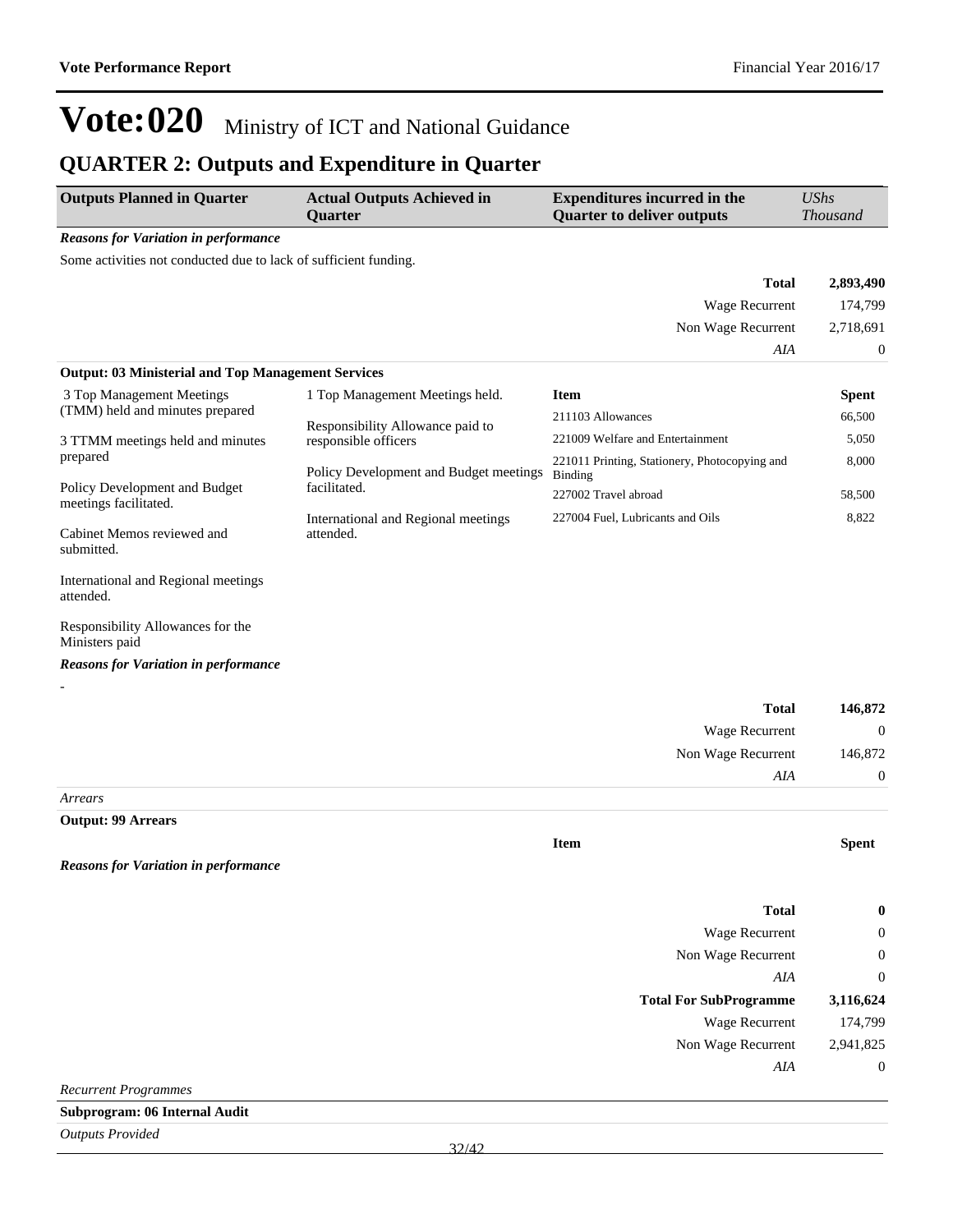### **QUARTER 2: Outputs and Expenditure in Quarter**

| <b>Outputs Planned in Quarter</b>                                        | <b>Actual Outputs Achieved in</b><br><b>Ouarter</b> | <b>Expenditures incurred in the</b><br><b>Quarter to deliver outputs</b> | UShs<br><b>Thousand</b> |
|--------------------------------------------------------------------------|-----------------------------------------------------|--------------------------------------------------------------------------|-------------------------|
| <b>Output: 02 Ministry Support Services (Finance and Administration)</b> |                                                     |                                                                          |                         |
|                                                                          |                                                     | <b>Item</b>                                                              | <b>Spent</b>            |
|                                                                          |                                                     | 211103 Allowances                                                        | 14,500                  |
|                                                                          |                                                     | 221003 Staff Training                                                    | 19,050                  |
|                                                                          |                                                     | 221011 Printing, Stationery, Photocopying and<br>Binding                 | 4,986                   |
|                                                                          |                                                     | 221017 Subscriptions                                                     | 1,500                   |
|                                                                          |                                                     | 227001 Travel inland                                                     | 34,950                  |
|                                                                          |                                                     | 227002 Travel abroad                                                     | 17,040                  |
|                                                                          |                                                     | 227004 Fuel, Lubricants and Oils                                         | 12,520                  |

#### *Reasons for Variation in performance*

| 104,546        | <b>Total</b>                  |
|----------------|-------------------------------|
| $\overline{0}$ | Wage Recurrent                |
| 104,546        | Non Wage Recurrent            |
| $\overline{0}$ | AIA                           |
|                |                               |
| 104,546        | <b>Total For SubProgramme</b> |
| $\overline{0}$ | Wage Recurrent                |
| 104,546        | Non Wage Recurrent            |

*Development Projects*

*Outputs Provided*

#### **Project: 0990 Strengthening Ministry of ICT**

| Output: 01 Policy, consultation, planning and monitoring services                                                                                                                                                                                                                                                                                     |                                                          |                                  |              |
|-------------------------------------------------------------------------------------------------------------------------------------------------------------------------------------------------------------------------------------------------------------------------------------------------------------------------------------------------------|----------------------------------------------------------|----------------------------------|--------------|
| Training in planning, budgeting and<br><b>ICT</b> Strategy and Investment Plan<br>monitoring of public sector programs<br>disseminated<br>undertaken<br>1 Quarterly ICT Sector joint monitoring<br>Workshop on ICT and National Guidance<br>undertaken<br>Sector Programmes, sub-programmes,<br>outcomes and their respective indicators<br>conducted |                                                          | <b>Item</b>                      | <b>Spent</b> |
|                                                                                                                                                                                                                                                                                                                                                       |                                                          | 211103 Allowances                | 5,000        |
|                                                                                                                                                                                                                                                                                                                                                       | 221001 Advertising and Public Relations                  | 30,000                           |              |
|                                                                                                                                                                                                                                                                                                                                                       | 221002 Workshops and Seminars                            | 30.015                           |              |
|                                                                                                                                                                                                                                                                                                                                                       | 221011 Printing, Stationery, Photocopying and<br>Binding | 40,000                           |              |
|                                                                                                                                                                                                                                                                                                                                                       |                                                          | 221012 Small Office Equipment    | 2,000        |
|                                                                                                                                                                                                                                                                                                                                                       |                                                          | 227001 Travel inland             | 62,537       |
|                                                                                                                                                                                                                                                                                                                                                       |                                                          | 227004 Fuel, Lubricants and Oils | 11,500       |
|                                                                                                                                                                                                                                                                                                                                                       |                                                          | 228002 Maintenance - Vehicles    | 3.750        |

#### *Reasons for Variation in performance*

Activities not carried because there is insufficient funding on some outputs

| 184,802          | <b>Total</b>              |  |
|------------------|---------------------------|--|
| 46,287           | GoU Development           |  |
| $\boldsymbol{0}$ | <b>External Financing</b> |  |
| 138,515          | AIA                       |  |
|                  |                           |  |

#### **Output: 02 Ministry Support Services (Finance and Administration)**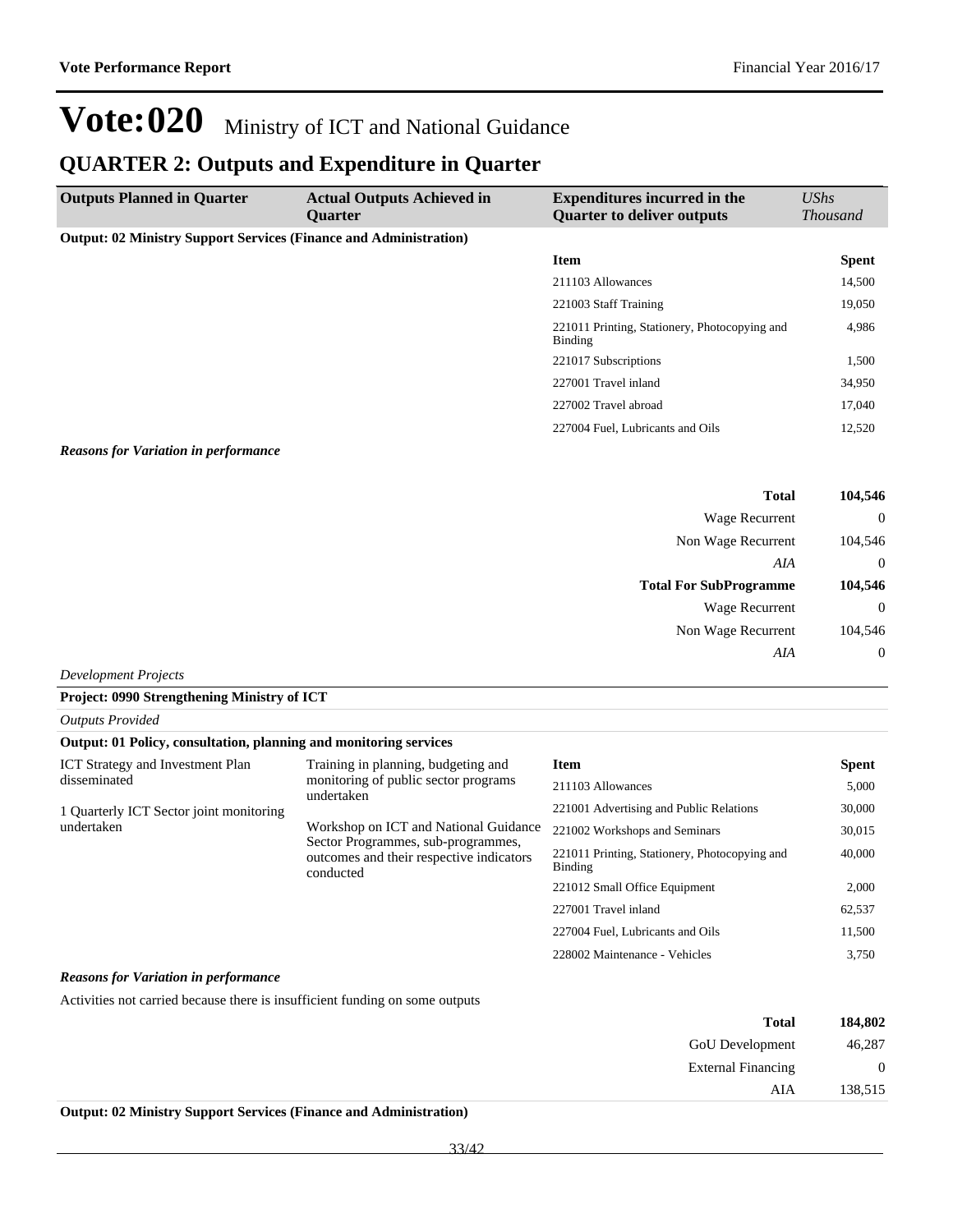### **QUARTER 2: Outputs and Expenditure in Quarter**

| <b>Outputs Planned in Quarter</b>                                                                   | <b>Actual Outputs Achieved in</b>                                                             | <b>Expenditures incurred in the</b>                             | <b>UShs</b>     |
|-----------------------------------------------------------------------------------------------------|-----------------------------------------------------------------------------------------------|-----------------------------------------------------------------|-----------------|
|                                                                                                     | <b>Quarter</b>                                                                                | <b>Quarter to deliver outputs</b>                               | <b>Thousand</b> |
| Staff training undertaken 5 on short and 5                                                          | Small Office equipment procured and                                                           | <b>Item</b>                                                     | <b>Spent</b>    |
| on long term courses)                                                                               | maintained                                                                                    | 211103 Allowances                                               | 228,000         |
| 1 In house trainings conducted                                                                      | Board off survey carried out and report                                                       | 221002 Workshops and Seminars                                   | 4,500           |
| 5 Recent Legislations procured                                                                      | produced                                                                                      | 221003 Staff Training                                           | 23,875          |
| Public relations for the Ministry managed                                                           | Public relations for the Ministry managed                                                     | 221011 Printing, Stationery, Photocopying and<br><b>Binding</b> | 3,900           |
|                                                                                                     | Ministry of ICT Corporate image                                                               | 227001 Travel inland                                            | 12,000          |
| Quarter One projects monitoring<br>undertaken and reports produced                                  | promotional materials                                                                         | 227002 Travel abroad                                            | 83,813          |
|                                                                                                     | DSTV subscription paid                                                                        | 227004 Fuel, Lubricants and Oils                                | 6,250           |
| International conferences attended<br>12 Evaluation Committee and 12                                | Minor civil maintenance carried out                                                           | 228001 Maintenance - Civil                                      | 5,000           |
| evaluation committee meetings facilitated                                                           |                                                                                               | 228002 Maintenance - Vehicles                                   | 9,657           |
|                                                                                                     | Printed stationery procured                                                                   | 228004 Maintenance – Other                                      | 2,500           |
| 3 Evaluation Committee and 3 evaluation<br>committee meetings facilitated                           | Mandatory ICT Sector International<br>meetings/conferences attended                           |                                                                 |                 |
| <b>Quarterly Procurement Progress Reports</b><br>Prepared and submitted to PPDA and<br><b>MFPED</b> | Ministry Fleet managed                                                                        |                                                                 |                 |
| Ministry promotional materials procured,                                                            | Evaluation Committee and evaluation<br>committee meetings facilitated                         |                                                                 |                 |
|                                                                                                     | Annual Procurement Plan and Quarterly<br>implementation Plans prepared and<br>submitted       |                                                                 |                 |
|                                                                                                     | <b>Quarterly Procurement Progress Reports</b><br>Prepared and submitted to PPDA and<br>MFPED. |                                                                 |                 |

#### *Reasons for Variation in performance*

All activities not conducted were do to insufficient funding

|                   | <b>Total</b>                  | 379,496      |
|-------------------|-------------------------------|--------------|
|                   | GoU Development               | 32,657       |
|                   | <b>External Financing</b>     | $\mathbf{0}$ |
|                   | AIA                           | 346,838      |
| Capital Purchases |                               |              |
|                   | <b>Total For SubProgramme</b> | 593,298      |
|                   | GoU Development               | 78,944       |
|                   | <b>External Financing</b>     | $\mathbf{0}$ |
|                   | AIA                           | 514,353      |
|                   | <b>GRAND TOTAL</b>            | 5,012,598    |
|                   | <b>Wage Recurrent</b>         | 371,699      |
|                   | Non Wage Recurrent            | 4,043,601    |
|                   | GoU Development               | 78,944       |
|                   | <b>External Financing</b>     | $\mathbf{0}$ |
|                   |                               |              |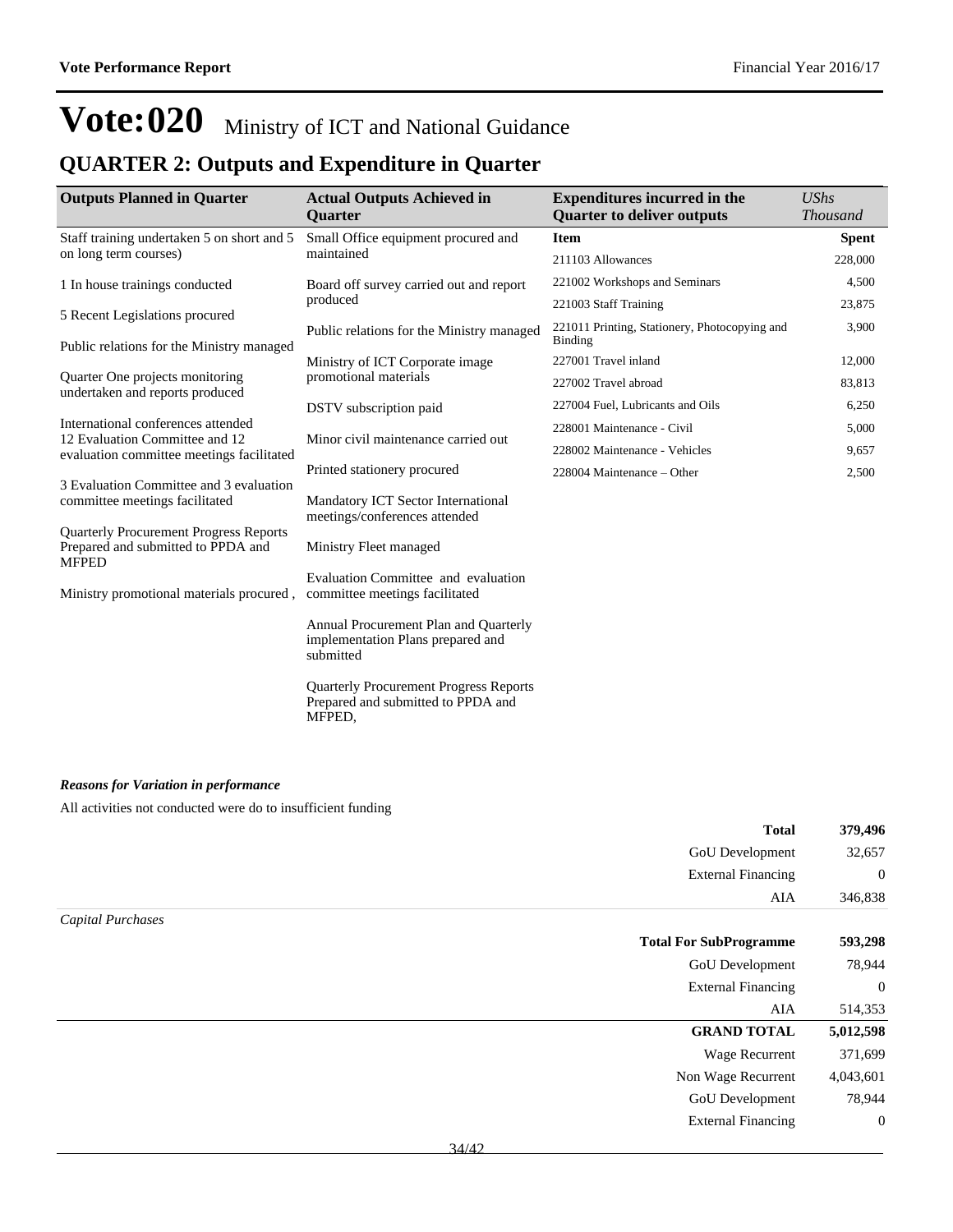# **QUARTER 2: Outputs and Expenditure in Quarter**

AIA 518,353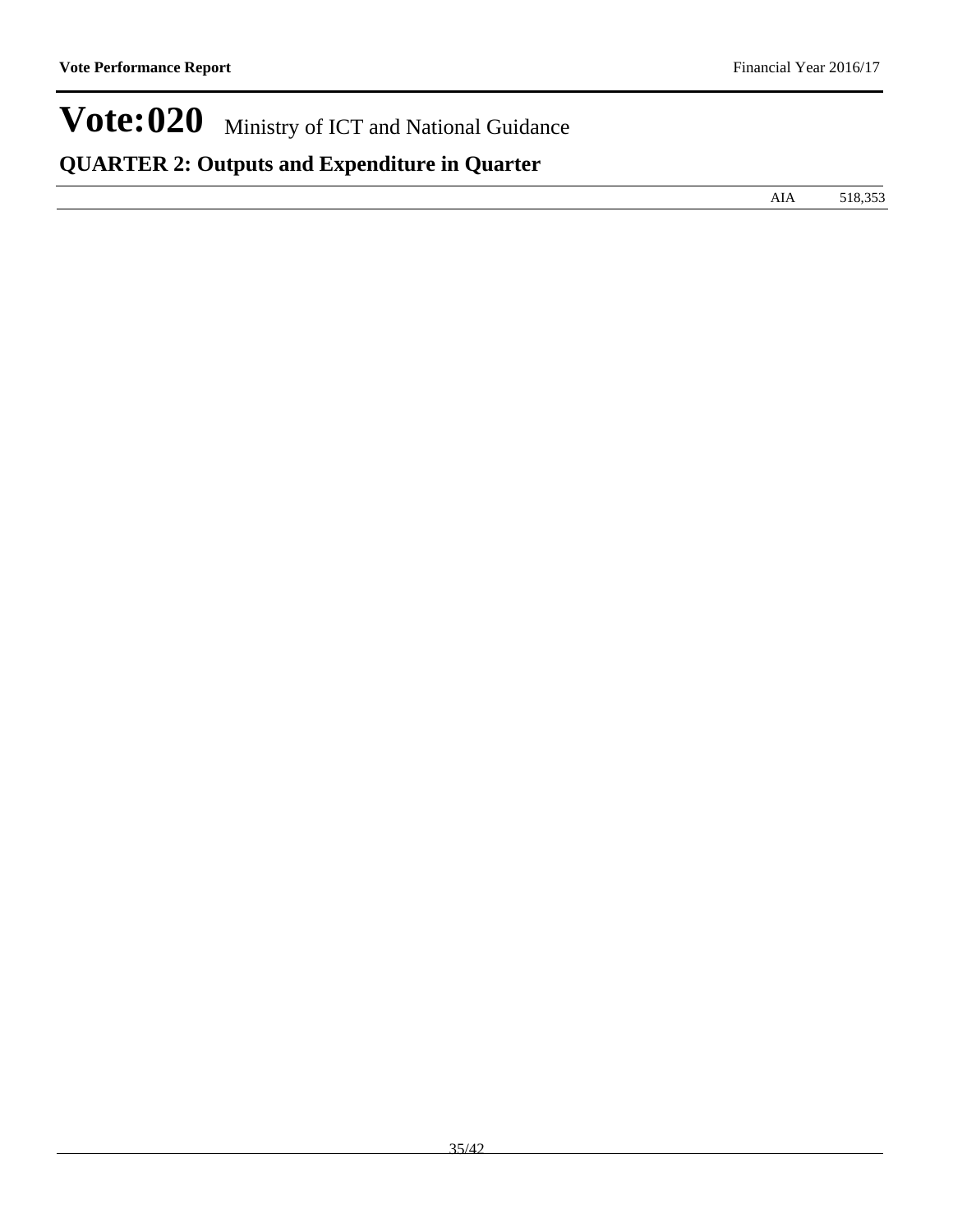*UShs Thousand* **Planned Outputs for the Quarter Estimated Funds Available in Quarter (from balance brought forward and actual/expected releaes)**

#### **Program: 01 Enabling enviroment for ICT Development and Regulation**

*Recurrent Programmes*

#### **Subprogram: 02 Information Technology**

#### *Outputs Provided*

#### **Output: 01 Enabling Policies,Laws and Regulations developed**

| 3 wide stake holder consultative exercises conducted              | <b>Item</b>                                           | <b>Balance b/f</b> | <b>New Funds</b> | <b>Total</b> |
|-------------------------------------------------------------------|-------------------------------------------------------|--------------------|------------------|--------------|
| Final social media policy developed                               | 211101 General Staff Salaries                         | 14,834             | $\overline{0}$   | 14,834       |
|                                                                   | 221011 Printing, Stationery, Photocopying and Binding | 1,475              | $\mathbf{0}$     | 1,475        |
| Guidelines for management of ewaste developed and<br>disseminated | 227004 Fuel, Lubricants and Oils                      | 435                | $\theta$         | 435          |
|                                                                   | 228002 Maintenance - Vehicles                         | 5,561              | $\theta$         | 5,561        |
|                                                                   | <b>Total</b>                                          | 22,305             | $\mathbf{0}$     | 22,305       |
|                                                                   | <b>Wage Recurrent</b>                                 | 14,834             | 0                | 14,834       |
|                                                                   | <b>Non Wage Recurrent</b>                             | 7,471              | 0                | 7,471        |
|                                                                   | AIA                                                   | 0                  | 0                | 0            |

#### **Output: 02 E-government services provided**

1 monitoring assessment on the PAeN project conducted

1 Capacity Building /awareness session conducted on 15MDAs

1 Capacity Building /awareness session conducted in 5LGs on National ICT standards

#### **Output: 04 Hardware and software development industry promoted**

| One capacity Building and awareness Engagement targeting Item<br>50 Multi-Sector particpants conducted |                                                       | <b>Balance b/f</b> | <b>New Funds</b> | <b>Total</b> |
|--------------------------------------------------------------------------------------------------------|-------------------------------------------------------|--------------------|------------------|--------------|
|                                                                                                        | 221011 Printing, Stationery, Photocopying and Binding | 2,136              | $\theta$         | 2,136        |
|                                                                                                        | <b>Total</b>                                          | 2,136              | $\theta$         | 2,136        |
|                                                                                                        | <b>Wage Recurrent</b>                                 | 0                  | 0                | 0            |
|                                                                                                        | <b>Non Wage Recurrent</b>                             | 2,136              | 0                | 2,136        |
|                                                                                                        | AIA                                                   | 0                  | 0                | 0            |

#### **Output: 05 Human Resource Base for IT developed**

| 4 LGs trained on institutional IT policy development   | Item                                                  | <b>Balance b/f</b> | <b>New Funds</b> | Total                 |
|--------------------------------------------------------|-------------------------------------------------------|--------------------|------------------|-----------------------|
| One awareness workshop on Cyber Crime for stakeholders | 221011 Printing, Stationery, Photocopying and Binding | 327                | $\mathbf{0}$     | 327                   |
| such as Bank Certs, communication cert organised       | 227004 Fuel, Lubricants and Oils                      | 6,785              | $\mathbf{0}$     | 6,785                 |
|                                                        | <b>Total</b>                                          | 7,112              | $\Omega$         | 7,112                 |
|                                                        | <b>Wage Recurrent</b>                                 | 0                  | 0                | $\boldsymbol{\theta}$ |
|                                                        | <b>Non Wage Recurrent</b>                             | 7,112              | 0                | 7.112                 |
|                                                        | AIA                                                   | 0                  | 0                | 0                     |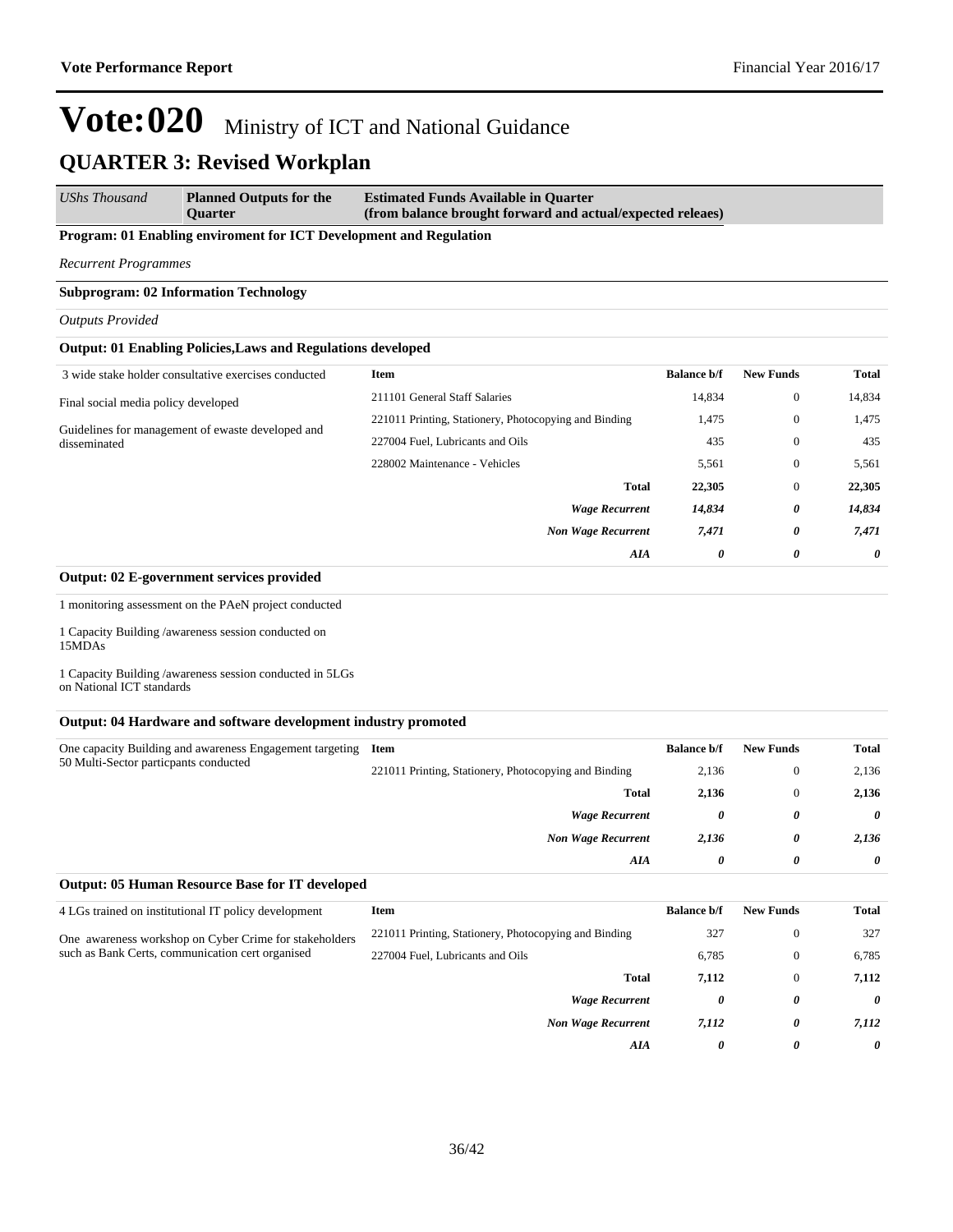| <b>UShs Thousand</b> | <b>Planned Outputs for the</b> | <b>Estimated Funds Available in Quarter</b>                |
|----------------------|--------------------------------|------------------------------------------------------------|
|                      | <b>Ouarter</b>                 | (from balance brought forward and actual/expected releaes) |

#### **Subprogram: 03 Information Management Services**

*Outputs Provided*

#### **Output: 01 Enabling Policies,Laws and Regulations developed**

| Final draft policy paper/cabinet memorandum prepared.       | Item                                                  | <b>Balance b/f</b> | <b>New Funds</b> | Total |
|-------------------------------------------------------------|-------------------------------------------------------|--------------------|------------------|-------|
| Certificate of financial implications obtained              | 211101 General Staff Salaries                         | 325                | $\theta$         | 325   |
| 1 media campaign in print and digital formats.              | 221011 Printing, Stationery, Photocopying and Binding | 2.750              | $\theta$         | 2,750 |
| 1 media campaign in print and digital formats promoting the | 227004 Fuel, Lubricants and Oils                      | 390                | $\theta$         | 390   |
| uptake of .ug domain carried out                            | <b>Total</b>                                          | 3,465              | $\theta$         | 3,465 |
| l quarte                                                    | <b>Wage Recurrent</b>                                 | 325                | 0                | 325   |
|                                                             | <b>Non Wage Recurrent</b>                             | 3,140              | 0                | 3,140 |
|                                                             | AIA                                                   | $\theta$           | 0                | 0     |
|                                                             |                                                       |                    |                  |       |

#### **Output: 02 E-government services provided**

Technical support and guidance provided to 3 MDAs and 3 LGs in the development and implementation of institutional ICT policies

Organizing Committee Meetings held and Services and goods procured

**Output: 03 BPO industry promoted**

| Third quarter sub sector monitoring and evaluation carried | Item                             | <b>Balance b/f</b> | <b>New Funds</b> | <b>Total</b> |
|------------------------------------------------------------|----------------------------------|--------------------|------------------|--------------|
| out and report produced                                    | 227004 Fuel, Lubricants and Oils | 46                 |                  | 46           |
|                                                            | <b>Total</b>                     | 46                 |                  | 46           |
|                                                            | <b>Wage Recurrent</b>            | 0                  | 0                | $\theta$     |
|                                                            | <b>Non Wage Recurrent</b>        | 46                 | 0                | 46           |
|                                                            | AIA                              | 0                  | 0                | $\theta$     |
|                                                            |                                  |                    |                  |              |

*Development Projects*

#### **Program: 02 Effective Communication and National Guidance**

*Recurrent Programmes*

#### **Subprogram: 04 Broadcasting Infrastructure Department**

*Outputs Provided*

#### **Output: 01 Policies, Laws and regulations developed**

| 4 Key stakeholder consensus meetings held | Item                                    | <b>Balance b/f</b> | <b>New Funds</b> | <b>Total</b> |
|-------------------------------------------|-----------------------------------------|--------------------|------------------|--------------|
|                                           | 211101 General Staff Salaries           | 17,861             | $\Omega$         | 17,861       |
|                                           | 225001 Consultancy Services- Short term | 2,374              | $\Omega$         | 2,374        |
|                                           | <b>Total</b>                            | 20,235             | $\Omega$         | 20,235       |
|                                           | <b>Wage Recurrent</b>                   | 17,861             | 0                | 17,861       |
|                                           | <b>Non Wage Recurrent</b>               | 2,374              | 0                | 2,374        |
|                                           | AIA                                     | 0                  | 0                | 0            |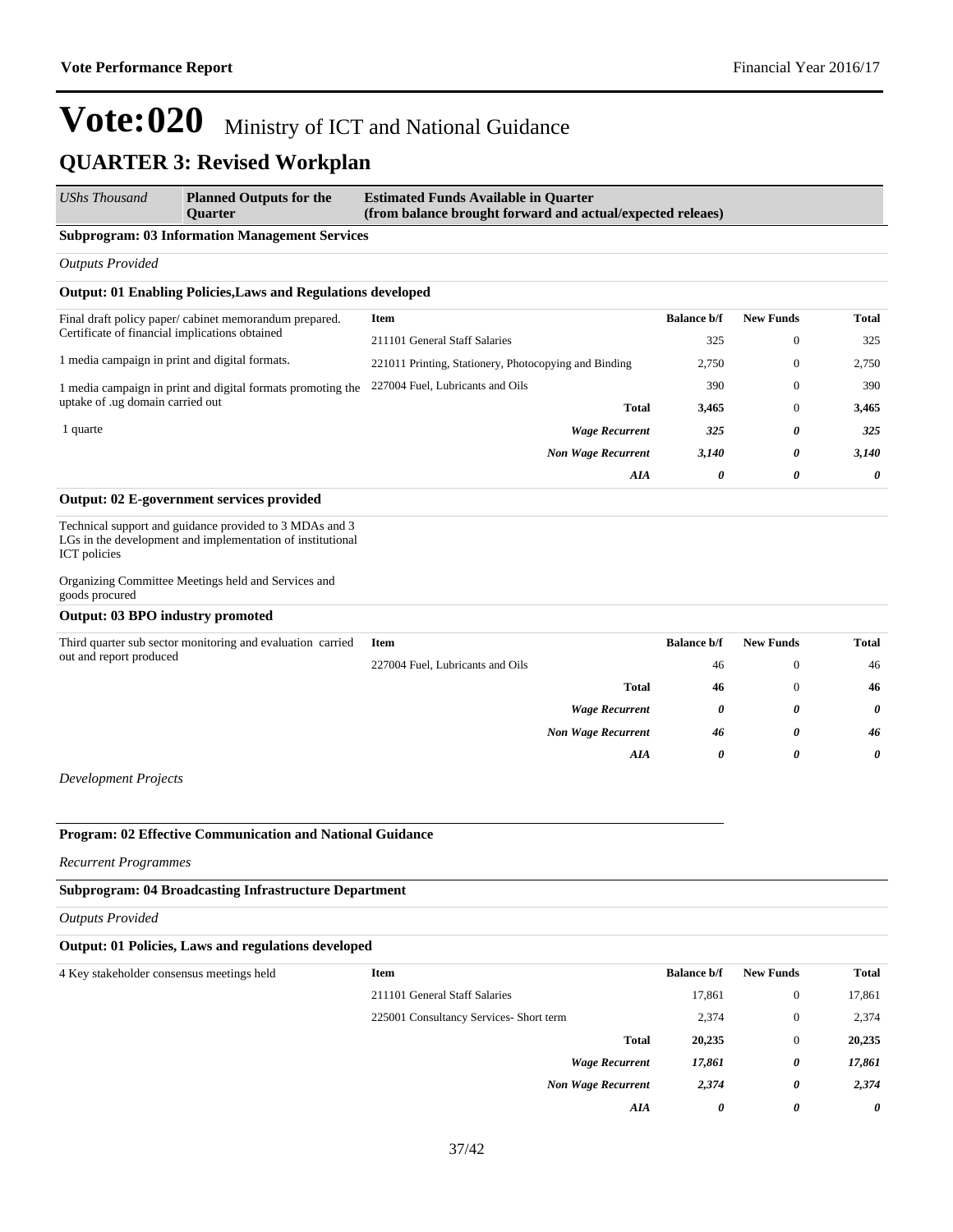| UShs Thousand                                                                                                         | <b>Planned Outputs for the</b><br><b>Ouarter</b>              | <b>Estimated Funds Available in Quarter</b><br>(from balance brought forward and actual/expected releaes) |                    |                       |              |
|-----------------------------------------------------------------------------------------------------------------------|---------------------------------------------------------------|-----------------------------------------------------------------------------------------------------------|--------------------|-----------------------|--------------|
|                                                                                                                       | Output: 02 Sub-sector monitored and promoted                  |                                                                                                           |                    |                       |              |
| Baseline survery/Study on the Incorporation of sign<br>language and Visual aid for major TV programmes carried<br>out |                                                               | <b>Item</b>                                                                                               | <b>Balance b/f</b> | <b>New Funds</b>      | <b>Total</b> |
|                                                                                                                       |                                                               | 221011 Printing, Stationery, Photocopying and Binding                                                     | 6,500              | $\mathbf{0}$          | 6,500        |
|                                                                                                                       |                                                               | 227004 Fuel, Lubricants and Oils                                                                          | 46                 | $\mathbf{0}$          | 46           |
|                                                                                                                       |                                                               | 228002 Maintenance - Vehicles                                                                             | 1,972              | $\mathbf{0}$          | 1,972        |
|                                                                                                                       |                                                               | <b>Total</b>                                                                                              | 8,517              | $\mathbf{0}$          | 8,517        |
|                                                                                                                       |                                                               | <b>Wage Recurrent</b>                                                                                     | 0                  | 0                     | $\theta$     |
|                                                                                                                       |                                                               | <b>Non Wage Recurrent</b>                                                                                 | 8,517              | 0                     | 8,517        |
|                                                                                                                       |                                                               | AIA                                                                                                       | 0                  | $\boldsymbol{\theta}$ | 0            |
|                                                                                                                       | Output: 03 Logistical Support to ICT infrastructure           |                                                                                                           |                    |                       |              |
|                                                                                                                       | Content Production and Management Centre Operationalized Item |                                                                                                           | <b>Balance b/f</b> | <b>New Funds</b>      | <b>Total</b> |
|                                                                                                                       |                                                               | 221001 Advertising and Public Relations                                                                   | 1,551              | $\mathbf{0}$          | 1,551        |
|                                                                                                                       |                                                               | 221003 Staff Training                                                                                     | 22                 | $\mathbf{0}$          | 22           |
|                                                                                                                       |                                                               |                                                                                                           |                    |                       |              |

| 227004 Fuel, Lubricants and Oils | 59    | $\overline{0}$ | 59       |
|----------------------------------|-------|----------------|----------|
| Total                            | 1,632 | $\theta$       | 1,632    |
| <b>Wage Recurrent</b>            | 0     | 0              | $\theta$ |
| <b>Non Wage Recurrent</b>        | 1,632 | 0              | 1,632    |
| <b>AIA</b>                       | 0     | 0              | $\theta$ |

#### **Subprogram: 05 Telecommunication and Posts**

*Outputs Provided*

| Output: 01 Policies, Laws and regulations developed |  |
|-----------------------------------------------------|--|
|-----------------------------------------------------|--|

| Consultative meeting for the draft Infrastructure sharing                | Item                                                  | <b>Balance b/f</b> | <b>New Funds</b> | <b>Total</b> |
|--------------------------------------------------------------------------|-------------------------------------------------------|--------------------|------------------|--------------|
| Policy held                                                              | 211101 General Staff Salaries                         | 43                 | $\mathbf{0}$     | 43           |
| 2nd draft Infrastructure Sharing Policy developed<br>$(\text{stage } 3)$ | 221011 Printing, Stationery, Photocopying and Binding | 884                | $\mathbf{0}$     | 884          |
|                                                                          | 227002 Travel abroad                                  | 100                | $\mathbf{0}$     | 100          |
|                                                                          | <b>Total</b>                                          | 1,027              | $\mathbf{0}$     | 1,027        |
|                                                                          | <b>Wage Recurrent</b>                                 | 43                 | 0                | 43           |
|                                                                          | <b>Non Wage Recurrent</b>                             | 984                | 0                | 984          |
|                                                                          | AIA                                                   | 0                  | 0                | $\theta$     |

#### **Output: 02 Sub-sector monitored and promoted**

| One monitoring activity for Telecom subsector carried out | Item                             |                           | <b>Balance b/f</b> | <b>New Funds</b> | Total                 |
|-----------------------------------------------------------|----------------------------------|---------------------------|--------------------|------------------|-----------------------|
| (On Quality of service and RCDF Projects)                 | 227004 Fuel, Lubricants and Oils |                           | 1,040              |                  | 1,040                 |
|                                                           |                                  | <b>Total</b>              | 1,040              |                  | 1,040                 |
|                                                           |                                  | <b>Wage Recurrent</b>     | 0                  | 0                | $\boldsymbol{\theta}$ |
|                                                           |                                  | <b>Non Wage Recurrent</b> | 1,040              | 0                | 1,040                 |
|                                                           |                                  | AIA                       | 0                  | 0                | 0                     |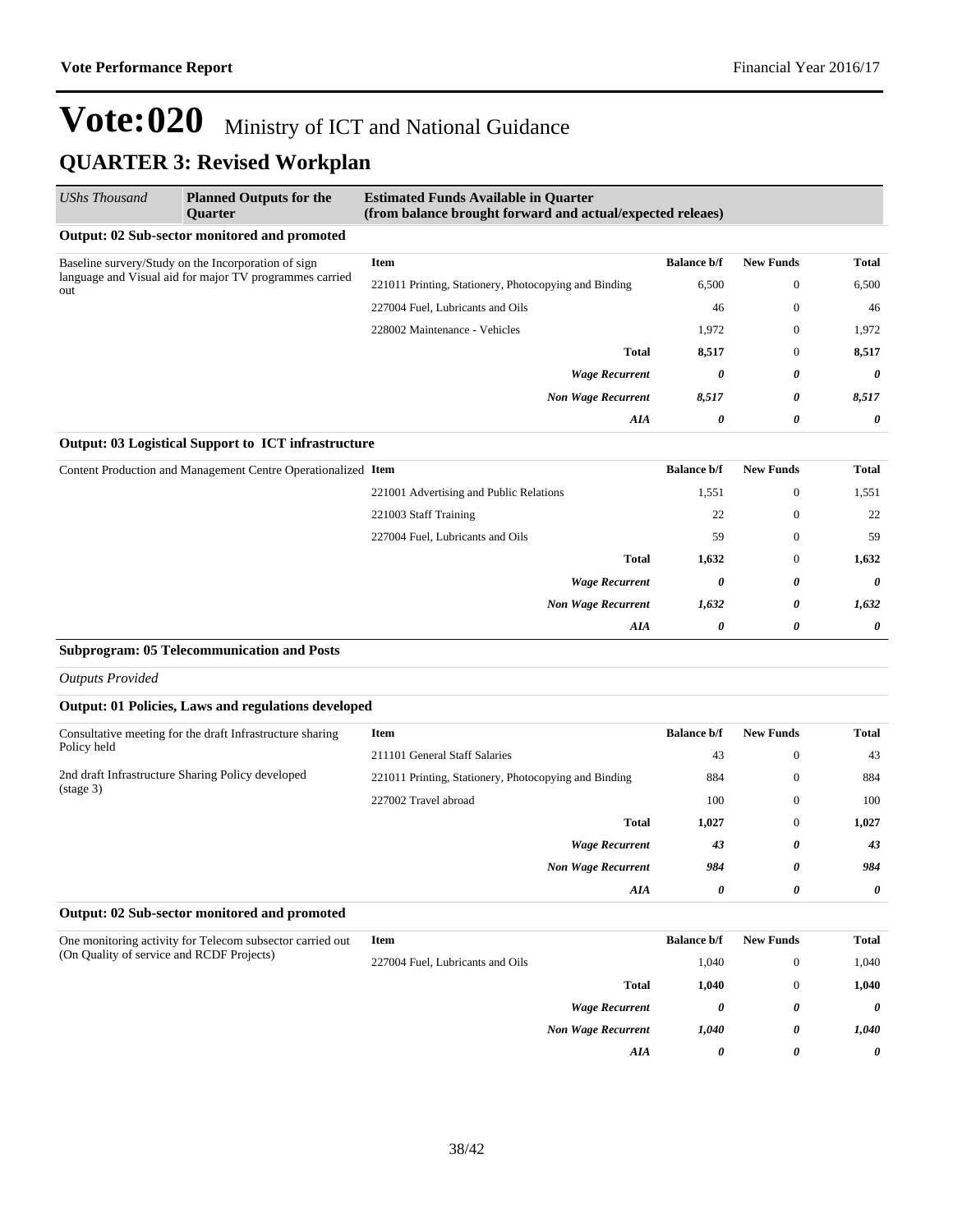#### *UShs Thousand* **Planned Outputs for the Quarter Estimated Funds Available in Quarter (from balance brought forward and actual/expected releaes)**

#### **Output: 03 Logistical Support to ICT infrastructure**

| Technical support to Northern                                    | Item                             |                           | <b>Balance b/f</b> | <b>New Funds</b> | <b>Total</b> |
|------------------------------------------------------------------|----------------------------------|---------------------------|--------------------|------------------|--------------|
| Corridor Integration Initiative<br>Projects (NCIP) provided      | 227004 Fuel, Lubricants and Oils |                           | 950                |                  | 950          |
| 1 regional ICT Ministers' meetings,                              |                                  | <b>Total</b>              | 950                |                  | 950          |
| organised and attended<br>1 regional ICT Senior Officials'       |                                  | <b>Wage Recurrent</b>     | 0                  | 0                | $\theta$     |
| meetings organised and attended<br>National ICT cluster meetings |                                  | <b>Non Wage Recurrent</b> | 950                | 0                | 950          |
| organised and attend                                             |                                  | AIA                       | 0                  | 0                | 0            |
| 1 NCIP summits of Heads of state                                 |                                  |                           |                    |                  |              |
| attended                                                         |                                  |                           |                    |                  |              |

*Development Projects*

#### **Program: 49 General Administration, Policy and Planning**

#### *Recurrent Programmes*

#### **Subprogram: 01 Headquarters (Finance and Administration)**

#### *Outputs Provided*

#### **Output: 01 Policy, consultation, planning and monitoring services**

| MPS for the FY 2017/18 prepared and Submitted                                             | Item                          |                           | <b>Balance b/f</b> | <b>New Funds</b> | Total |
|-------------------------------------------------------------------------------------------|-------------------------------|---------------------------|--------------------|------------------|-------|
| Quarter II Progress Report prepared and submitted to                                      | 227002 Travel abroad          |                           | 68                 | $\Omega$         | 68    |
| MFPED                                                                                     | 228002 Maintenance - Vehicles |                           | 750                | $\Omega$         | 750   |
| Quarter III monitoring visit of ICT programmes undertaken                                 |                               | <b>Total</b>              | 818                | $\Omega$         | 818   |
| Study Report on Social Economic Impact of ICT Policies,<br>projects and programs produced |                               | <b>Wage Recurrent</b>     | 0                  | 0                | 0     |
|                                                                                           |                               | <b>Non Wage Recurrent</b> | 818                | 0                | 818   |
|                                                                                           |                               | AIA                       | 0                  | 0                | 0     |
|                                                                                           |                               |                           |                    |                  |       |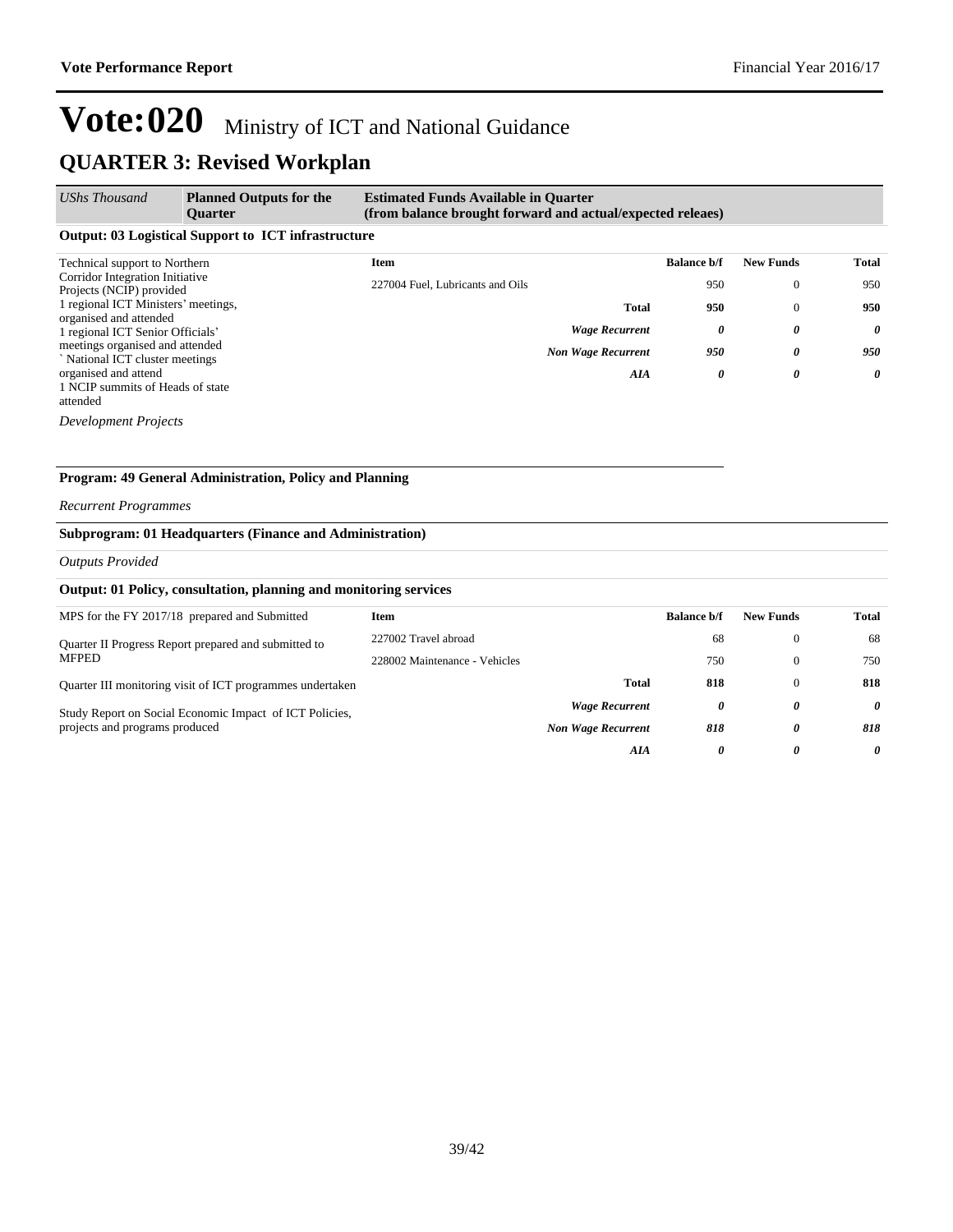### **QUARTER 3: Revised Workplan**

| UShs Thousand                                            | <b>Planned Outputs for the</b><br>Quarter                                                                                                                                                                                                                                                                                                                                                                              | <b>Estimated Funds Available in Quarter</b><br>(from balance brought forward and actual/expected releaes) |                    |                  |              |
|----------------------------------------------------------|------------------------------------------------------------------------------------------------------------------------------------------------------------------------------------------------------------------------------------------------------------------------------------------------------------------------------------------------------------------------------------------------------------------------|-----------------------------------------------------------------------------------------------------------|--------------------|------------------|--------------|
|                                                          | <b>Output: 02 Ministry Support Services (Finance and Administration)</b>                                                                                                                                                                                                                                                                                                                                               |                                                                                                           |                    |                  |              |
| Quarter Three Salary, Pension and Gratuity payrolls well |                                                                                                                                                                                                                                                                                                                                                                                                                        | Item                                                                                                      | <b>Balance b/f</b> | <b>New Funds</b> | <b>Total</b> |
| managed:                                                 |                                                                                                                                                                                                                                                                                                                                                                                                                        | 211101 General Staff Salaries                                                                             | 3,793              | $\mathbf{0}$     | 3,793        |
| Quarter Three Wages and Salaries paid                    |                                                                                                                                                                                                                                                                                                                                                                                                                        | 212102 Pension for General Civil Service                                                                  | 4,022              | $\Omega$         | 4,022        |
|                                                          | Quarter Three Pension and Gratuity for 20 pensioners paid                                                                                                                                                                                                                                                                                                                                                              | 213004 Gratuity Expenses                                                                                  | 50,782             | $\mathbf{0}$     | 50,782       |
| 3 Senior Management Meetings facilitated                 |                                                                                                                                                                                                                                                                                                                                                                                                                        | 221020 IPPS Recurrent Costs                                                                               | 1,250              | $\mathbf{0}$     | 1,250        |
|                                                          |                                                                                                                                                                                                                                                                                                                                                                                                                        | 223004 Guard and Security services                                                                        | 12,983             | $\mathbf{0}$     | 12,983       |
| 1 Finance Committee Meetings facilitated.                |                                                                                                                                                                                                                                                                                                                                                                                                                        | 223005 Electricity                                                                                        | 824                | $\mathbf{0}$     | 824          |
| 12                                                       |                                                                                                                                                                                                                                                                                                                                                                                                                        | 223006 Water                                                                                              | 10,000             | $\mathbf{0}$     | 10,000       |
|                                                          |                                                                                                                                                                                                                                                                                                                                                                                                                        | 224004 Cleaning and Sanitation                                                                            | 2,148              | $\Omega$         | 2,148        |
|                                                          |                                                                                                                                                                                                                                                                                                                                                                                                                        | 227002 Travel abroad                                                                                      | 5,000              | $\Omega$         | 5,000        |
|                                                          |                                                                                                                                                                                                                                                                                                                                                                                                                        | 227004 Fuel, Lubricants and Oils                                                                          | 5,532              | $\mathbf{0}$     | 5,532        |
|                                                          |                                                                                                                                                                                                                                                                                                                                                                                                                        | 228001 Maintenance - Civil                                                                                | 6,589              | $\mathbf{0}$     | 6,589        |
|                                                          |                                                                                                                                                                                                                                                                                                                                                                                                                        | 228002 Maintenance - Vehicles                                                                             | 10,215             | $\mathbf{0}$     | 10,215       |
|                                                          |                                                                                                                                                                                                                                                                                                                                                                                                                        | <b>Total</b>                                                                                              | 113,138            | $\mathbf{0}$     | 113,138      |
|                                                          |                                                                                                                                                                                                                                                                                                                                                                                                                        | <b>Wage Recurrent</b>                                                                                     | 3,793              | 0                | 3,793        |
|                                                          |                                                                                                                                                                                                                                                                                                                                                                                                                        | <b>Non Wage Recurrent</b>                                                                                 | 109,346            | 0                | 109,346      |
|                                                          |                                                                                                                                                                                                                                                                                                                                                                                                                        | AIA                                                                                                       | 0                  | 0                | 0            |
|                                                          | $\alpha$ , $\alpha$ , $\alpha$ , $\alpha$ , $\alpha$ , $\alpha$ , $\alpha$ , $\alpha$ , $\alpha$ , $\alpha$ , $\alpha$ , $\alpha$ , $\alpha$ , $\alpha$ , $\alpha$ , $\alpha$ , $\alpha$ , $\alpha$ , $\alpha$ , $\alpha$ , $\alpha$ , $\alpha$ , $\alpha$ , $\alpha$ , $\alpha$ , $\alpha$ , $\alpha$ , $\alpha$ , $\alpha$ , $\alpha$ , $\alpha$ , $\alpha$ , $\alpha$ , $\alpha$ , $\alpha$ , $\alpha$ , $\alpha$ , |                                                                                                           |                    |                  |              |

#### **Output: 03 Ministerial and Top Management Services**

3 Top Management Meetings (TMM) held and minutes prepared

3 TTMM meetings held and minutes prepared

Policy Development and Budget meetings facilitated.

Cabinet Memos reviewed and submitted.

International and Regional meetings attended. 1 quarterly pr

#### **Subprogram: 06 Internal Audit**

*Outputs Provided*

#### **Output: 02 Ministry Support Services (Finance and Administration)**

| Item                                                  | <b>Balance b/f</b> | <b>New Funds</b> | <b>Total</b>          |
|-------------------------------------------------------|--------------------|------------------|-----------------------|
| 221011 Printing, Stationery, Photocopying and Binding | 114                | $\mathbf{0}$     | 114                   |
| 227004 Fuel, Lubricants and Oils                      | 14,680             | $\theta$         | 14,680                |
| <b>Total</b>                                          | 14,794             | $\theta$         | 14,794                |
| <b>Wage Recurrent</b>                                 | 0                  | 0                | $\theta$              |
| <b>Non Wage Recurrent</b>                             | 14,794             | 0                | 14,794                |
| AIA                                                   | 0                  | 0                | $\boldsymbol{\theta}$ |
|                                                       |                    |                  |                       |

*Development Projects*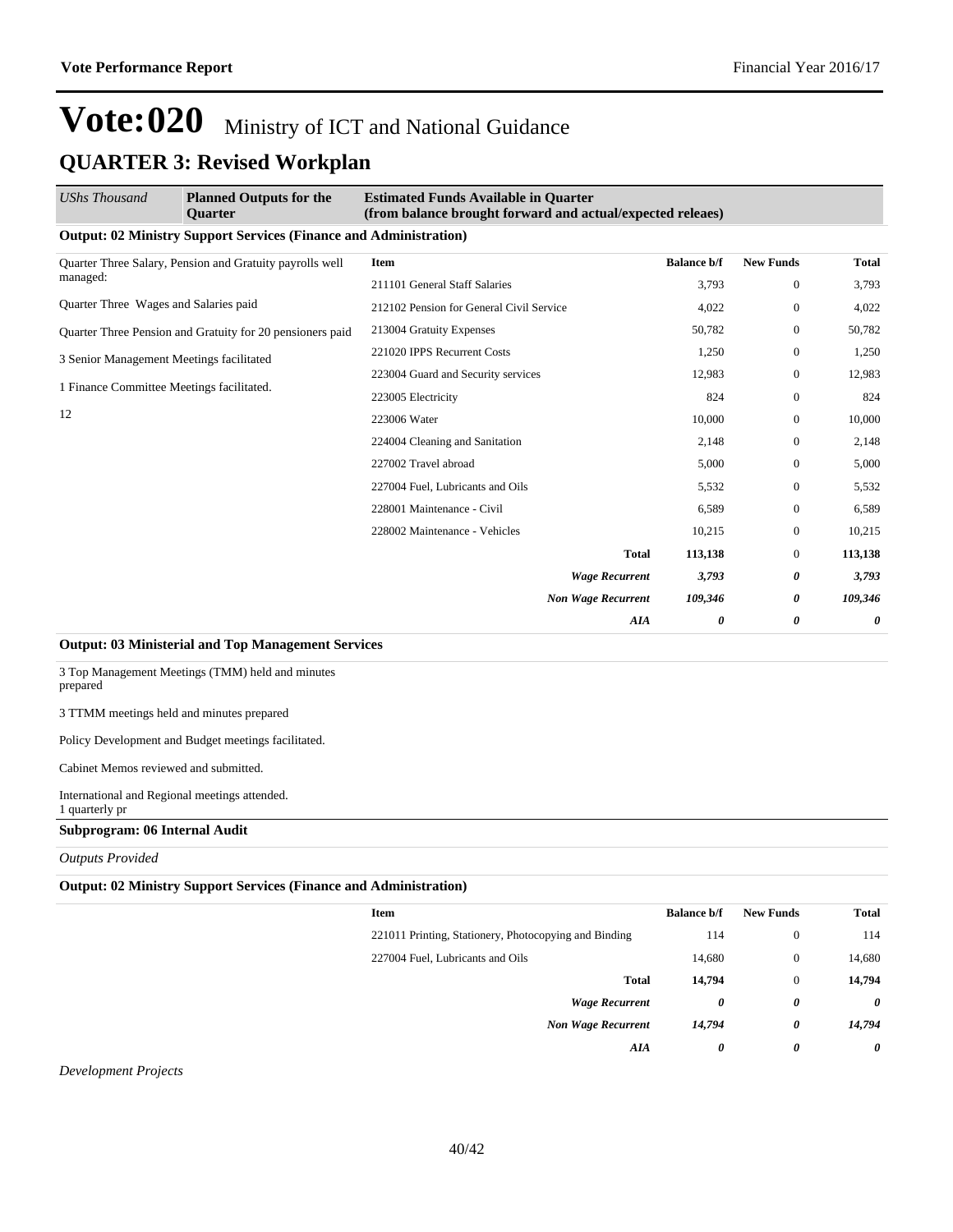| <b>UShs Thousand</b>                                         | <b>Planned Outputs for the</b><br><b>Ouarter</b>                           | <b>Estimated Funds Available in Quarter</b><br>(from balance brought forward and actual/expected releaes) |                       |                       |                   |
|--------------------------------------------------------------|----------------------------------------------------------------------------|-----------------------------------------------------------------------------------------------------------|-----------------------|-----------------------|-------------------|
|                                                              | Project: 0990 Strengthening Ministry of ICT                                |                                                                                                           |                       |                       |                   |
| <b>Outputs Provided</b>                                      |                                                                            |                                                                                                           |                       |                       |                   |
|                                                              | Output: 01 Policy, consultation, planning and monitoring services          |                                                                                                           |                       |                       |                   |
| ICT Policies, laws and regulations disseminated              |                                                                            |                                                                                                           |                       |                       |                   |
|                                                              | 1 Quarterly ICT Sector joint monitoring undertaken                         |                                                                                                           |                       |                       |                   |
|                                                              | <b>Output: 02 Ministry Support Services (Finance and Administration)</b>   |                                                                                                           |                       |                       |                   |
|                                                              | Staff training undertaken 5 on short and 5 on long term                    | <b>Item</b>                                                                                               | <b>Balance b/f</b>    | <b>New Funds</b>      | <b>Total</b>      |
| courses)                                                     |                                                                            | 221011 Printing, Stationery, Photocopying and Binding                                                     | 1,100                 | $\mathbf{0}$          | 1,100             |
| 1 In house trainings conducted                               |                                                                            | 228002 Maintenance - Vehicles                                                                             | 1,343                 | $\mathbf{0}$          | 1,343             |
| Public relations for the Ministry managed                    |                                                                            | <b>Total</b>                                                                                              | 2,443                 | $\mathbf{0}$          | 2,443             |
|                                                              |                                                                            | <b>GoU</b> Development                                                                                    | 2,443                 | 0                     | 2,443             |
| One Senstisation on IT conduced                              |                                                                            | <b>External Financing</b>                                                                                 | 0                     | 0                     | 0                 |
| International conferences attended                           |                                                                            | AIA                                                                                                       | 0                     | $\boldsymbol{\theta}$ | 0                 |
| 12 Evaluation Committee and 12 evaluation                    |                                                                            |                                                                                                           |                       |                       |                   |
| <b>Capital Purchases</b>                                     |                                                                            |                                                                                                           |                       |                       |                   |
|                                                              | <b>Output: 75 Purchase of Motor Vehicles and Other Transport Equipment</b> |                                                                                                           |                       |                       |                   |
|                                                              |                                                                            | <b>Item</b>                                                                                               | <b>Balance b/f</b>    | <b>New Funds</b>      | Total             |
|                                                              |                                                                            | 221002 Workshops and Seminars                                                                             | 114,000               | $\mathbf{0}$          | 114,000           |
|                                                              |                                                                            | <b>Total</b>                                                                                              | 114,000               | $\mathbf{0}$          | 114,000           |
|                                                              |                                                                            | <b>GoU</b> Development                                                                                    | 0                     | 0                     | 0                 |
|                                                              |                                                                            | <b>External Financing</b>                                                                                 | 0                     | 0                     | 0                 |
|                                                              |                                                                            | <b>AIA</b>                                                                                                | 114,000               | $\boldsymbol{\theta}$ | 114,000           |
|                                                              | Output: 76 Purchase of Office and ICT Equipment, including Software        |                                                                                                           |                       |                       |                   |
|                                                              |                                                                            | Item                                                                                                      | <b>Balance b/f</b>    | <b>New Funds</b>      | <b>Total</b>      |
|                                                              |                                                                            | 221002 Workshops and Seminars                                                                             | 249,000               | $\boldsymbol{0}$      | 249,000           |
|                                                              |                                                                            | <b>Total</b>                                                                                              | 249,000               | $\mathbf{0}$          | 249,000           |
|                                                              |                                                                            | <b>GoU</b> Development                                                                                    | 0                     | $\boldsymbol{\theta}$ | 0                 |
|                                                              |                                                                            | <b>External Financing</b>                                                                                 | 0                     | 0                     | 0                 |
|                                                              |                                                                            | AIA                                                                                                       | 249,000               | 0                     | 249,000           |
|                                                              | Output: 78 Purchase of Office and Residential Furniture and Fittings       |                                                                                                           |                       |                       |                   |
| Procurement procured initiated<br>Evaluation report produced |                                                                            | <b>Item</b>                                                                                               | <b>Balance b/f</b>    | <b>New Funds</b>      | <b>Total</b>      |
| contract awarded                                             |                                                                            | 221002 Workshops and Seminars                                                                             | 37,000                | $\mathbf{0}$          | 37,000            |
|                                                              |                                                                            | Total                                                                                                     | 37,000                | $\mathbf{0}$          | 37,000            |
|                                                              |                                                                            | <b>GoU</b> Development                                                                                    | $\boldsymbol{\theta}$ | 0                     | 0                 |
|                                                              |                                                                            | <b>External Financing</b>                                                                                 | 0                     | 0                     | 0                 |
|                                                              |                                                                            | AIA<br><b>GRAND TOTAL</b>                                                                                 | 37,000<br>599,657     | 0<br>$\bf{0}$         | 37,000<br>599,657 |
|                                                              |                                                                            |                                                                                                           |                       |                       |                   |

*Wage Recurrent 36,855 0 36,855*